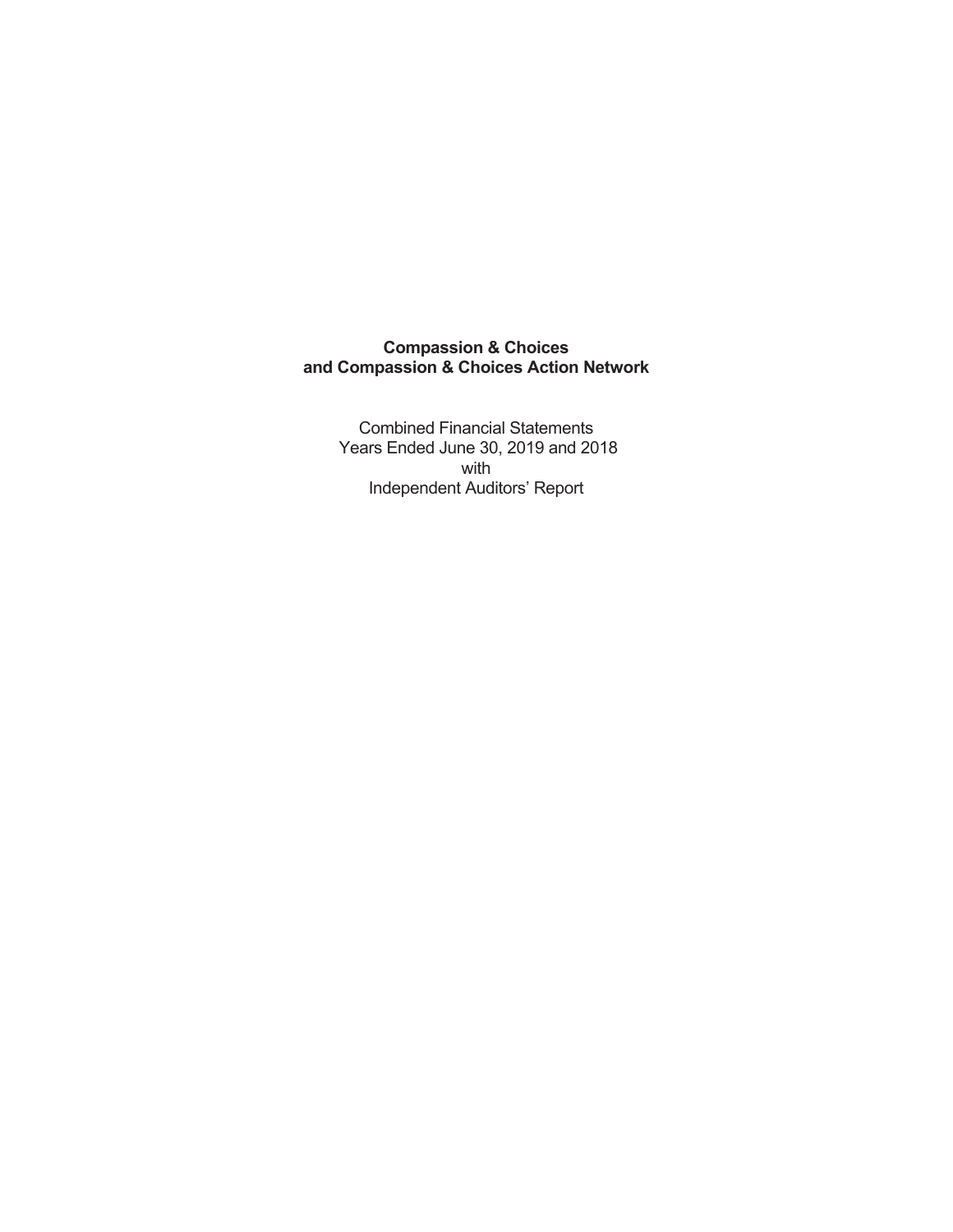Years Ended June 30, 2019 and 2018 (See Independent Auditors' Report)

### Contents

|                                                                                           | Page      |
|-------------------------------------------------------------------------------------------|-----------|
| <b>Independent Auditors' Report</b>                                                       | $1 - 2$   |
| <b>Financial Statements:</b>                                                              |           |
| <b>Combined Statements of Financial Position</b>                                          | $3-4$     |
| Combined Statements of Activities and Changes in Net Assets                               | $5-6$     |
| <b>Combined Statements of Revenue and Functional Expenses</b>                             | $7 - 12$  |
| <b>Combined Statements of Cash Flows</b>                                                  | $13 - 14$ |
| Notes to Combined Financial Statements                                                    | $15 - 28$ |
| Accompanying Supplemental Information:                                                    |           |
| Independent Auditors' Report on Supplemental Information                                  | 29        |
| Combining Statement of Financial Position - June 30, 2019                                 | 30-31     |
| Combining Statement of Activities and Changes in Net Assets -<br>Year Ended June 30, 2019 | 32        |
| Statements of Revenue and Functional Expenses for the Year Ended June 30, 2019:           |           |
| Combining                                                                                 | 33        |
| <b>Compassion &amp; Choices</b>                                                           | 34-36     |
| <b>Compassion &amp; Choices Action Network</b>                                            | 37-38     |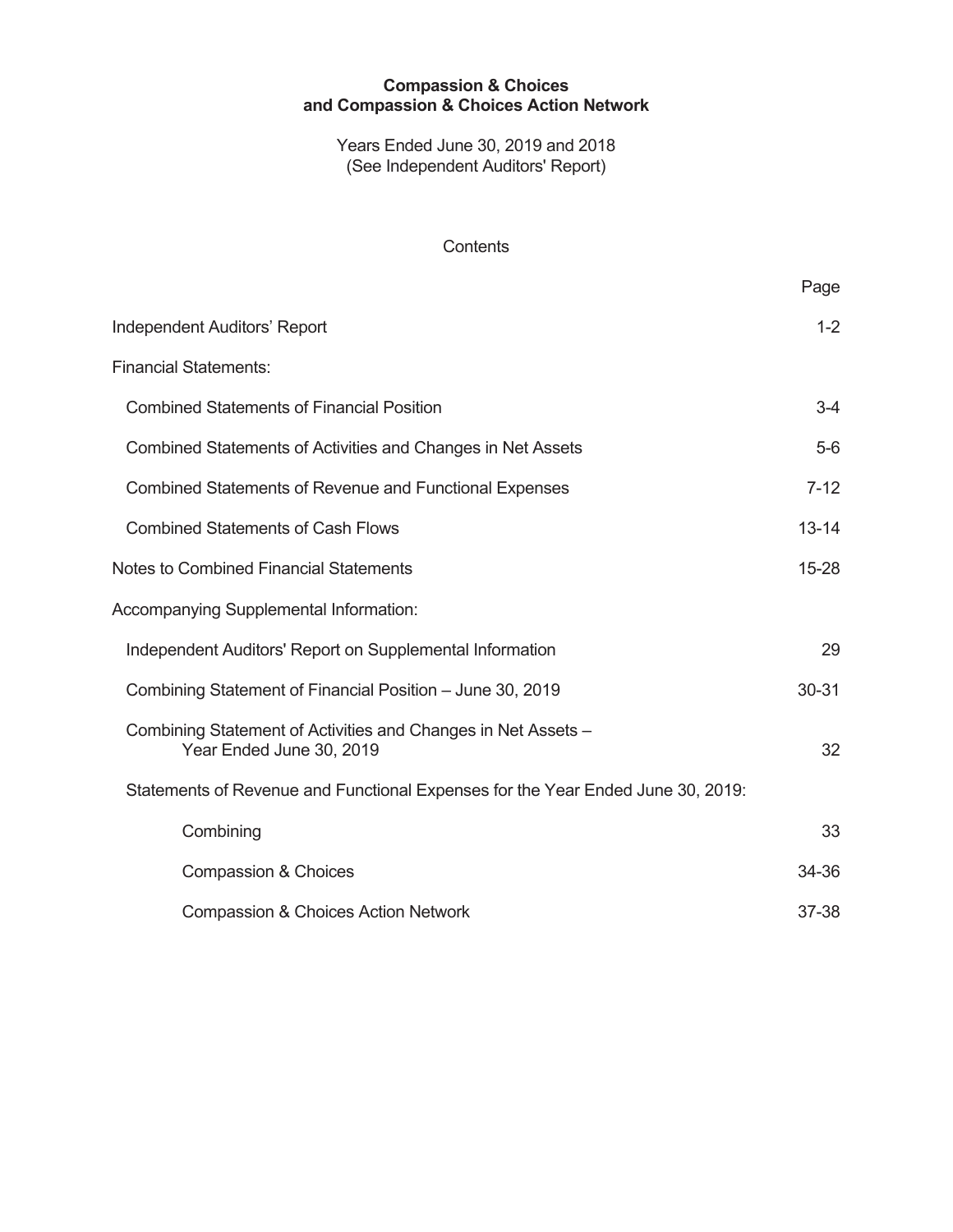

**Board of Directors** Compassion & Choices, and Compassion & Choices Action Network Denver, Colorado

#### Independent Auditors' Report

#### *Report on the Combined Financial Statements*

We have audited the accompanying combined financial statements of Compassion & Choices and Compassion & Choices Action Network which comprise the combined statements of financial position as of June 30, 2019 and 2018 and the related combined statements of activities and changes in net assets, revenue and functional expenses and cash flows for the years then ended and the related notes to the combined financial statements.

#### *Management's Responsibility for the Combined Financial Statements*

Management is responsible for the preparation and fair presentation of these combined financial statements in accordance with accounting principles generally accepted in the United States of America; this includes the design, implementation and maintenance of internal control relevant to the preparation and fair presentation of combined financial statements that are free from material misstatement, whether due to fraud or error.

#### *Auditor's Responsibility*

Our responsibility is to express an opinion on these combined financial statements based on our audits. We conducted our audits in accordance with auditing standards generally accepted in the United States of America. Those standards require that we plan and perform the audits to obtain reasonable assurance about whether the combined financial statements are free of material misstatement.

An audit involves performing procedures to obtain audit evidence about the amounts and disclosures in the combined financial statements. The procedures selected depend on the auditor's judgment, including the assessment of the risks of material misstatement of the combined financial statements, whether due to fraud or error. In making those risk assessments, the auditor considers internal control relevant to the entity's preparation and fair presentation of the combined financial statements in order to design audit procedures that are appropriate in the circumstances, but not for the purpose of expressing an opinion on the effectiveness of the entity's internal control. Accordingly, we express no such opinion. An audit also includes evaluating the appropriateness of accounting policies used and the reasonableness of significant accounting estimates made by management, as well as evaluating the overall presentation of the combined financial statements.

We believe that the audit evidence we have obtained is sufficient and appropriate to provide a basis for our audit opinion.

 $\ddagger$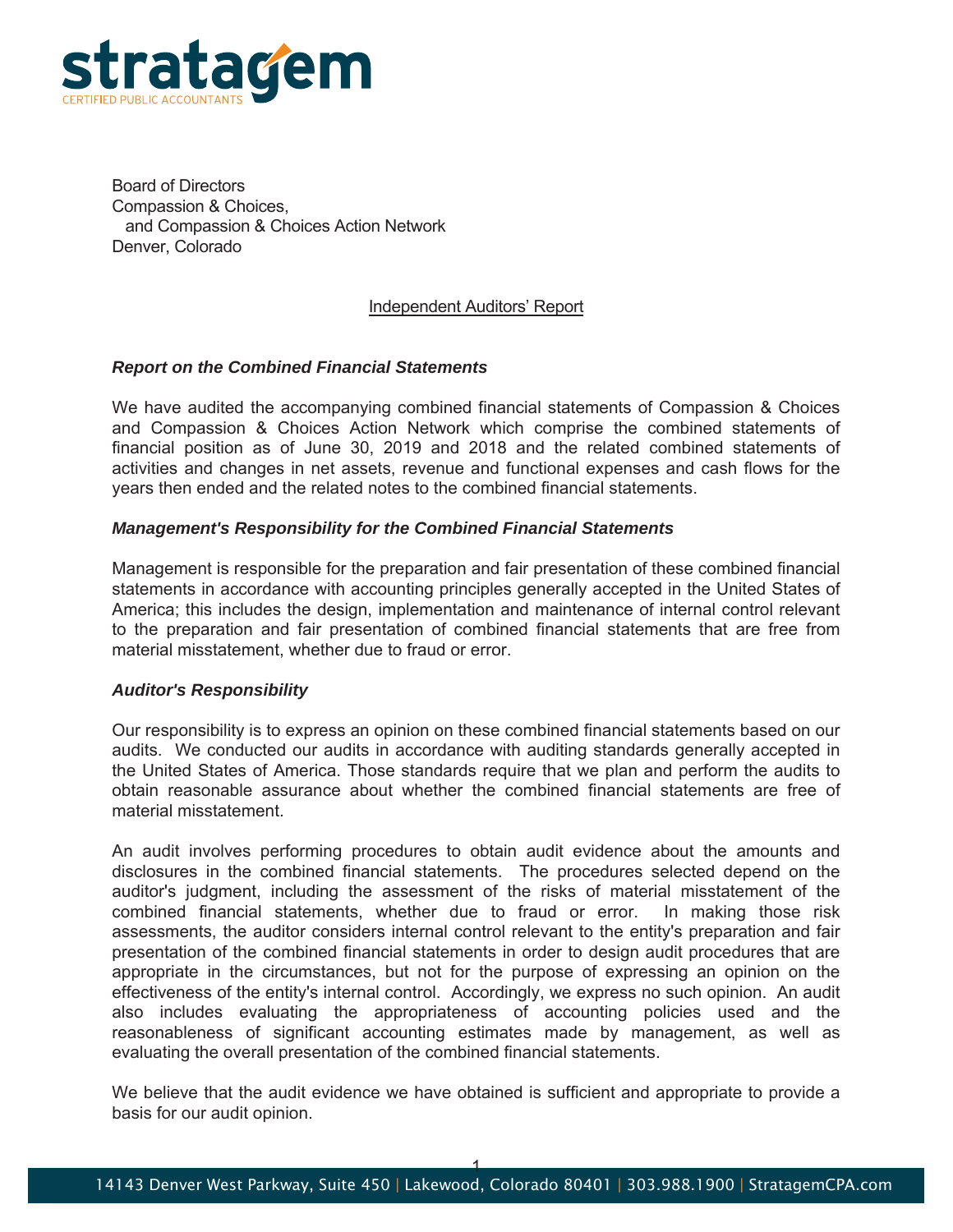### *Opinion*

In our opinion, the combined financial statements referred to above present fairly, in all material respects, the financial position of Compassion & Choices and Compassion & Choices Action Network as of June 30, 2019 and 2018 and the changes in its net assets and its cash flows for the years then ended in accordance with accounting principles generally accepted in the United States of America.

Stratagen PC *Certified" <Pu6{ic jlccountants* 

Lakewood, Colorado

October 22, 2019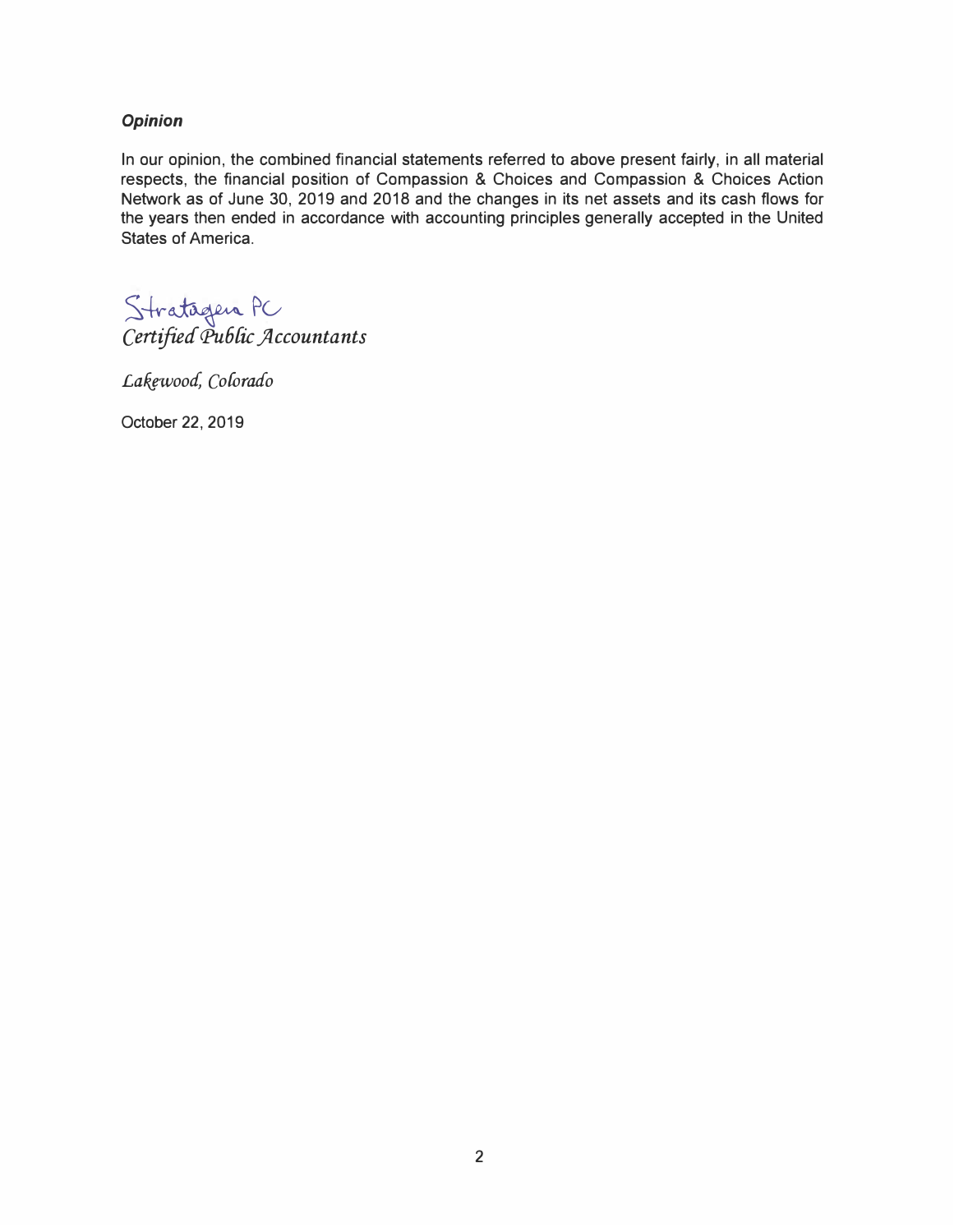### **Combined Statements of Financial Position** June 30, 2019 and 2018 (See Independent Auditors' Report)

# Assets

|                                                      | 2019 |                       |    | 2018                  |
|------------------------------------------------------|------|-----------------------|----|-----------------------|
|                                                      |      |                       |    |                       |
| Current assets:<br>Cash and cash equivalents         | \$   | 938,539               | \$ | 1,440,865             |
| Unconditional promises to give,<br>net of allowance  |      | 361,000               |    | 1,592,500             |
| Investments:                                         |      |                       |    |                       |
| Cash and money market funds<br>Marketable securities |      | 4,913,072             |    | 1,416,320             |
| Prepaid expenses and other                           |      | 10,704,327<br>197,386 |    | 11,693,055<br>193,979 |
| Beneficial interest in charitable remainder trusts   |      | 76,072                |    | 73,573                |
| Other current assets                                 |      | 735                   |    |                       |
| <b>Total current assets</b>                          |      | 17,191,131            |    | 16,410,292            |
|                                                      |      |                       |    |                       |
| Property, equipment and improvements, at cost:       |      |                       |    |                       |
| Furniture, fixtures and equipment                    |      | 356,540               |    | 377,683               |
| Leasehold improvements                               |      | 11,695                |    | 34,117                |
|                                                      |      | 368,235               |    | 411,800               |
| Less accumulated depreciation                        |      |                       |    |                       |
| and amortization                                     |      | 350,073               |    | 360,396               |
| Total property, equipment                            |      |                       |    |                       |
| and improvements, net                                |      | 18,162                |    | 51,404                |
|                                                      |      |                       |    |                       |
| Other assets:                                        |      |                       |    |                       |
| Unconditional promises to give,                      |      |                       |    |                       |
| net of current portion                               |      | 70,000                |    | 422,500               |
| Intangible assets                                    |      | 10,764                |    | 12,097                |
| Deposits                                             |      | 20,039                |    | 31,797                |
| <b>Total other assets</b>                            |      | 100,803               |    | 466,394               |
| <b>Total assets</b>                                  | \$   | 17,310,096            | \$ | 16,928,090            |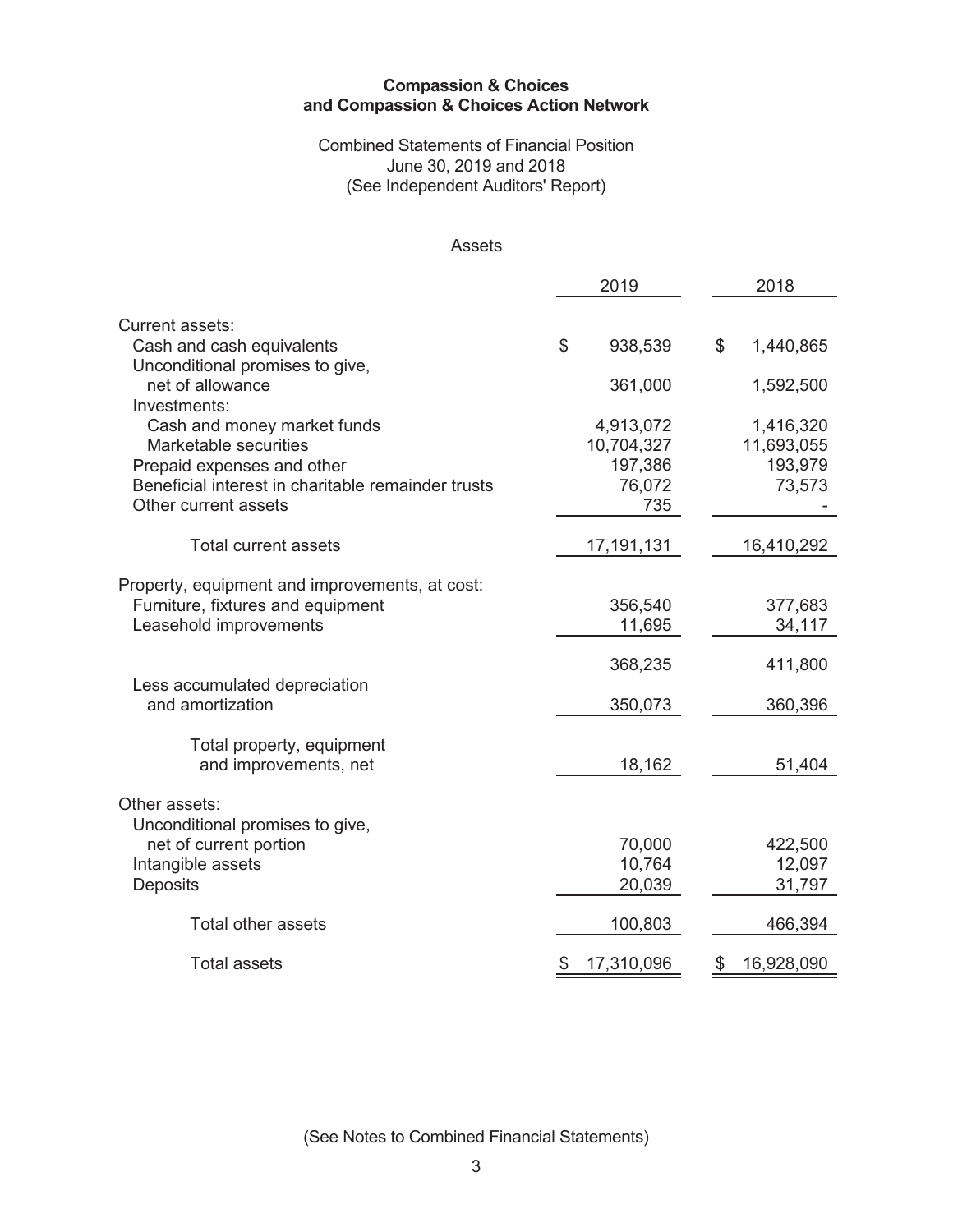**Combined Statements of Financial Position** June 30, 2019 and 2018 (See Independent Auditors' Report)

# **Liabilities and Net Assets**

|                                                                                                                      | 2019                     | 2018                     |
|----------------------------------------------------------------------------------------------------------------------|--------------------------|--------------------------|
| Current liabilities:<br>Accounts payable<br>Accrued expenses                                                         | \$<br>258,910<br>622,932 | \$<br>305,076<br>561,267 |
| <b>Total current liabilities</b>                                                                                     | 881,842                  | 866,343                  |
| Long-term liabilities:<br>Gift annuity payments due                                                                  | 388,244                  | 415,944                  |
| <b>Total liabilities</b>                                                                                             | 1,270,086                | 1,282,287                |
| Net assets:<br>Without donor restrictions:<br>Operating<br>Net investment in property,<br>equipment and improvements | 15,951,848<br>18,162     | 15,045,907<br>51,404     |
| Total net assets without donor restrictions                                                                          | 15,970,010               | 15,097,311               |
| With donor restrictions                                                                                              | 70,000                   | 548,492                  |
| Total net assets                                                                                                     | 16,040,010               | 15,645,803               |
| Total liabilities and net assets                                                                                     | 17,310,096               | \$<br>16,928,090         |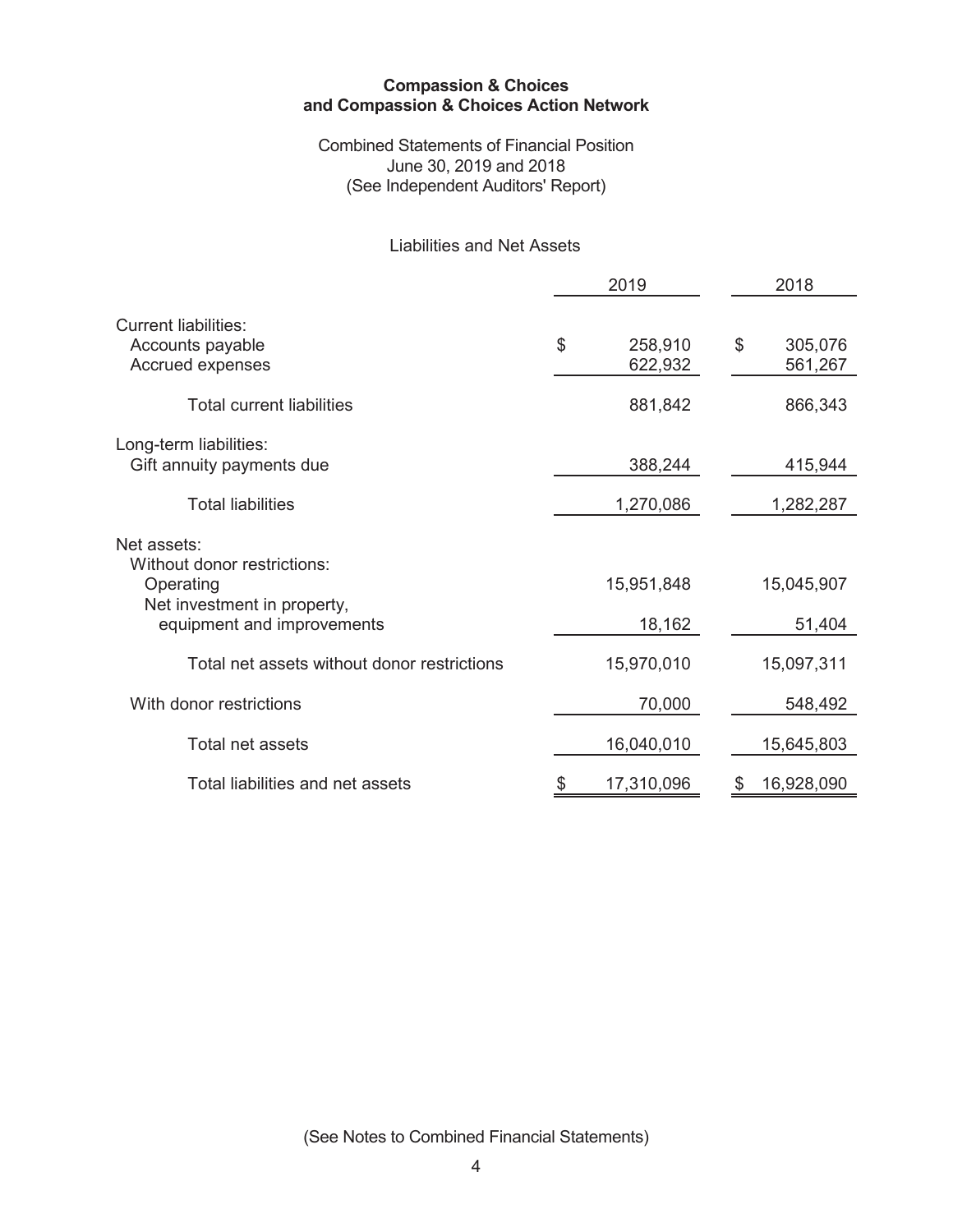# Combined Statement of Activities and Changes in Net Assets<br>Year Ended June 30, 2019 (See Independent Auditors' Report)

|                                                            | <b>Without Donor</b><br><b>Restrictions</b> |            | <b>With Donor</b><br><b>Restrictions</b> |    | Total      |
|------------------------------------------------------------|---------------------------------------------|------------|------------------------------------------|----|------------|
| Revenue and other support:                                 |                                             |            |                                          |    |            |
| Contributions                                              | \$                                          | 12,328,233 | \$<br>1,552,000                          | \$ | 13,880,233 |
| Membership fees                                            |                                             | 77,869     |                                          |    | 77,869     |
| Foundation revenue                                         |                                             | 366,000    |                                          |    | 366,000    |
| Investment income, net of expenses                         |                                             | 274,180    |                                          |    | 274,180    |
| Realized and unrealized gain on investments                |                                             | 338,248    |                                          |    | 338,248    |
| Loss on sale of property and equipment                     |                                             | (26, 742)  |                                          |    | (26, 742)  |
| Other income                                               |                                             | 523,435    |                                          |    | 523,435    |
| Net assets released from restrictions:<br>Satisfaction of: |                                             |            |                                          |    |            |
| Program restrictions                                       |                                             | 313,492    | (313, 492)                               |    |            |
| Time restrictions                                          |                                             | 1,717,000  | (1,717,000)                              |    |            |
| Total revenue and other support                            |                                             | 15,911,715 | (478, 492)                               |    | 15,433,223 |
| Expenses:                                                  |                                             |            |                                          |    |            |
| Programs                                                   |                                             | 12,197,670 |                                          |    | 12,197,670 |
| General and administrative                                 |                                             | 1,636,406  |                                          |    | 1,636,406  |
| Fundraising                                                |                                             | 1,204,940  |                                          |    | 1,204,940  |
| Total expenses                                             |                                             | 15,039,016 |                                          |    | 15,039,016 |
| Increase (decrease) in net assets                          |                                             | 872,699    | (478, 492)                               |    | 394,207    |
| Net assets, beginning                                      |                                             | 15,097,311 | 548,492                                  |    | 15,645,803 |
| Net assets, ending                                         |                                             | 15,970,010 | \$<br>70,000                             | S  | 16,040,010 |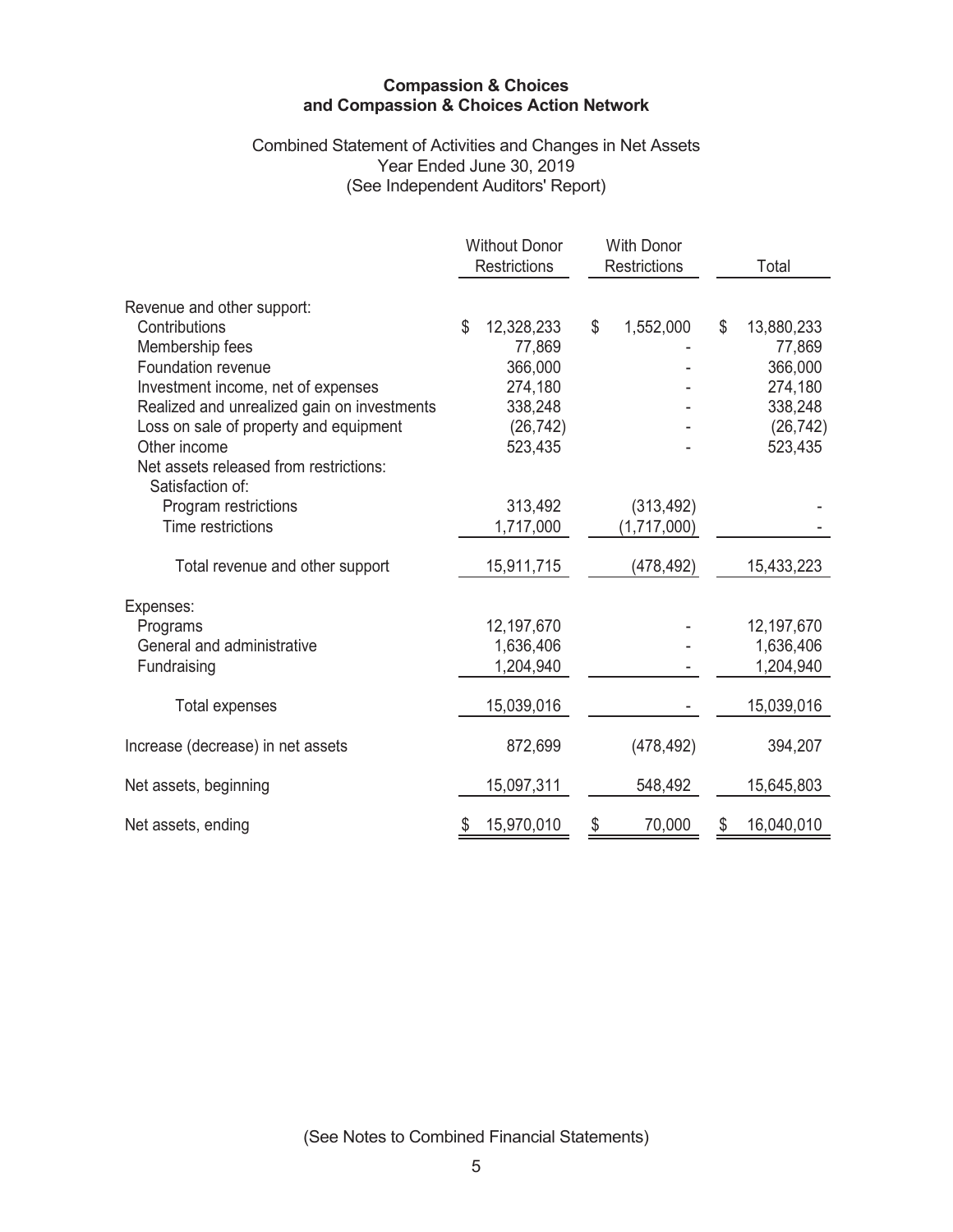# Combined Statement of Activities and Changes in Net Assets<br>Year Ended June 30, 2018 (See Independent Auditors' Report)

|                                                        | <b>Without Donor</b><br><b>Restrictions</b> | <b>With Donor</b><br><b>Restrictions</b> |             | Total            |
|--------------------------------------------------------|---------------------------------------------|------------------------------------------|-------------|------------------|
| Revenue and other support:                             |                                             |                                          |             |                  |
| Contributions                                          | \$<br>10,579,231                            | \$                                       | 1,547,000   | \$<br>12,126,231 |
| Membership fees                                        | 110,784                                     |                                          |             | 110,784          |
| Foundation revenue                                     | 292,000                                     |                                          |             | 292,000          |
| Investment income, net of expenses                     | 167,198                                     |                                          |             | 167,198          |
| Realized and unrealized gain on investments            | 267,755                                     |                                          |             | 267,755          |
| Loss on sale of property and equipment                 | (26,083)                                    |                                          |             | (26,083)         |
| Other income<br>Net assets released from restrictions: | 637,148                                     |                                          |             | 637,148          |
| Satisfaction of:                                       |                                             |                                          |             |                  |
| Program restrictions                                   | 475,707                                     |                                          | (475, 707)  |                  |
| Time restrictions                                      | 1,778,000                                   |                                          | (1,778,000) |                  |
| Total revenue and other support                        | 14,281,740                                  |                                          | (706, 707)  | 13,575,033       |
| Expenses:                                              |                                             |                                          |             |                  |
| Programs                                               | 11,494,300                                  |                                          |             | 11,494,300       |
| General and administrative                             | 1,324,000                                   |                                          |             | 1,324,000        |
| Fundraising                                            | 1,172,629                                   |                                          |             | 1,172,629        |
| <b>Total expenses</b>                                  | 13,990,929                                  |                                          |             | 13,990,929       |
| Increase (decrease) in net assets                      | 290,811                                     |                                          | (706, 707)  | (415,896)        |
| Net assets, beginning                                  | 14,806,500                                  |                                          | 1,255,199   | 16,061,699       |
| Net assets, ending                                     | 15,097,311                                  | \$                                       | 548,492     | 15,645,803       |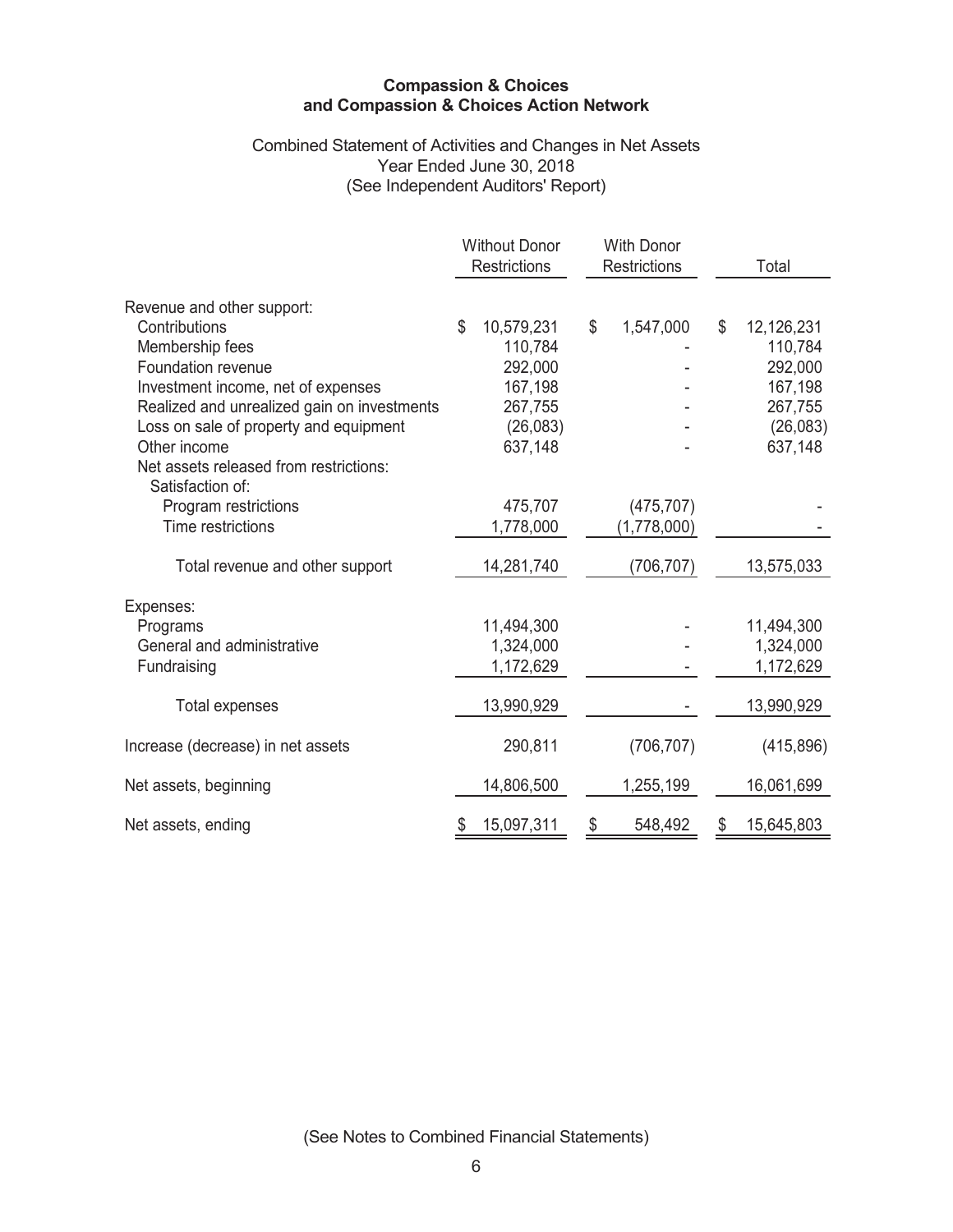# Combined Statement of Revenue and Functional Expenses Year Ended June 30, 2019 (See Independent Auditors' Report)

|                                             | Direct Lobbying  | Grassroots<br>Lobbying | Legal & Litigation | <b>Public Education</b> |
|---------------------------------------------|------------------|------------------------|--------------------|-------------------------|
| Revenue and other support:                  |                  |                        |                    |                         |
| Contributions                               | \$               | \$                     | \$<br>1,424,246    | \$<br>28,650            |
| Membership fees                             |                  |                        |                    |                         |
| Foundation revenue                          |                  |                        |                    |                         |
| Investment income, net of expenses          |                  |                        |                    | 566                     |
| Realized and unrealized gain on investments |                  |                        |                    |                         |
| Loss on sale of asset                       |                  |                        | (1,633)            | (9, 478)                |
| Other income                                |                  |                        |                    | 1,620                   |
| Total revenue and other support             |                  |                        | 1,422,613          | 21,358                  |
| Expenses:                                   |                  |                        |                    |                         |
| Advertising                                 | 33,224           | 301                    | 500                | 123,249                 |
| Bank and merchant fees                      |                  |                        |                    | 40,547                  |
| Conference/booth fees                       | 1,515            | 329                    | 2,070              |                         |
| Depreciation and amortization               |                  |                        | 501                | 2,909                   |
| Development costs                           |                  |                        |                    | 703,974                 |
| Donations                                   |                  |                        | 1,895              | 200                     |
| <b>Facilities</b>                           |                  |                        | 29,809             | 46,663                  |
| Graphics                                    | 700              |                        | 42                 | 28,040                  |
| Insurance                                   |                  |                        | 7,558              | 31,312                  |
| Interest and taxes                          |                  |                        | 17                 | 133                     |
| Magazine                                    |                  |                        |                    | 76,943                  |
| Meetings                                    |                  |                        | 1,235              | 13,866                  |
| Memberships - organizations                 |                  |                        | 2,586              | 13,725                  |
| Operational expenses                        | 3,181            | 4,514                  | 13,496             | 83,760                  |
| Outside services                            | 325,911          | 19,325                 | 1,454,486          | 308,697                 |
| Payroll expense                             | 95,782           | 99,625                 | 412,172            | 1,850,720               |
| Printing                                    | 2,196            | 985                    | L.                 | 109,205                 |
| Publications and subscriptions              |                  |                        | 51,653             | 31,780                  |
| Registration fees                           |                  |                        |                    | 26,957                  |
| Sponsorships                                |                  |                        | 10,000             |                         |
| Staff costs - development dept.             |                  |                        |                    | 625,448                 |
| Staff development                           |                  |                        | 1,145              | 786                     |
| Technology/data management                  |                  |                        | 29,700             | 357,388                 |
| Travel and entertainment                    | 41,488           | 24,591                 | 50,598             | 133,224                 |
| <b>Total expenses</b>                       | 503,997          | 149,670                | 2,069,463          | 4,609,526               |
| Increase (decrease) in net assets           | (503, 997)<br>\$ | (149, 670)<br>\$       | (646, 850)<br>\$   | (4,588,168)<br>\$       |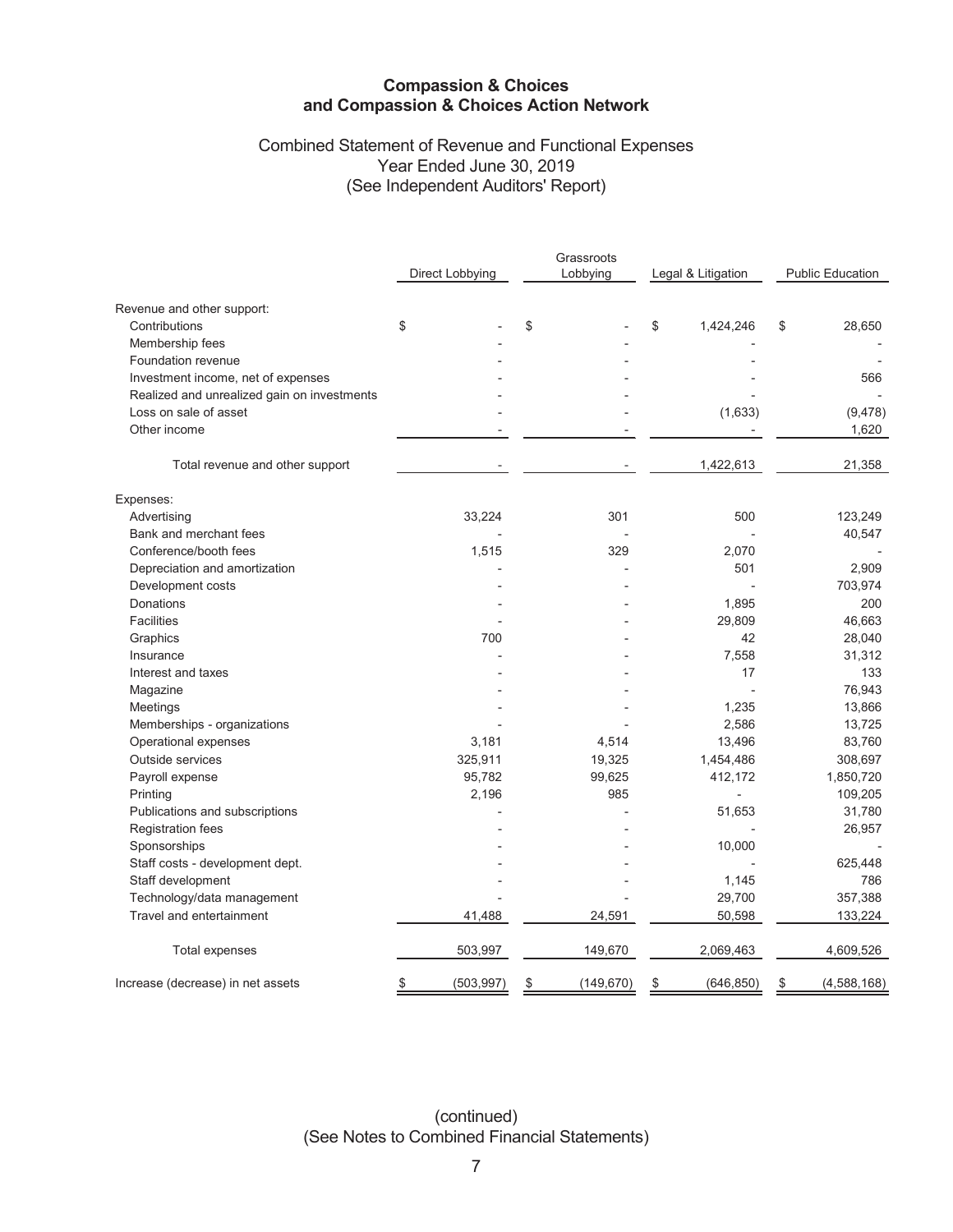# Combined Statement of Revenue and Functional Expenses (continued) Year Ended June 30, 2019 (See Independent Auditors' Report)

|                                             | Advocacy          | Integrated<br>Programs | <b>Total Programs</b> |                |  |
|---------------------------------------------|-------------------|------------------------|-----------------------|----------------|--|
| Revenue and other support:                  |                   |                        |                       |                |  |
| Contributions                               | \$<br>1,000       | \$<br>990              | \$                    | 1,454,886      |  |
| Membership fees                             |                   |                        |                       |                |  |
| Foundation revenue                          |                   |                        |                       |                |  |
| Investment income, net of expenses          |                   |                        |                       | 566            |  |
| Realized and unrealized gain on investments |                   |                        |                       |                |  |
| Loss on sale of asset                       | (6, 577)          | (3, 126)               |                       | (20, 814)      |  |
| Other income                                | 34,413            |                        |                       | 36,033         |  |
| Total revenue and other support             | 28,836            | (2, 136)               |                       | 1,470,671      |  |
| Expenses:                                   |                   |                        |                       |                |  |
| Advertising                                 | 104,760           | 19,990                 |                       | 282,024        |  |
| Bank and merchant fees                      |                   |                        |                       | 40,547         |  |
| Conference/booth fees                       | 36,640            | 101,131                |                       | 141,685        |  |
| Depreciation and amortization               | 2,018             | 959                    |                       | 6,387          |  |
| Development costs                           | 90                |                        |                       | 704,064        |  |
| Donations                                   | 200               | 9,200                  |                       | 11,495         |  |
| <b>Facilities</b>                           | 26,991            | 20,923                 |                       | 124,386        |  |
| Graphics                                    | 6,137             | 9,159                  |                       | 44,078         |  |
| Insurance                                   | 21,728            | 34,034                 |                       | 94,632         |  |
| Interest and taxes                          | 1,765             | 563                    |                       | 2,478          |  |
| Magazine                                    | 28                |                        |                       | 76,971         |  |
| Meetings                                    | 8,763             | 7,348                  |                       | 31,212         |  |
| Memberships - organizations                 | 1,399             | 3,766                  |                       | 21,476         |  |
| Operational expenses                        | 102,933           | 27,731                 |                       | 235,615        |  |
| Outside services                            | 858,296           | 235,155                |                       | 3,201,870      |  |
| Payroll expense                             | 1,981,768         | 773,980                |                       | 5,214,047      |  |
| Printing                                    | 11,927            | 2,232                  |                       | 126,545        |  |
| Publications and subscriptions              | 2,706             | 2,109                  |                       | 88,248         |  |
| <b>Registration fees</b>                    | 4,113             | 550                    |                       | 31,620         |  |
| Sponsorships                                | 2,531             | 6,750                  |                       | 19,281         |  |
| Staff costs - development dept.             |                   |                        |                       | 625,448        |  |
| Staff development                           | 675               | 4,408                  |                       | 7,014          |  |
| Technology/data management                  | 121,928           | 55,853                 |                       | 564,869        |  |
| Travel and entertainment                    | 142,290           | 109,487                |                       | 501,678        |  |
| Total expenses                              | 3,439,686         | 1,425,328              |                       | 12, 197, 670   |  |
| Increase (decrease) in net assets           | \$<br>(3,410,850) | \$<br>(1,427,464)      | \$                    | (10, 726, 999) |  |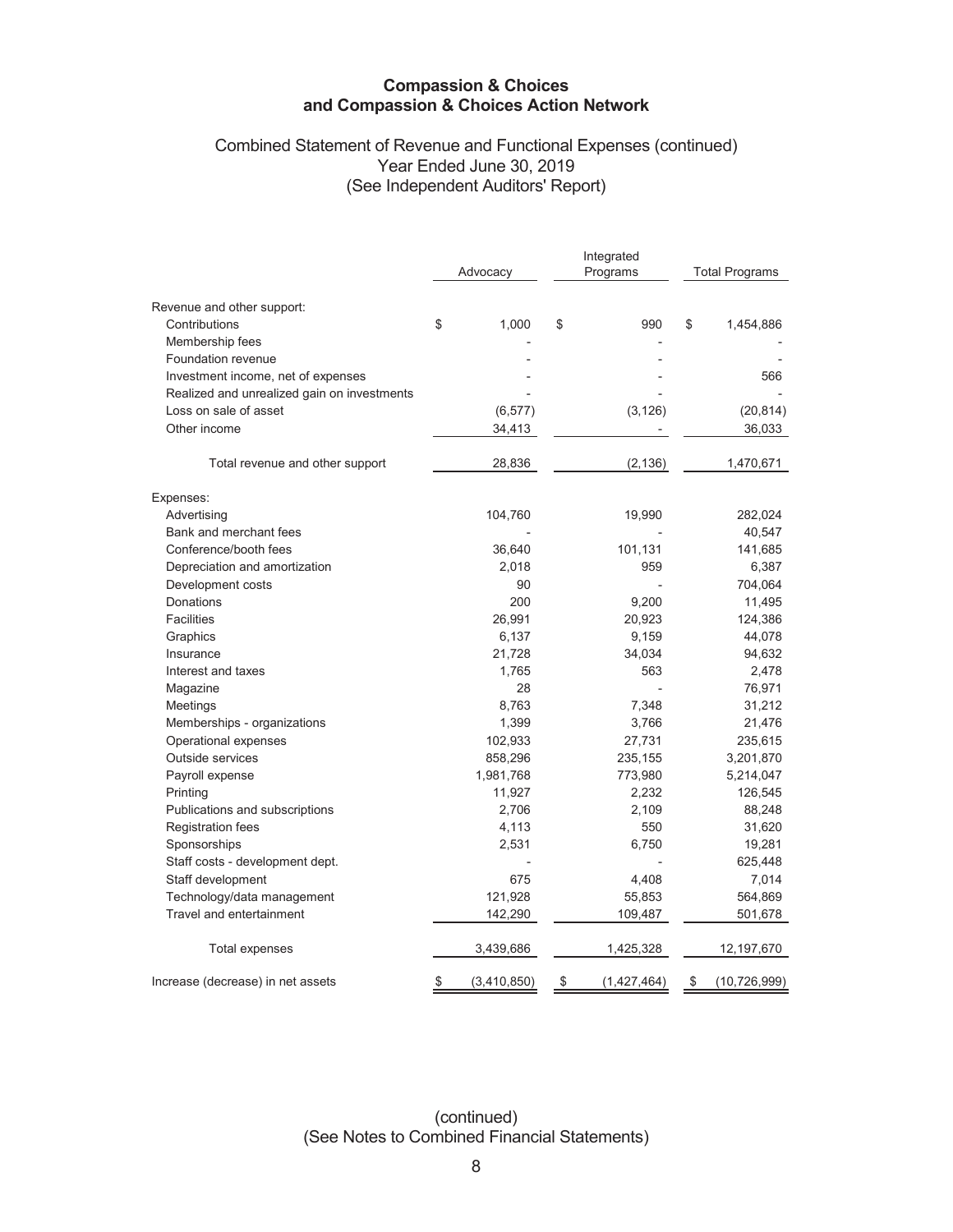# Combined Statement of Revenue and Functional Expenses (continued) Year Ended June 30, 2019 (See Independent Auditors' Report)

|                                             |    |                       | General and       |                  |    |            |  |
|---------------------------------------------|----|-----------------------|-------------------|------------------|----|------------|--|
|                                             |    | <b>Total Programs</b> | administrative    | Fundraising      |    | Total      |  |
| Revenue and other support:                  |    |                       |                   |                  |    |            |  |
| Contributions                               | \$ | 1,454,886             | \$<br>6.600       | \$<br>12,418,747 | \$ | 13,880,233 |  |
| Membership fees                             |    |                       |                   | 77,869           |    | 77,869     |  |
| Foundation revenue                          |    |                       |                   | 366,000          |    | 366,000    |  |
| Investment income, net of expenses          |    | 566                   | 273,614           |                  |    | 274,180    |  |
| Realized and unrealized gain on investments |    |                       | 338,248           |                  |    | 338,248    |  |
| Loss on sale of asset                       |    | (20, 814)             | (5,928)           |                  |    | (26, 742)  |  |
| Other income                                |    | 36,033                | 15,981            | 471,421          |    | 523,435    |  |
| Total revenue and other support             |    | 1,470,671             | 628,515           | 13,334,037       |    | 15,433,223 |  |
| Expenses:                                   |    |                       |                   |                  |    |            |  |
| Advertising                                 |    | 282,024               | 1,867             |                  |    | 283,891    |  |
| Bank and merchant fees                      |    | 40,547                |                   |                  |    | 40,547     |  |
| Conference/booth fees                       |    | 141,685               | 3,698             |                  |    | 145,383    |  |
| Depreciation and amortization               |    | 6,387                 | 1,227             |                  |    | 7,614      |  |
| Development costs                           |    | 704,064               | 38                | 501,589          |    | 1,205,691  |  |
| Donations                                   |    | 11,495                | 40                |                  |    | 11,535     |  |
| <b>Facilities</b>                           |    | 124,386               | 15,942            | 19,957           |    | 160,285    |  |
| Graphics                                    |    | 44,078                | 150               |                  |    | 44,228     |  |
| Insurance                                   |    | 94,632                | 12,557            |                  |    | 107,189    |  |
| Interest and taxes                          |    | 2,478                 | 347               |                  |    | 2,825      |  |
| Magazine                                    |    | 76,971                |                   |                  |    | 76,971     |  |
| Meetings                                    |    | 31,212                | 39,598            |                  |    | 70,810     |  |
| Memberships - organizations                 |    | 21,476                | 341               |                  |    | 21,817     |  |
| Operational expenses                        |    | 235,615               | 26,841            |                  |    | 262,456    |  |
| Outside services                            |    | 3,201,870             | 126,689           |                  |    | 3,328,559  |  |
| Payroll expense                             |    | 5,214,047             | 1,270,064         |                  |    | 6,484,111  |  |
| Printing                                    |    | 126,545               | 3,018             |                  |    | 129,563    |  |
| Publications and subscriptions              |    | 88,248                | 5,831             |                  |    | 94,079     |  |
| <b>Registration fees</b>                    |    | 31,620                | 142               |                  |    | 31,762     |  |
| Sponsorships                                |    | 19,281                |                   |                  |    | 19,281     |  |
| Staff costs - development dept.             |    | 625,448               |                   | 625,448          |    | 1,250,896  |  |
| Staff development                           |    | 7,014                 | 3,937             |                  |    | 10,951     |  |
| Technology/data management                  |    | 564,869               | 68,833            |                  |    | 633,702    |  |
| Travel and entertainment                    |    | 501,678               | 55,246            | 57,946           |    | 614,870    |  |
| Total expenses                              |    | 12,197,670            | 1,636,406         | 1,204,940        |    | 15,039,016 |  |
| Increase (decrease) in net assets           | \$ | (10, 726, 999)        | \$<br>(1,007,891) | \$<br>12,129,097 | \$ | 394,207    |  |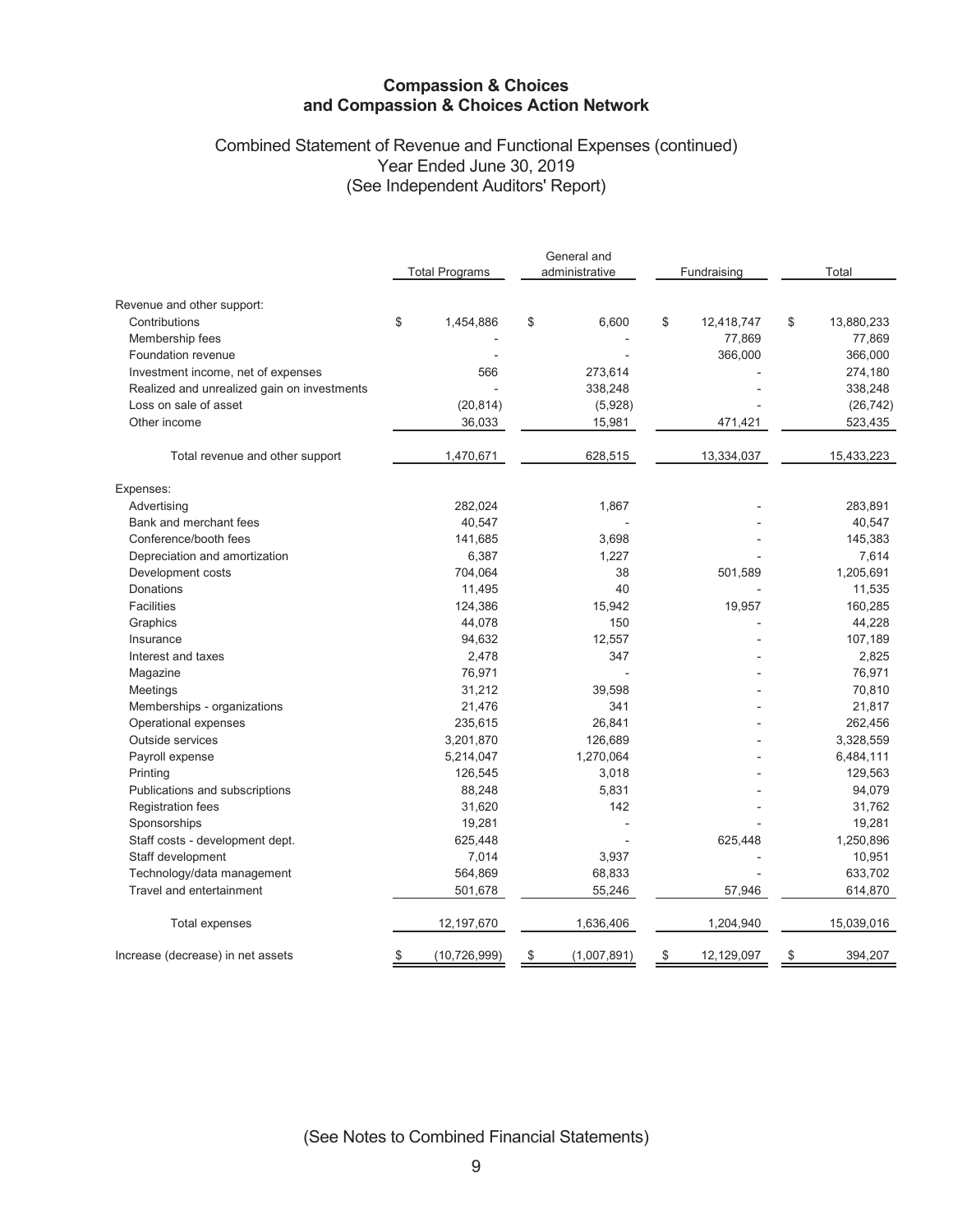# Combined Statement of Revenue and Functional Expenses Year Ended June 30, 2018 (See Independent Auditors' Report)

|                                             |                 | Grassroots      |                    |               |                         |
|---------------------------------------------|-----------------|-----------------|--------------------|---------------|-------------------------|
|                                             | Direct Lobbying | Lobbying        | Legal & Litigation | Field         | <b>Public Education</b> |
| Revenue and other support:                  |                 |                 |                    |               |                         |
| Contributions                               | \$              | \$              | \$<br>1,541,078    | \$            | \$                      |
| Membership fees                             |                 |                 |                    |               |                         |
| Foundation revenue                          |                 |                 |                    |               |                         |
| Investment income, net of expenses          |                 |                 |                    |               |                         |
| Realized and unrealized gain on investments |                 |                 |                    |               |                         |
| Loss on sale of asset                       |                 |                 | (1,058)            | (31)          | (9,874)                 |
| Other income                                |                 |                 |                    |               |                         |
|                                             |                 |                 |                    |               |                         |
| Total revenue and other support             |                 |                 | 1,540,019          | (31)          | (9,874)                 |
| Expenses:                                   |                 |                 |                    |               |                         |
| Advertising                                 |                 |                 | 270                |               | 97,100                  |
| Bank and merchant fees                      |                 |                 |                    |               | 37,383                  |
| Conference/booth fees                       |                 |                 | 900                |               | 2,921                   |
| Depreciation and amortization               |                 |                 | 635                | 19            | 5,928                   |
| Development costs                           |                 |                 |                    |               | 571,406                 |
| Donations                                   |                 |                 |                    |               |                         |
| <b>Facilities</b>                           |                 |                 | 21,224             |               | 106,214                 |
| Graphics                                    |                 |                 | 500                |               | 36,703                  |
| Insurance                                   |                 |                 | 5,844              | 115           | 36,200                  |
| Interest and taxes                          |                 |                 | 47                 | 1             | 294                     |
| Magazine                                    |                 |                 |                    |               | 75,321                  |
| Meetings                                    |                 |                 |                    |               | 2.161                   |
| Memberships - organizations                 |                 |                 | 1.606              |               | 2,508                   |
| Operational expenses                        |                 | 129             | 6,491              | 184           | 82,865                  |
| Outside services                            | 235,259         | 5,234           | 1,559,263          | 443           | 430,952                 |
| Payroll expense                             | 36,570          | 72,651          | 338,822            |               | 1,665,806               |
| Printing                                    |                 |                 | 89                 | 3             | 62,063                  |
| Publications and subscriptions              |                 |                 | 36,584             | 10            | 82,907                  |
| <b>Registration fees</b>                    |                 |                 |                    |               | 26,208                  |
| Sponsorships                                |                 |                 | 15,500             |               |                         |
| Staff costs - development dept.             |                 |                 |                    |               | 567,424                 |
| Staff development                           |                 |                 | 4.015              |               | 2.799                   |
| Technology/data management                  |                 |                 | 10,314             | 234           | 234,616                 |
| Temporary staff                             |                 |                 | 69                 | 2             | 745                     |
| Travel and entertainment                    |                 | 1,138           | 47,653             | 1,467         | 127,596                 |
| Total expenses                              | 271,829         | 79,151          | 2,049,827          | 2,476         | 4,258,121               |
| Increase (decrease) in net assets           | (271, 829)      | \$<br>(79, 151) | \$<br>(509, 807)   | \$<br>(2,508) | \$<br>(4, 267, 995)     |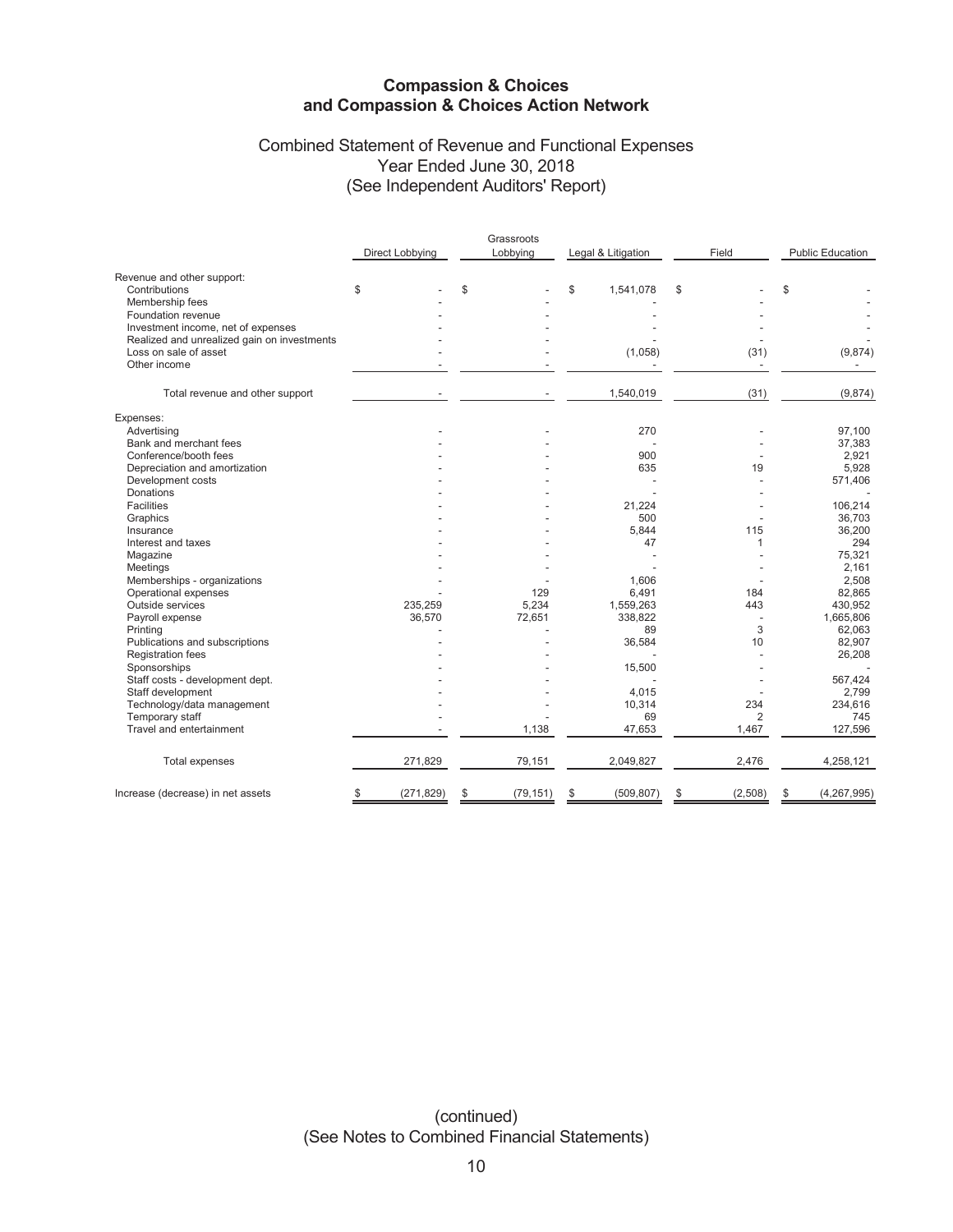# Combined Statement of Revenue and Functional Expenses (continued) Year Ended June 30, 2018 (See Independent Auditors' Report)

|                                             | Advocacy &<br>Integrated<br>Programs | Policy, Research, &<br>Implementation | <b>EOLRC</b>    | <b>Total Programs</b> |
|---------------------------------------------|--------------------------------------|---------------------------------------|-----------------|-----------------------|
| Revenue and other support:                  |                                      |                                       |                 |                       |
| Contributions                               | \$                                   | \$                                    | \$<br>103,075   | \$<br>1,644,153       |
| Membership fees<br>Foundation revenue       |                                      |                                       |                 |                       |
| Investment income, net of expenses          |                                      |                                       |                 |                       |
| Realized and unrealized gain on investments |                                      |                                       |                 |                       |
| Loss on sale of asset                       | (6, 799)                             | (3,622)                               | (895)           | (22, 279)             |
| Other income                                |                                      |                                       |                 |                       |
| Total revenue and other support             | (6, 799)                             | (3,622)                               | 102,180         | 1,621,874             |
| Expenses:                                   |                                      |                                       |                 |                       |
| Advertising                                 | 37,310                               | 4,426                                 |                 | 139,106               |
| Bank and merchant fees                      | 1                                    |                                       |                 | 37,384                |
| Conference/booth fees                       | 92,416                               | 10,037                                |                 | 106,275               |
| Depreciation and amortization               | 4,082                                | 2,174                                 | 537             | 13,375                |
| Development costs                           |                                      |                                       |                 | 571,406               |
| Donations                                   | 1.600                                |                                       |                 | 1,600                 |
| <b>Facilities</b>                           | 56,649                               | 10,952                                | 10,222          | 205,261               |
| Graphics                                    | 119                                  | 2,063                                 |                 | 39,384                |
| Insurance                                   | 24,927                               | 13,278                                | 29,128          | 109,492               |
| Interest and taxes                          | 4,551                                | 487                                   | 15              | 5,396                 |
| Magazine                                    |                                      |                                       |                 | 75,321                |
| Meetings                                    | 18,978                               | 667                                   |                 | 21,806                |
| Memberships - organizations                 | 6,345                                | 1,319                                 | 12              | 11,790                |
| Operational expenses                        | 76,732                               | 28,802                                | 5,246           | 200,448               |
| Outside services                            | 849,486                              | 248,153                               | 104,157         | 3,432,947             |
| Payroll expense                             | 1,706,216                            | 964,486                               | 2,275           | 4,786,825             |
| Printing                                    | 8,990                                | 9,573                                 | 75              | 80,793                |
| Publications and subscriptions              | 12,691                               | 16,724                                | 289             | 149,206               |
| <b>Registration fees</b>                    | 680                                  | 3,604                                 |                 | 30,492                |
| Sponsorships                                | 15,160                               | 500                                   |                 | 31,160                |
| Staff costs - development dept.             | 587                                  |                                       |                 | 568,011               |
| Staff development                           | 4,598                                | 736                                   |                 | 12,148                |
| Technology/data management                  | 60,774                               | 32,359                                | 7,984           | 346,280               |
| Temporary staff                             | 443                                  | 236                                   | 58              | 1,554                 |
| Travel and entertainment                    | 275,592                              | 59,714                                | 3,680           | 516,840               |
| Total expenses                              | 3,258,925                            | 1,410,291                             | 163,679         | 11,494,300            |
| Increase (decrease) in net assets           | (3, 265, 724)<br>\$                  | \$<br>(1,413,913)                     | \$<br>(61, 499) | (9,872,426)<br>\$     |

(continued) (See Notes to Combined Financial Statements)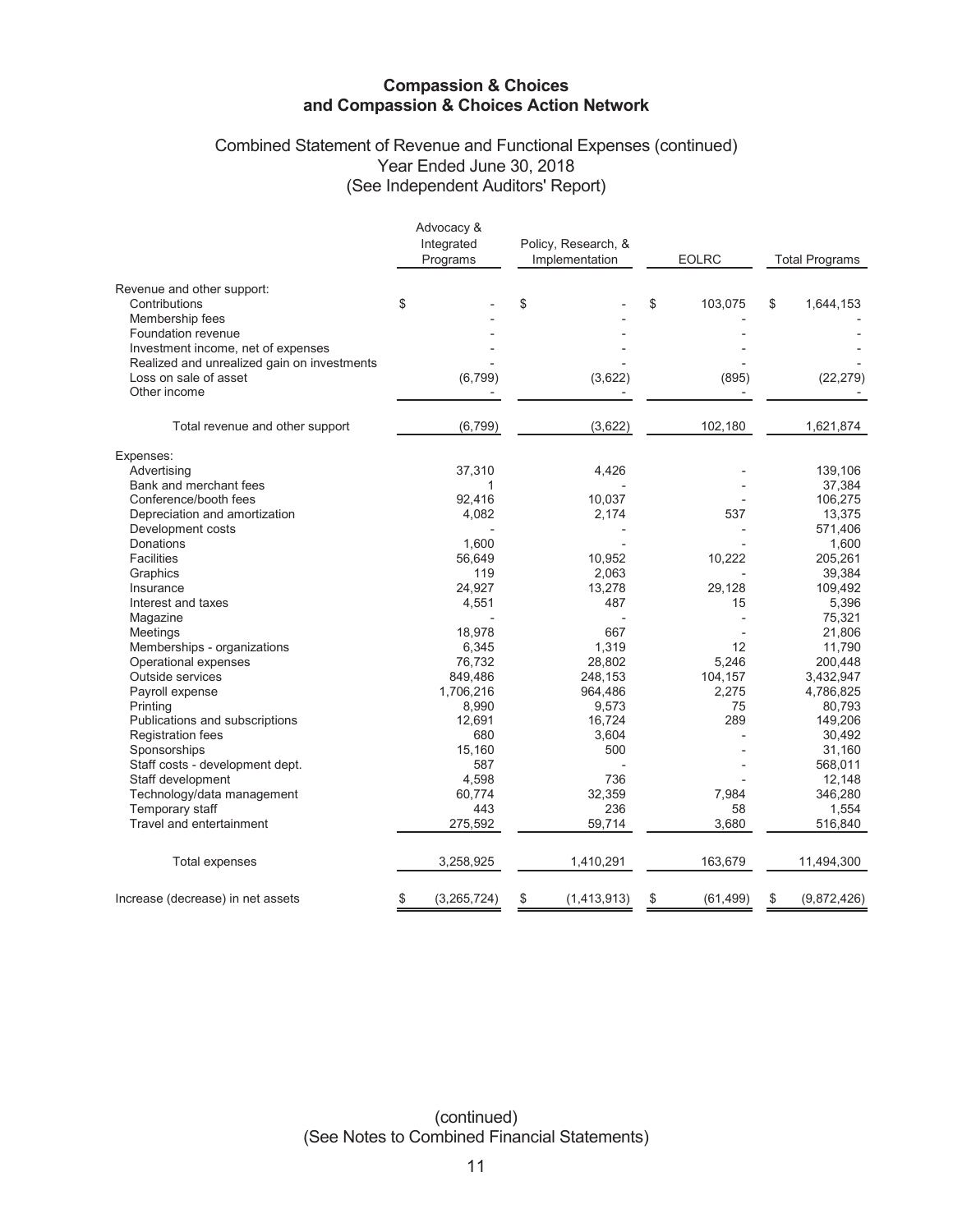# Combined Statement of Revenue and Functional Expenses (continued) Year Ended June 30, 2018 (See Independent Auditors' Report)

|                                             |                       |    | General and    |    |             |    |            |
|---------------------------------------------|-----------------------|----|----------------|----|-------------|----|------------|
|                                             | <b>Total Programs</b> |    | administrative |    | Fundraising |    | Total      |
| Revenue and other support:                  |                       |    |                |    |             |    |            |
| Contributions                               | \$<br>1,644,153       | \$ |                | \$ | 10,482,079  | \$ | 12,126,231 |
| Membership fees                             |                       |    |                |    | 110,784     |    | 110,784    |
| Foundation revenue                          |                       |    |                |    | 292,000     |    | 292,000    |
| Investment income, net of expenses          |                       |    | 167,198        |    |             |    | 167,198    |
| Realized and unrealized gain on investments |                       |    | 267,755        |    |             |    | 267,755    |
| Loss on sale of asset                       | (22, 279)             |    | (3,804)        |    |             |    | (26,083)   |
| Other income                                |                       |    | 29,170         |    |             |    |            |
|                                             |                       |    |                |    | 607,978     |    | 637,148    |
| Total revenue and other support             | 1,621,874             |    | 460,318        |    | 11,492,841  |    | 13,575,033 |
| Expenses:                                   |                       |    |                |    |             |    |            |
| Advertising                                 | 139,106               |    |                |    |             |    | 139,106    |
| Bank and merchant fees                      | 37,384                |    | 50             |    |             |    | 37,434     |
| Conference/booth fees                       | 106,275               |    |                |    |             |    | 106,275    |
| Depreciation and amortization               | 13,375                |    | 2,345          |    |             |    | 15,721     |
| Development costs                           | 571,406               |    |                |    | 553,884     |    | 1,125,291  |
| Donations                                   | 1,600                 |    |                |    |             |    | 1,600      |
| Facilities                                  | 205,261               |    | 83,446         |    | 20,306      |    | 309,013    |
| Graphics                                    | 39,384                |    | 1,440          |    |             |    | 40,824     |
| Insurance                                   | 109,492               |    | 13,950         |    |             |    | 123,442    |
| Interest and taxes                          | 5,396                 |    | 443            |    |             |    | 5,839      |
| Magazine                                    | 75,321                |    |                |    |             |    | 75,321     |
| Meetings                                    | 21,806                |    | 22,679         |    |             |    | 44,485     |
| Memberships - organizations                 | 11,790                |    | 51             |    |             |    | 11,841     |
| Operational expenses                        | 200,448               |    | 26,691         |    |             |    | 227,139    |
| Outside services                            | 3,432,947             |    | 72,039         |    |             |    | 3,504,986  |
| Payroll expense                             | 4,786,825             |    | 1,056,612      |    |             |    | 5,843,437  |
| Printing                                    | 80,793                |    | 320            |    |             |    | 81,113     |
| Publications and subscriptions              | 149,206               |    | 2,895          |    |             |    | 152,101    |
| <b>Registration fees</b>                    | 30,492                |    | 88             |    |             |    | 30,579     |
| Sponsorships                                | 31,160                |    |                |    |             |    | 31,160     |
| Staff costs - development dept.             | 568,011               |    |                |    | 568,011     |    | 1,136,021  |
| Staff development                           | 12,148                |    | 4,184          |    |             |    | 16,332     |
| Technology/data management                  | 346,280               |    | 34,523         |    |             |    | 380,804    |
| Temporary staff                             | 1,554                 |    | 249            |    |             |    | 1,802      |
| Travel and entertainment                    | 516,840               |    | 1,996          |    | 30,428      |    | 549,264    |
| <b>Total expenses</b>                       | 11,494,300            |    | 1,324,000      |    | 1,172,629   |    | 13,990,929 |
| Increase (decrease) in net assets           | \$<br>(9,872,426)     | S  | (863, 682)     | S  | 10,320,212  | S  | (415, 896) |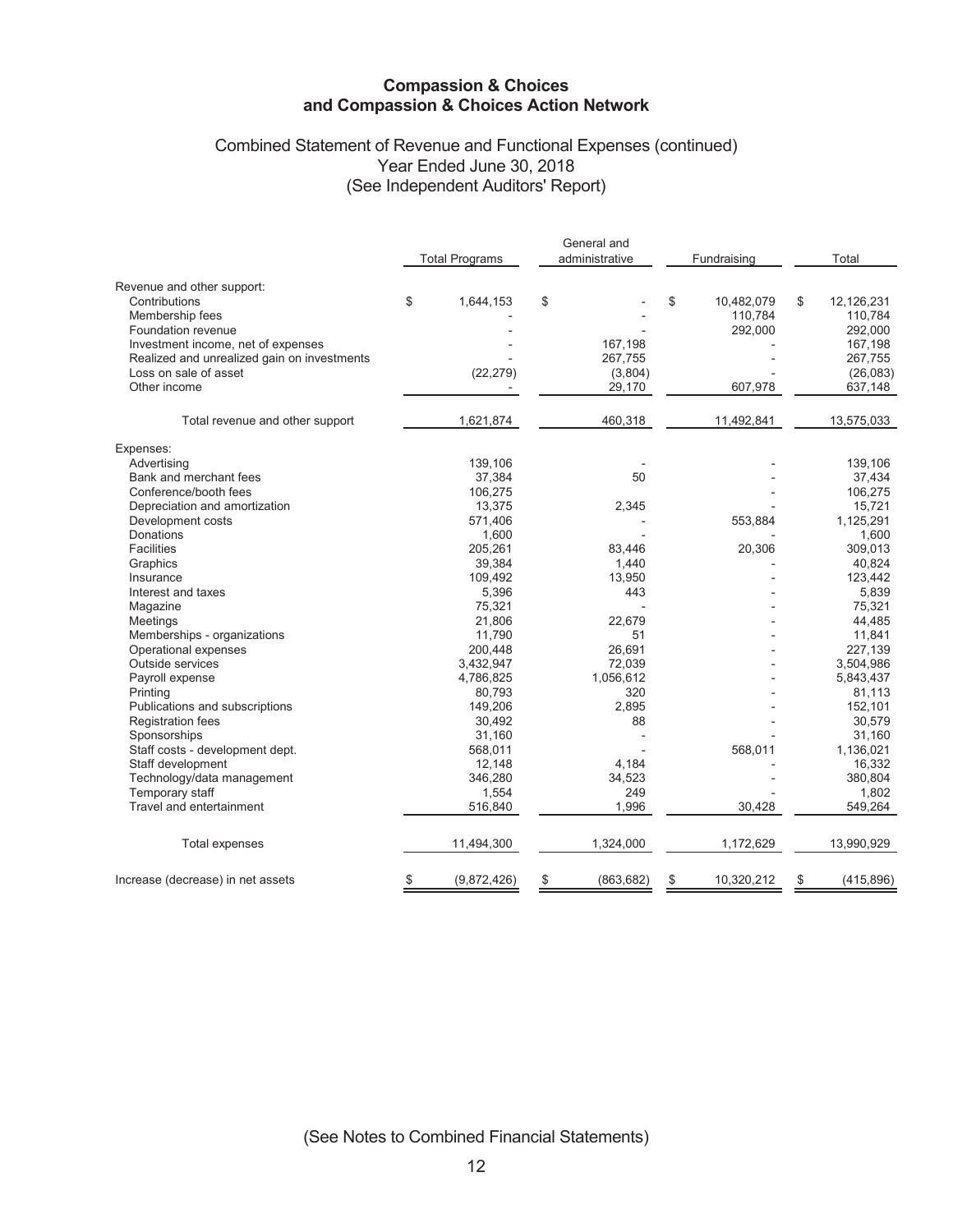**Combined Statements of Cash Flows** Years Ended June 30, 2019 and 2018 (See Independent Auditors' Report)

|                                                                                                                                                    | 2019                                                    | 2018                                                 |
|----------------------------------------------------------------------------------------------------------------------------------------------------|---------------------------------------------------------|------------------------------------------------------|
| Cash flows from operating activities:<br>Cash received from contributions and donations<br>Cash paid to employees and vendors<br>Interest received | $\mathfrak{L}$<br>16,428,302<br>(15,019,309)<br>274,180 | $\mathbb S$<br>14,943,372<br>(13,788,769)<br>167,198 |
| Net cash provided by operating activities                                                                                                          | 1,683,173                                               | 1,321,801                                            |
| Cash flows from investing activities:<br>Proceeds from sale of investments<br>Proceeds from sale of                                                | 4,469,411                                               | 4,507,276                                            |
| property, equipment and improvements<br>Purchases of investments<br>Receipt (payment) of deposit                                                   | 219<br>(6,639,187)<br>11,758                            | 26,133<br>(5, 198, 427)<br>(922)                     |
| Net cash used by investing activities                                                                                                              | (2, 157, 799)                                           | (665, 940)                                           |
| Cash flows from financing activities:<br>Gift annuities:<br>Proceeds<br>Repayments                                                                 | 33,006<br>(60,706)                                      | 10,663<br>(73, 381)                                  |
| Net cash used by financing activities                                                                                                              | (27, 700)                                               | (62,718)                                             |
| Net increase (decrease) in cash and cash equivalents                                                                                               | (502, 326)                                              | 593,143                                              |
| Cash and cash equivalents, beginning                                                                                                               | 1,440,865                                               | 847,722                                              |
| Cash and cash equivalents, ending                                                                                                                  | \$<br>938,539                                           | \$<br>1,440,865                                      |

(continued) (See Notes to Combined Financial Statements)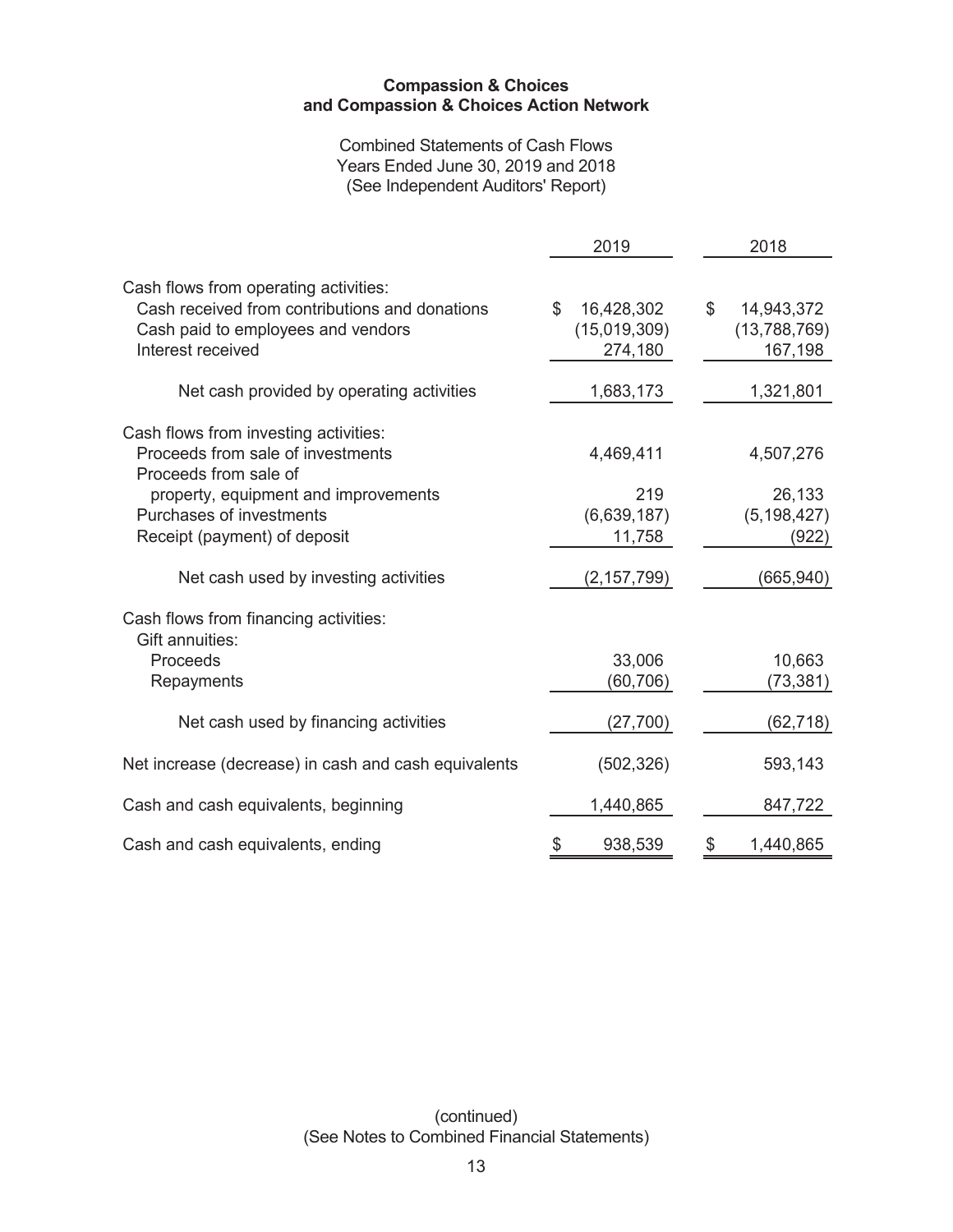## Combined Statements of Cash Flows (continued) Years Ended June 30, 2019 and 2018 (See Independent Auditors' Report)

|                                                                                                                                                             | 2019                                       | 2018                                      |
|-------------------------------------------------------------------------------------------------------------------------------------------------------------|--------------------------------------------|-------------------------------------------|
| Cash flows from operating activities:<br>Change in net assets                                                                                               | \$<br>394,207                              | \$<br>(415, 896)                          |
| Adjustments to reconcile change in net assets<br>to net cash provided (used) by operating activities:                                                       |                                            |                                           |
| Depreciation and amortization<br>Decrease in allowance for doubtful accounts<br>Unrealized gain on investments<br>Loss on sale of property and equipment    | 7,614<br>(7,500)<br>(338, 248)<br>26,742   | 15,721<br>(7,500)<br>(267, 755)<br>26,083 |
| (Increase) decrease in:<br>Unconditional promises to give<br>Prepaid expenses<br>Beneficial interest in charitable remainder trusts<br>Other current assets | 1,591,500<br>(3, 407)<br>(2, 499)<br>(735) | 1,692,500<br>(9,071)<br>83,812<br>215     |
| Increase (decrease) in:<br>Accounts payable<br>Accrued expenses                                                                                             | (46, 166)<br>61,665                        | 107,632<br>96,060                         |
| Net cash provided by operating activities                                                                                                                   | 1,683,173                                  | 1,321,801                                 |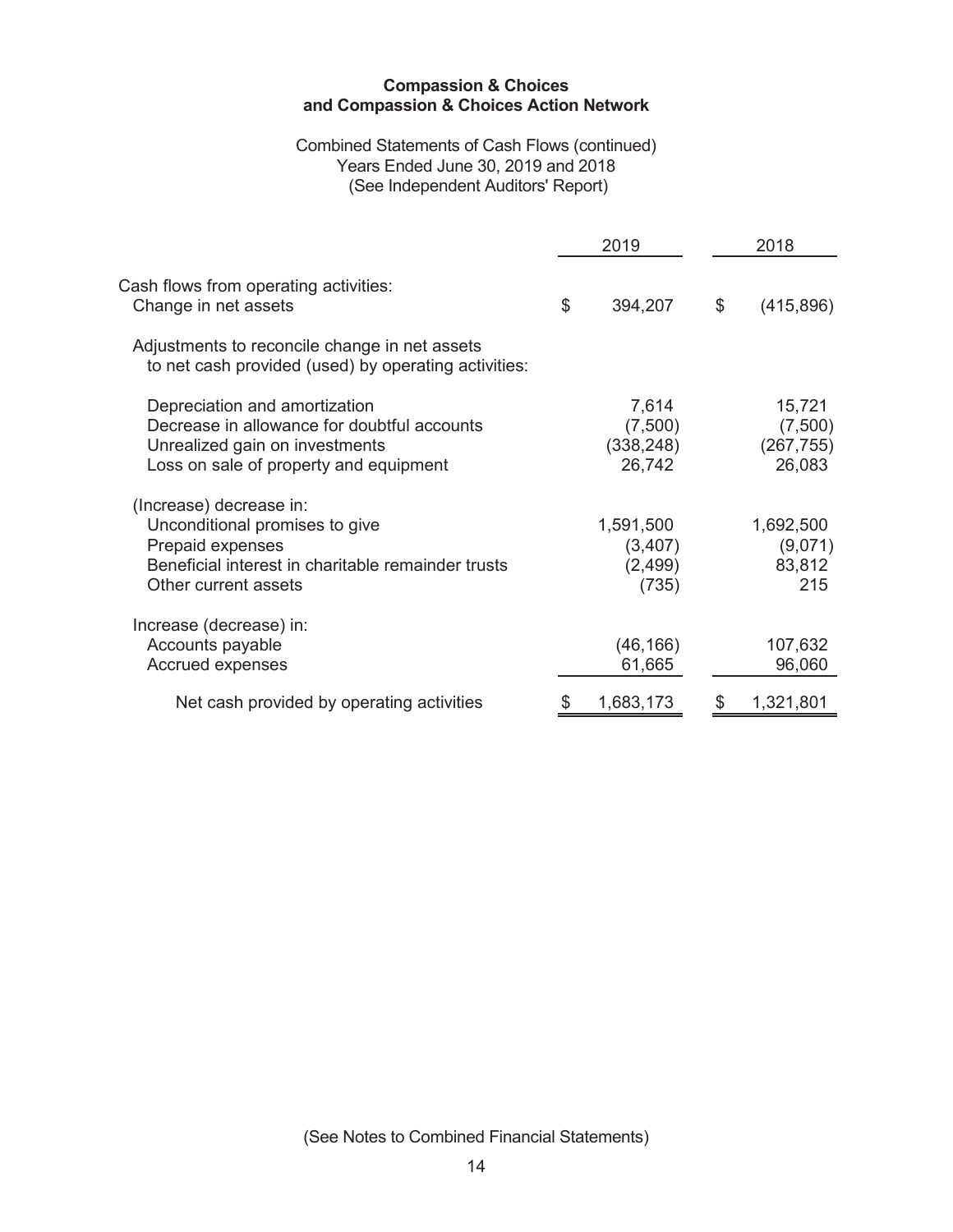Notes to Combined Financial Statements Years Ended June 30, 2019 and 2018 (See Independent Auditors' Report)

# 1. Nature of Operations and Summary of Significant Accounting Policies

### Nature of operations

Compassion & Choices, which has been granted not-for-profit status under Internal Revenue Code Section 501(c)(3), works to advance patients' rights through laws that allow mentally competent, terminally ill adults the legal choice of physician aid-in-dying. Compassion & Choices seeks to achieve this goal by advocating patient's rights, educating the public about the issues surrounding physician aid-in-dying, and empowering patients so they can make informed choices.

Compassion & Choices Action Network is a not-for-profit organization with a 501(c)(4) status under the Internal Revenue Code Section, whose mission is to advance education on end-of-life choices through promoting memberships and periodicals. Compassion & Choices Action Network's mission is also to engage in programs to advance legislation which will permit terminally ill individuals of sound mind to receive physician aid-in-dying. Compassion & Choices Action Network has independently governed chapters which are located throughout the United States.

The two Organizations are considered to be under common control as defined by accounting principles generally accepted in the United States of America ("U.S. GAAP") based on financial control and/or joint operating agreements. As such, the financial operations of the two Organizations are presented as combined financial statements for the years ended June 30, 2019 and 2018.

Funding is received through donations from individuals, businesses and organizations as well as membership dues.

#### Basis of presentation

The combined financial statements are prepared using the accrual method of accounting under U.S. GAAP whereby income is reported as earned and expenses reported as incurred.

The combined financial statements have been prepared in accordance with U.S. GAAP, which require the Organizations to report information regarding its financial position and activities according to the following net asset classifications:

Net assets without donor restrictions: Net assets that are not subject to donor-imposed restrictions and may be expended for any purpose in performing the primary objectives of the Organizations in accordance with the limitations of the charter and bylaws. These net assets may be used at the discretion of the Organizations' management and the Board of Directors. Decreases in net assets without donor restrictions generally result from expenses incurred for program and supporting services conducted by the Organizations.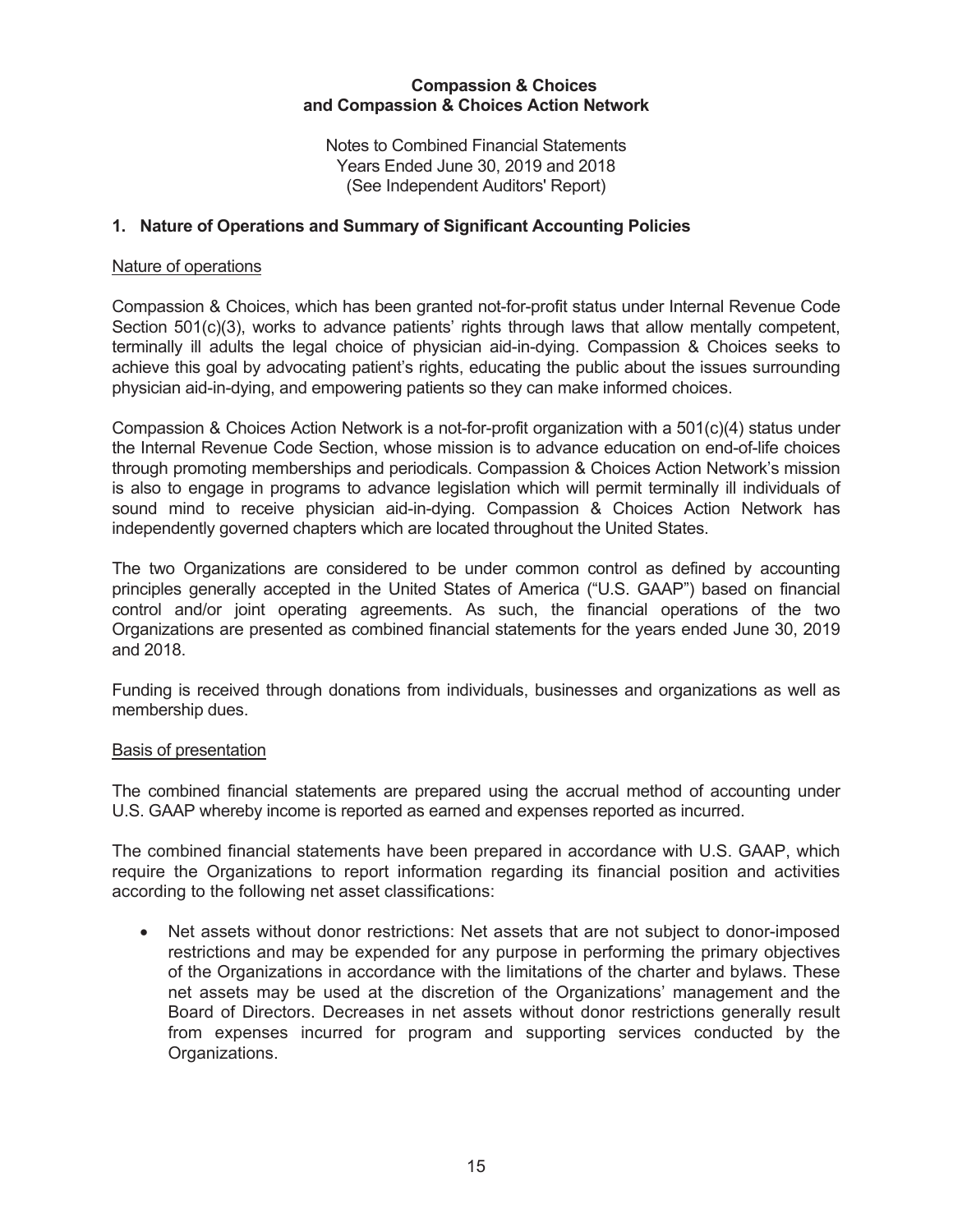Notes to Combined Financial Statements Years Ended June 30, 2019 and 2018 (See Independent Auditors' Report)

# 1. Nature of Operations and Summary of Significant Accounting Policies (continued)

### Basis of presentation (continued)

• Net assets with donor restrictions: Net assets subject to stipulations imposed by donors, and grantors. Some donor restrictions are temporary in nature; those restrictions will be met by actions of the Organizations or by the passage of time. Other donor restrictions are perpetual in nature, whereby the donor has stipulated the funds be maintained in perpetuity. The Organizations have no funds held in perpetuity as of June 30, 2019 and 2018.

Donor restricted contributions are reported as increases in net assets with donor restrictions. When a restriction expires, net assets are reclassified from net assets with donor restrictions to net assets without donor restrictions in the combined statements of activities.

### Use of estimates in the preparation of combined financial statements

The preparation of combined financial statements in the conformity with U.S. GAAP requires management to make estimates and assumptions that affect the reported amounts of assets and liabilities and disclosure of contingent assets and liabilities at the date of the combined financial statements and the reported amounts of revenues and expenses during the reporting period. Actual results could differ from those estimates.

# Cash and cash equivalents

The Organizations consider all highly liquid investments with a maturity of three months or less when purchased to be cash equivalents. Cash and cash equivalents for purposes of the combined statements of cash flows exclude permanently restricted cash and cash equivalents. The Organizations maintain cash in bank deposit accounts at various financial institutions in which the deposits are quaranteed by the Federal Deposit Insurance Corporation ("FDIC").

The operating accounts of the Organizations are held at institutions that are provided insurance up to \$250,000 per FDIC-insured depository institution. Under Financial Accounting Standards Board Accounting Standards Codification ("FASB ASC") Topic 825, Financial Instruments, identifies such accounts as a concentration of credit risk requiring disclosure regardless of the degree of risk. Risk related to deposits held outside of institutions participating in the above program is managed by maintaining deposits with high quality financial institutions and monitoring cash such that balances are rarely, if ever, in excess of any applicable FDIC insurance limits that may be in place. In addition, management does not believe that the Organizations are exposed to any significant risk related to cash and cash equivalents.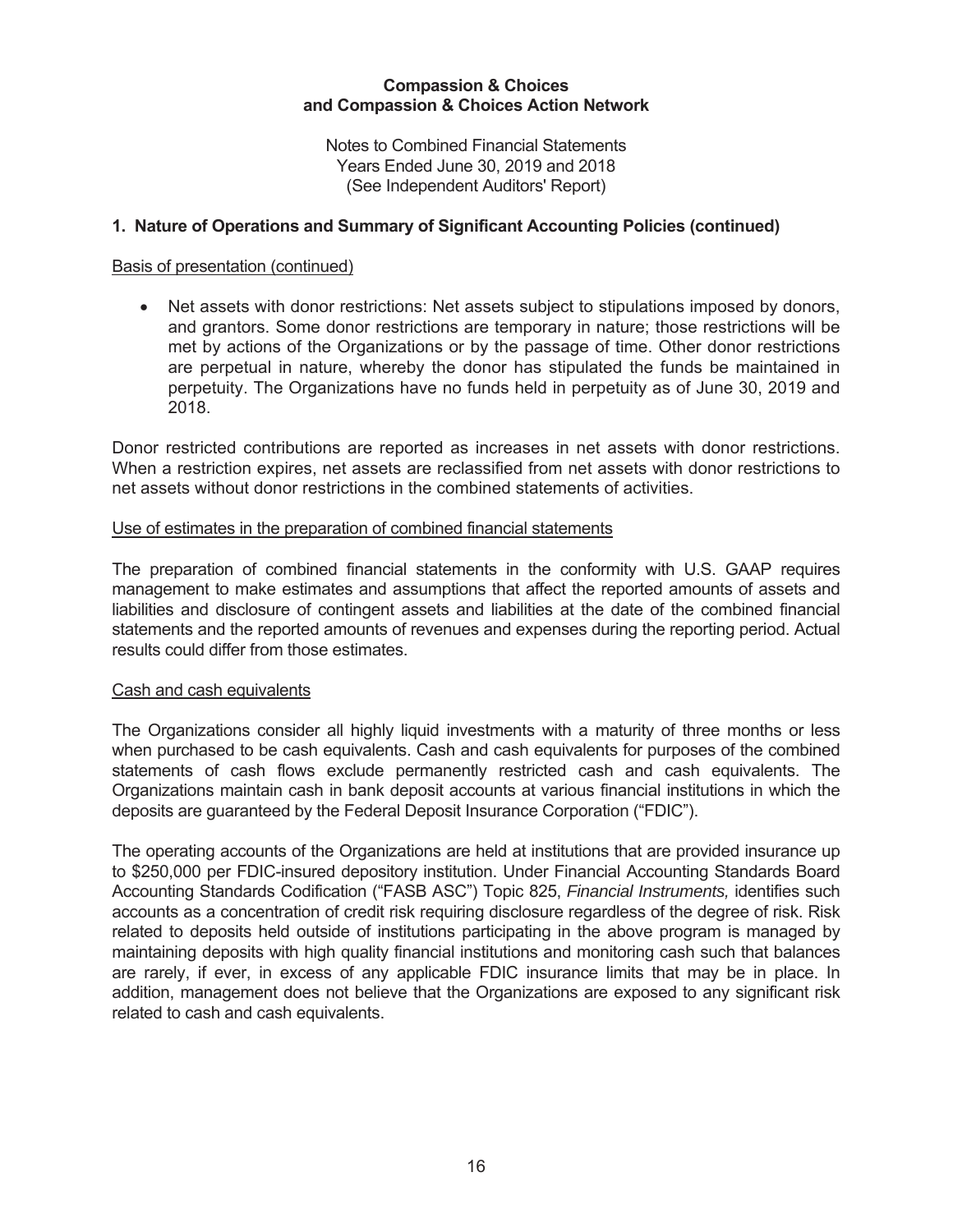Notes to Combined Financial Statements Years Ended June 30, 2019 and 2018 (See Independent Auditors' Report)

# 1. Nature of Operations and Summary of Significant Accounting Policies (continued)

#### Investments

Investments in marketable securities with readily determinable fair values and all investments in debt securities are stated at their fair values in the combined statements of financial position. Realized and unrealized gains and losses are included in the combined statements of activities. Donated investments are reflected as contributions at their market values at date of receipt.

#### Property, equipment and improvements

Property, equipment and improvements are recorded at acquisition cost with donated property and equipment recorded at estimated fair market value. When items are disposed, the cost and related depreciation and amortization are removed from the accounts, with gains or losses on disposal Depreciation and amortization is computed by the straight-line method, over the recorded. estimated useful lives of the assets ranging from three to thirty-nine years. Maintenance and repairs are included as expenses when incurred.

Total depreciation and amortization expense was approximately \$7,600 and \$15,700 for the years ended June 30, 2019 and 2018, respectively.

# Intangible assets

The Organizations account for intangible assets using Subtopic 350-30 of the FASB ASC Intangibles - Goodwill and Other. Effective January 1, 2014, the Organizations have adopted the guidance of FASB ASU 2014-02 "Intangibles - Goodwill and Other". Prior to the adoption of this quidance, intangible assets with infinite lives were not amortized, but rather tested for impairment annually or more frequently if circumstances indicate that impairment may exist. Intangible assets with finite useful lives were amortized either on a straight-line basis over the asset's estimated useful life or on a basis that reflects the pattern in which the economic benefits of the intangible assets are realized. Upon adoption of the above guidance from FASB ASU 2014-02, intangible assets identified as goodwill are amortized on a straight-line basis over ten years or less based on the appropriate useful life. Goodwill is tested for impairment if circumstances change that indicate the fair value of the acquired entity may be below its carrying value. Intangible assets specifically identified with finite useful lives are accounted for as before.

As of June 30, 2019 and 2018, intangible assets are comprised of domain names purchased during 2014 and prior years at a total cost of \$20,000. They are being amortized on a straightline basis over fifteen years and reflect accumulated amortization of \$9,236 and \$7,903 as of June 30, 2019 and 2018, respectively.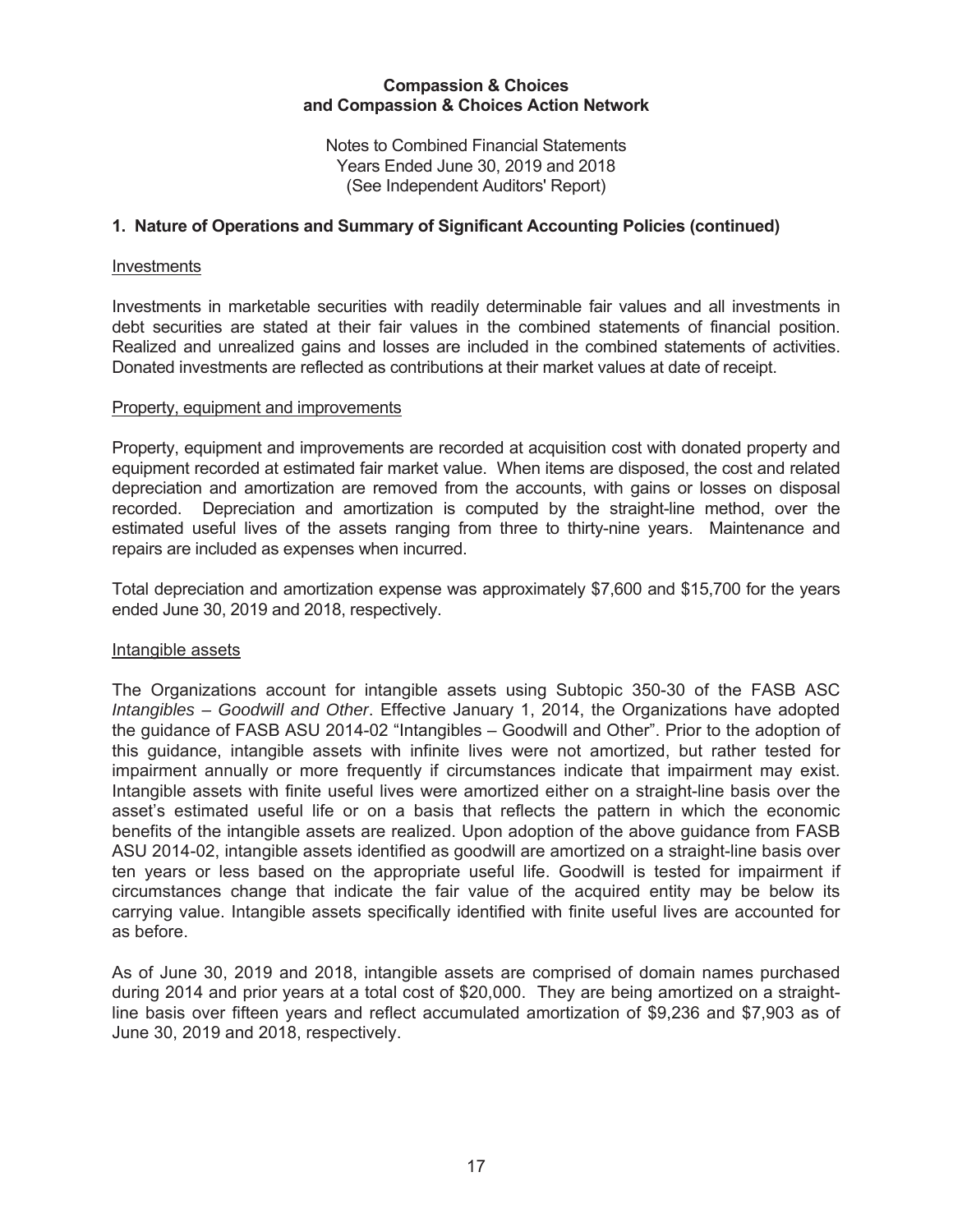Notes to Combined Financial Statements Years Ended June 30, 2019 and 2018 (See Independent Auditors' Report)

### 1. Nature of Operations and Summary of Significant Accounting Policies (continued)

#### Intangible assets (continued

Future annual amortization amounts to be recognized for the intangible assets based on the applicable useful lives are as follows for years ended after June 30, 2019:

| Year Fnded<br>June 30, | Amount      |
|------------------------|-------------|
|                        |             |
| 2020                   | \$<br>1,250 |
| 2021                   | 1,097       |
| 2022                   | 1,000       |
| 2023                   | 1,000       |
| 2024                   | 1,000       |
| Thereafter             | 5,417       |
|                        |             |
|                        | 10,764      |
|                        |             |

#### **Donations**

The Organizations report gifts of cash and other assets as restricted support if they are received with donor stipulations that limit the use of the donated assets. Gifts of long-lived assets with explicit restrictions that specify how the assets are to be used and gifts of cash or other assets that must be used to acquire long-lived assets are reported as restricted support.

Absent explicit donor stipulations about how long those long-lived assets must be maintained, the Organizations report expirations of donor restrictions when the donated or acquired long-lived assets are placed in service. When a donor restriction expires, that is, when a stipulated time restriction ends or purpose restriction is accomplished, net assets with donor restrictions are reclassified to net assets without donor restrictions and reported in the combined statements of activities as net assets released from restrictions.

All donations are considered to be available for unrestricted use unless specifically restricted by the donor. Amounts received that are designated for future periods or restricted by the donor for specific purposes are reported as net assets with donor restrictions. When a restriction expires, net assets with donor restrictions are reclassified to net assets without donor restrictions and reported in the combined statements of activities as net assets released from restrictions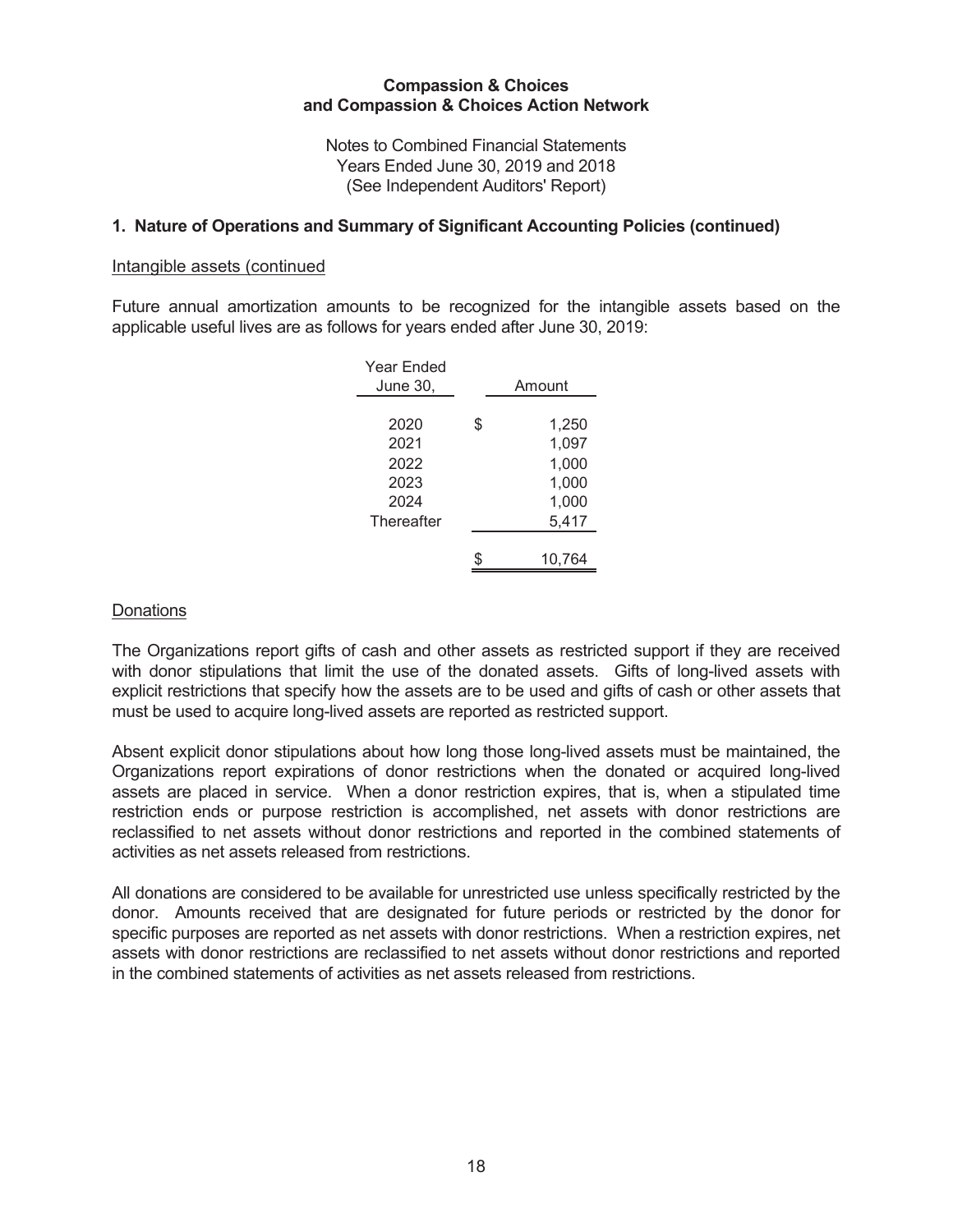Notes to Combined Financial Statements Years Ended June 30, 2019 and 2018 (See Independent Auditors' Report)

## 1. Nature of Operations and Summary of Significant Accounting Policies (continued)

#### Contributions

Under Financial Accounts Standards Board Accounting Standards Codification ("FASB ASC") Topic 958, contributions received are recorded as net assets with donor restrictions or without donor restrictions depending on the existence or nature of any donor restrictions.

#### Promises to give

Unconditional promises to give are recognized as revenues in the period received and as assets, decreases of liabilities or expenses depending on the form of the benefits received. Promises to give are recorded at net realizable value if expected to be collected in one year and at fair value if expected to be collected in more than one year. Conditional promises to give are recognized when the conditions on which they depend are substantially met.

The Organizations use the allowance method to record uncollectible accounts. The allowance is based on past experience and on specific analysis of the collectability of individual account balances.

#### Advertising costs

Advertising costs, except for costs associated with direct-response advertising, are charged to operations when incurred. The costs of direct-response advertising are capitalized and amortized over the period which future benefits are expected to be received. There was no direct-response advertising incurred during the years ended June 30, 2019 and 2018.

#### Income taxes

No provision for taxes on earnings has been made in the combined financial statements as Compassion & Choices has qualified as a not-for-profit organization under Section 501(c)(3) of the Internal Revenue Code. Compassion & Choices Action Network qualifies as a not-for-profit organization under Section 501(c)(4) of the Internal Revenue Code. Both entities are only subject to taxes on unrelated business income; however, neither entity had any unrelated business income during the years ended June 30, 2019 and 2018.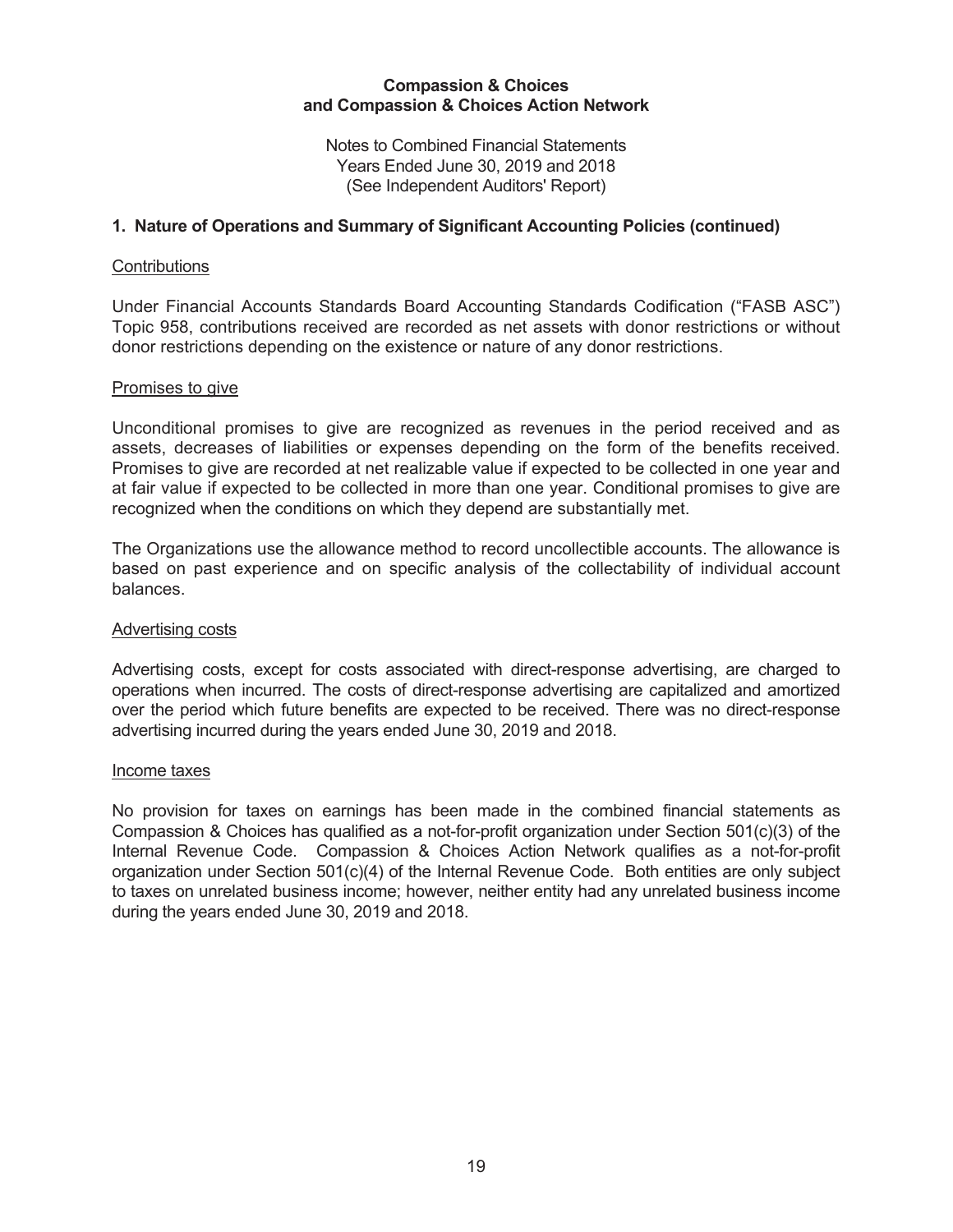Notes to Combined Financial Statements Years Ended June 30, 2019 and 2018 (See Independent Auditors' Report)

# 1. Nature of Operations and Summary of Significant Accounting Policies (continued)

### Functional allocation of expenses

The costs of providing various programs and activities have been summarized on a functional basis in the combined statements of activities. Accordingly, certain costs have been allocated among program and supporting services benefitted. The combined statements of functional expenses provide a detail of the natural classifications of those functional expenses and are determined by management on an equitable and rational basis.

### Fair value measurements

During 2009, the Organizations adopted FASB ASC Topic 820, Fair Value Measurements. Topic 820 establishes a single authoritative definition of fair value and sets a hierarchy for measuring fair value. The hierarchy for measuring fair value prioritizes the inputs to valuation techniques used to measure fair value and gives the highest priority to unadjusted guoted prices for securities traded in active markets (level 1) and the lowest priority to unobservable inputs (level 3). The asset or liability's fair value measurement level within the fair value hierarchy is based on the lowest level of any input that is significant to the fair value measurement.

The hierarchy for measuring fair value under FASB ASC Topic 820 is as follows:

Level  $1$  – Inputs to the valuation methodology are unadjusted quoted prices for identical assets or liabilities in active markets that the Organizations have the ability to access.

Level  $2$  – Inputs to the valuation methodology include a) guoted prices for similar assets or liabilities in active markets; b) quoted prices for identical or similar assets or liabilities in inactive markets; c) inputs other than quoted prices that are observable for the asset or liability; and d) inputs that are derived principally from or corroborated by observable market data by correlation or other means. If the asset or liability has a specified (contractual) term, the level 2 input must be observable for substantially the full term of the asset or liability.

Level  $3$  – Inputs to the valuation methodology are unobservable and significant to the fair value measurement.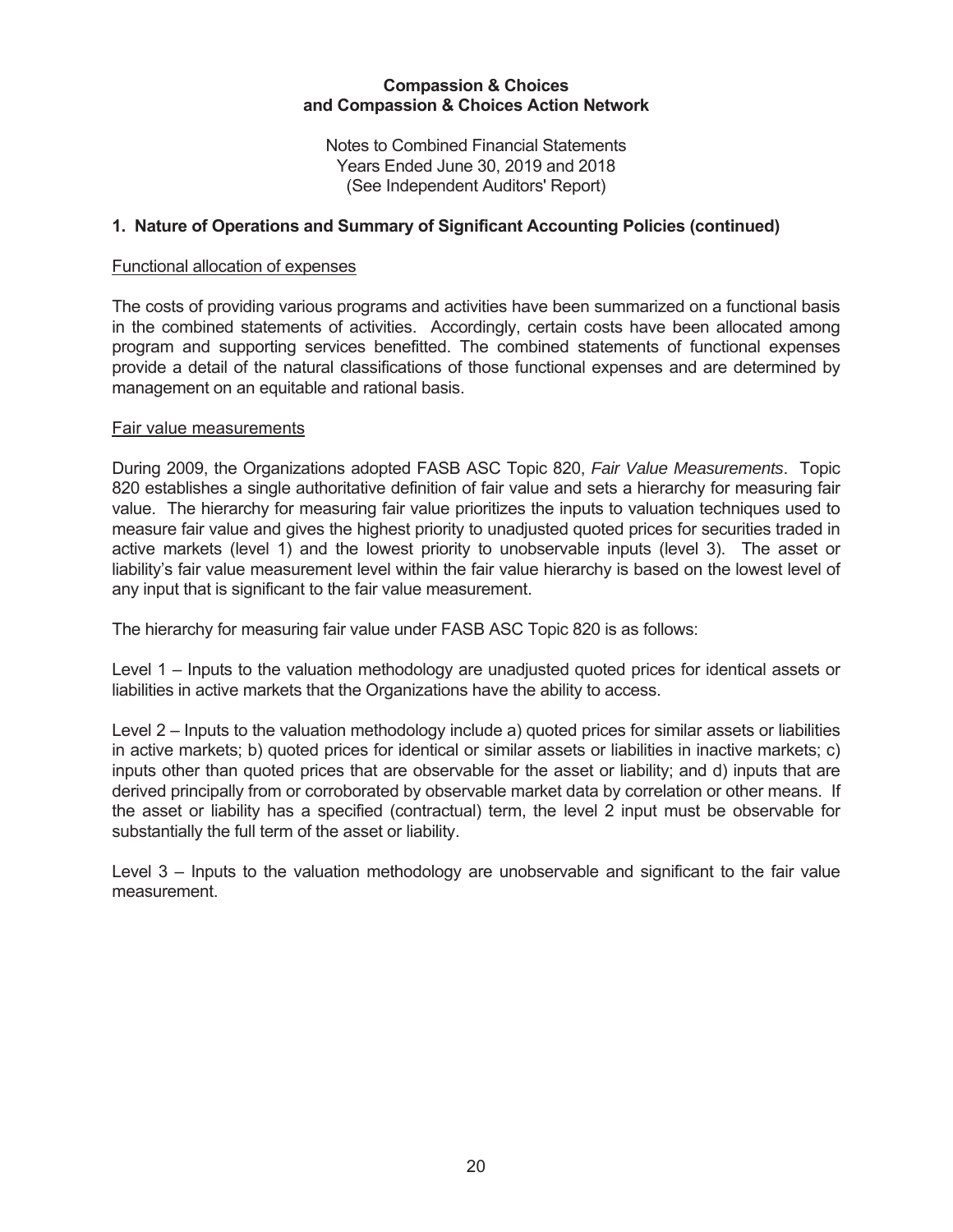Notes to Combined Financial Statements Years Ended June 30, 2019 and 2018 (See Independent Auditors' Report)

## 1. Nature of Operations and Summary of Significant Accounting Policies (continued)

#### Fair value measurements (continued)

As required by FASB ASC Topic 820, the Organizations' managed investments were classified as follows, based on the lowest level of input that is significant to the fair value measurement on a recurring basis as of June 30, 2019:

| Description                 |   | Level 1    | Level 2 | Level 3 | Totals |            |  |
|-----------------------------|---|------------|---------|---------|--------|------------|--|
| Cash and money market funds | S | 4,913,072  | \$      | \$      |        | 4,913,072  |  |
| Marketable securities       |   |            |         |         |        |            |  |
| Fixed income investments    |   | 5,919,197  |         |         |        | 5,919,197  |  |
| Equities:                   |   |            |         |         |        |            |  |
| Mutual funds                |   | 3,667,240  |         |         |        | 3,667,240  |  |
| Alternative investments     |   | 1,117,890  |         |         |        | 1,117,890  |  |
|                             |   |            |         |         |        |            |  |
| Total marketable securities |   | 10,704,327 |         |         |        | 10,704,327 |  |
|                             |   |            |         |         |        |            |  |
|                             |   | 15,617,399 | \$      |         |        | 15,617,399 |  |

As required by FASB ASC Topic 820, the Organizations' managed investments were classified as follows, based on the lowest level of input that is significant to the fair value measurement on a recurring basis as of June 30, 2018:

| Description                 | Level 1          | Level 2 | Level 3 | Totals |            |  |
|-----------------------------|------------------|---------|---------|--------|------------|--|
| Cash and money market funds | 1,416,320        | \$      | \$      |        | 1,416,320  |  |
| Investments:                |                  |         |         |        |            |  |
| Fixed income investments    | 4,899,549        |         |         |        | 4,899,549  |  |
| Equities:                   |                  |         |         |        |            |  |
| Mutual funds                | 5,894,030        |         |         |        | 5,894,030  |  |
| Alternative investments     | 899,476          |         |         |        | 899,476    |  |
|                             |                  |         |         |        |            |  |
| Total marketable securities | 11,693,055       |         |         |        | 11,693,055 |  |
|                             |                  |         |         |        |            |  |
|                             | \$<br>13,109,375 | \$      | \$      |        | 13,109,375 |  |

Valuation techniques used to measure assets at fair value include closing prices reported on the active markets in which securities held by the Organizations are traded. There were no changes to the valuation techniques utilized during the year.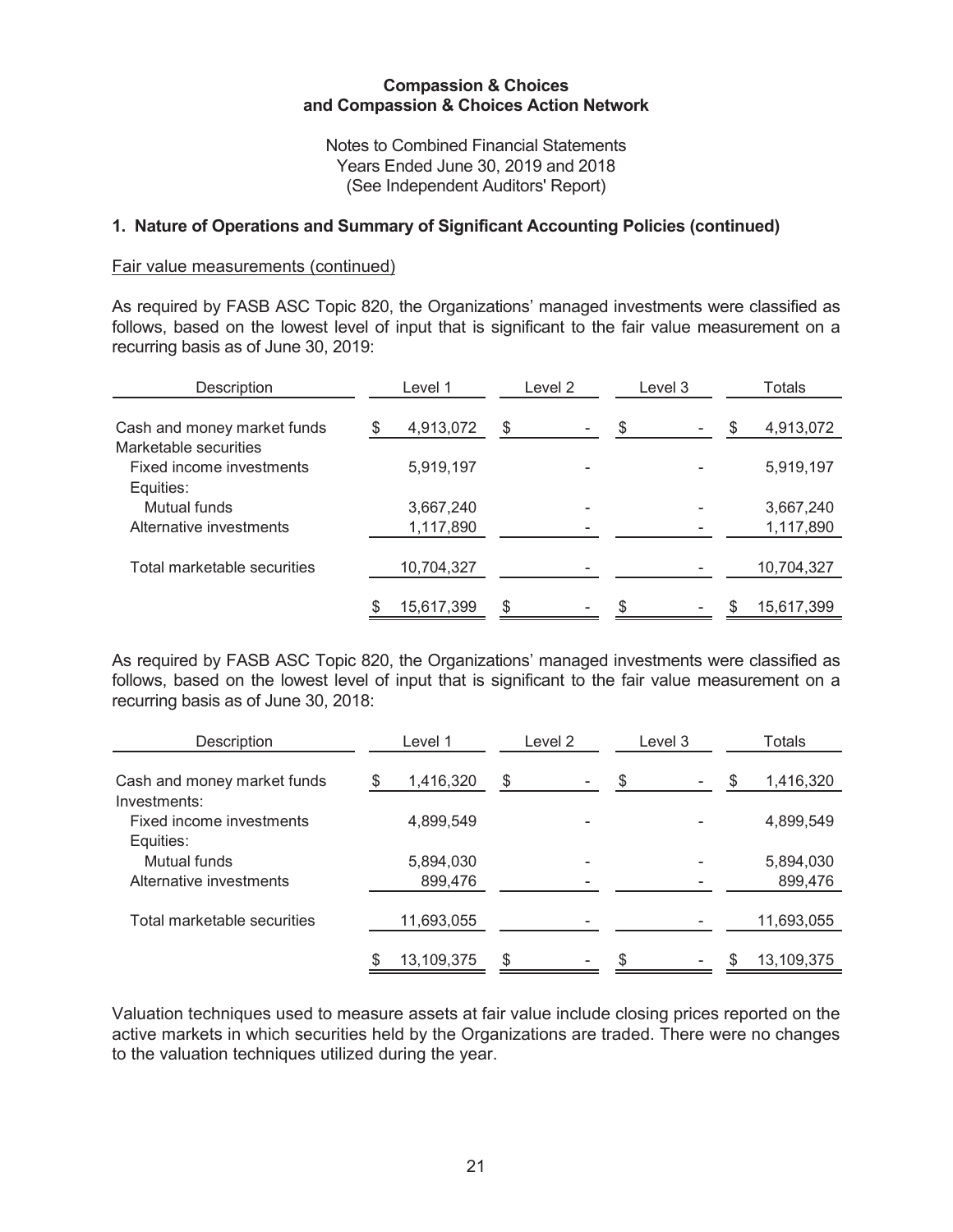Notes to Combined Financial Statements Years Ended June 30, 2019 and 2018 (See Independent Auditors' Report)

# 1. Nature of Operations and Summary of Significant Accounting Policies (continued)

#### New accounting pronouncement

In 2016, Financial Accounting Standards Board issued Accounting Standards Updated ("FASB ASU") No. 2016-14, Not-for-Profit Entities (Topic 958) – Presentation of Financial Statements of *Not-for-Profit Entities.* The update addresses the complexity and understandability of net asset classification, deficiencies in information about liquidity and availability of resources, and the lack of consistency in the type of information provided about expenses and investment return. The Organizations adopted FASB ASU 2016-14 as of June 30, 2019, and has applied its provisions retrospectively to all periods presented.

### **2. Availability and Liquidity**

The following represents the Organizations' combined financial assets at June 30, 2019 and 2018:

|                                                                                              | 2019          | 2018             |
|----------------------------------------------------------------------------------------------|---------------|------------------|
| Financial assets at year end:                                                                |               |                  |
| Cash and cash equivalents                                                                    | \$<br>938,539 | \$<br>1,440,865  |
| Unconditional promises to give,<br>net of allowance<br>Investments:                          | 361,000       | 1,592,500        |
| Cash and money market funds                                                                  | 4,913,072     | 1,416,320        |
| Marketable securities                                                                        | 10,704,327    | 11,693,055       |
| Beneficial interest in charitable remainder trusts<br>Other current assets                   | 76,072<br>735 | 73,573           |
| Total financial assets                                                                       | 16,993,745    | 16,216,313       |
| Less amounts not available to be used within one year:<br>Net assets with donor restrictions | 70,000        | 548,492          |
| Financial assets available to meet general expenditures<br>over the next twelve months       | 16,923,745    | \$<br>15,667,821 |

The Organizations' goal is generally to maintain combined financial assets to meet six months of operating expenses (or approximately  $$6,000,000$ ). As part of its liquidity plan, excess cash is invested in short-term investments, including cash and money market accounts.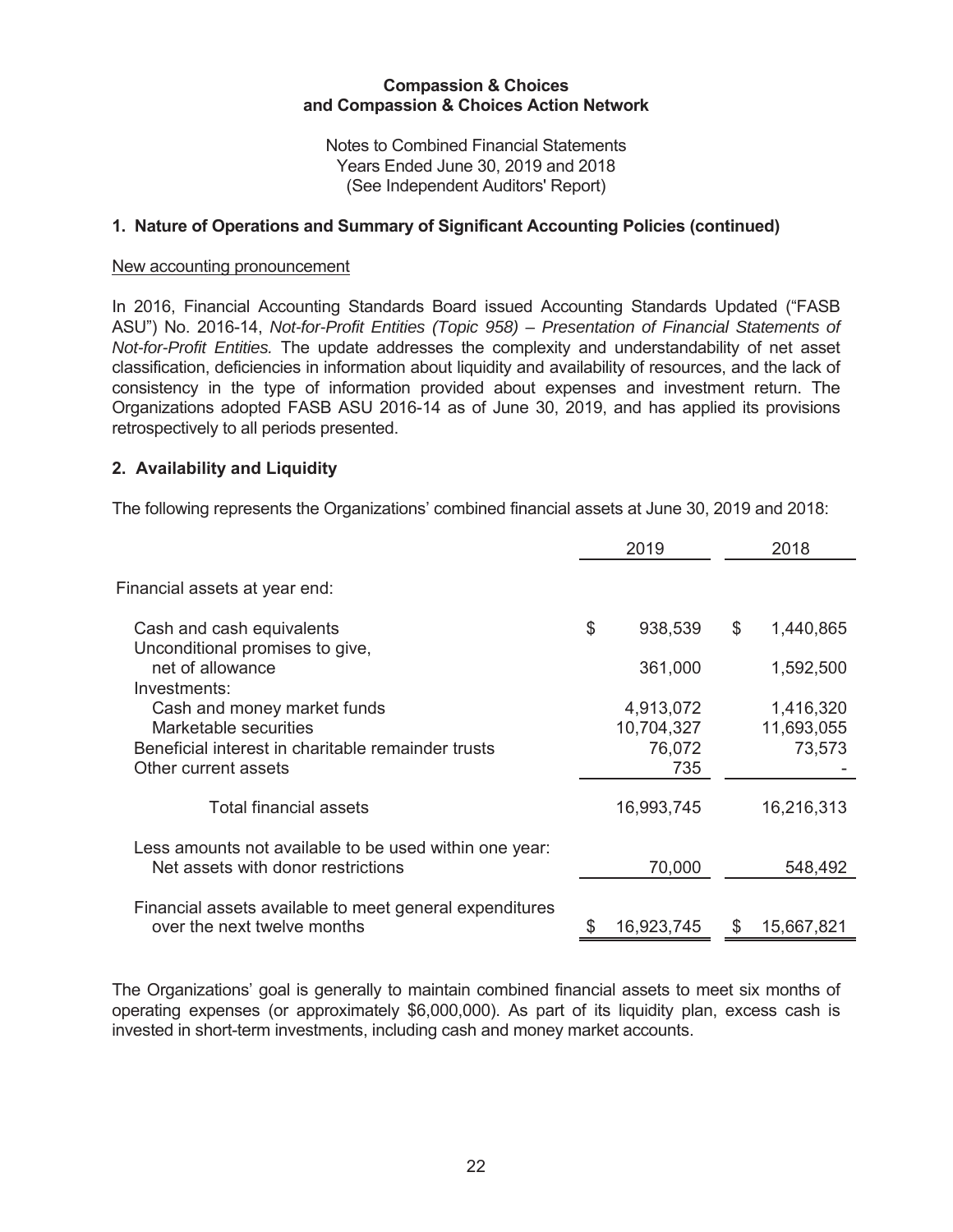Notes to Combined Financial Statements Years Ended June 30, 2019 and 2018 (See Independent Auditors' Report)

# 3. In-Kind Contributions

Certain professional fees for legal, consulting and valuation services to program activities were provided without charge to the Organizations and are treated as, and included in "Contributions". The services were valued by their providers as of the dates of which the services were performed. A corresponding amount is included in the appropriate category of "Program service expenses". On these bases, approximately \$1,427,000 and \$1,644,100 is included in each of the accounts mentioned during the years ended June 30, 2019 and 2018, respectively.

### 4. Promises to Give

#### Unconditional promises to give

Unconditional promises to give for years ending after June 30, 2019 and 2018 are reflected as either current or non-current assets based on the terms of the commitment by the individual donors. The allowance for uncollectible amounts is determined by management based on the evaluation of collectability of the promises outstanding.

The following is a summary of unconditional promises to give at June 30, 2019 and 2018:

|                                             | 2019                    |   | 2018                 |
|---------------------------------------------|-------------------------|---|----------------------|
| Amounts due in:                             |                         |   |                      |
| Less than one year<br>One to five years     | \$<br>361,000<br>70,000 | S | 1,600,000<br>422,500 |
|                                             | 431,000                 |   | 2,022,500            |
| Less allowance for<br>uncollectible amounts |                         |   | 7,500                |
| Net promises to give                        | 431,000                 |   | 2,015,000            |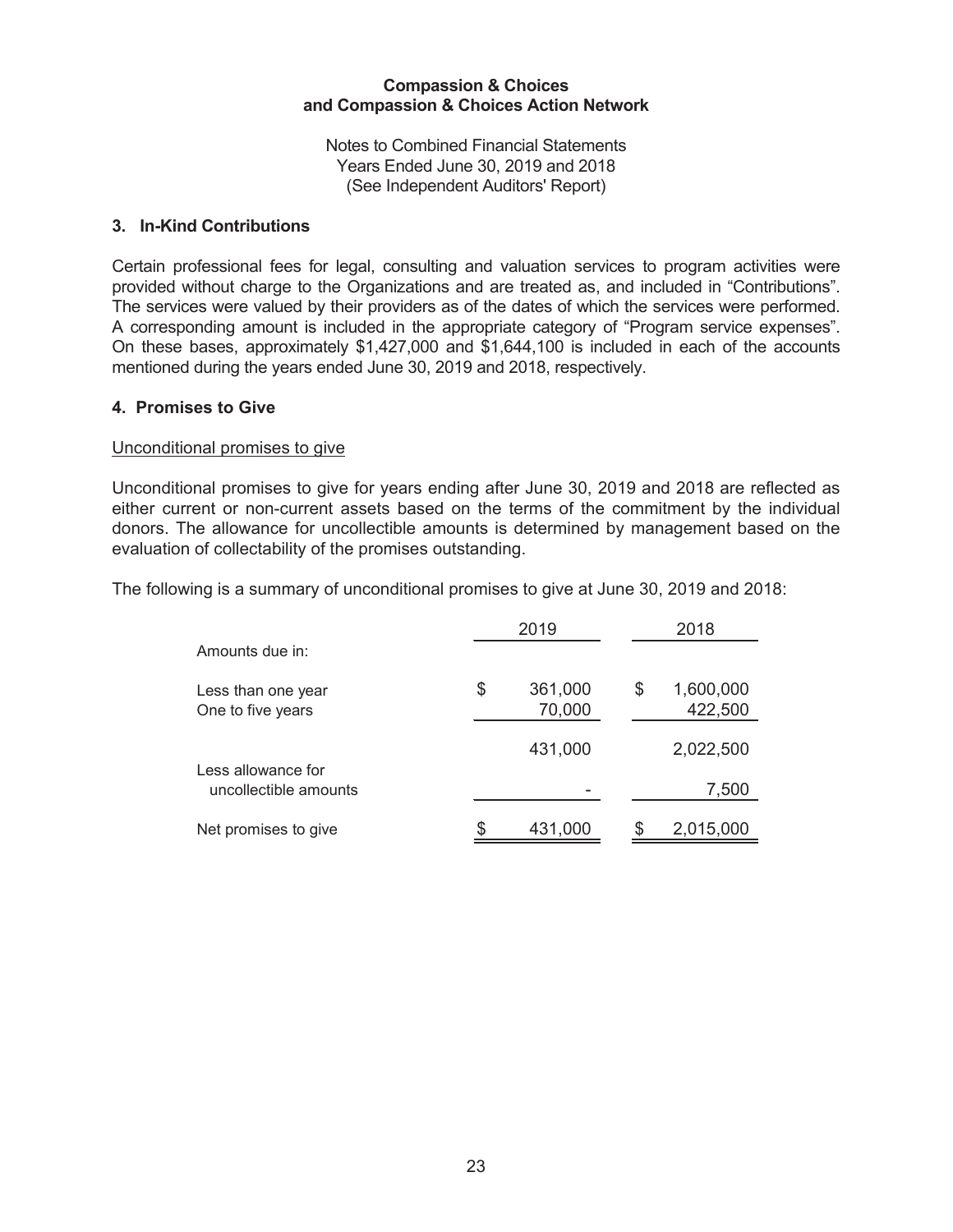Notes to Combined Financial Statements Years Ended June 30, 2019 and 2018 (See Independent Auditors' Report)

### 5. Retirement Plan

The Organizations sponsor a 401(k) profit sharing plan (the "Plan") covering substantially all employees who meet specified service requirements as defined in the plan document. The Plan allows for employee contributions up to the maximum allowable by the Internal Revenue Code. Contributions by employees are matched 100% by the Organization up to 5% of gross eligible salary and totaled approximately \$193,200 and \$170,200 for the years ended June 30, 2019 and 2018, respectively.

### 6. Commitments

The Organizations lease office space under operating leases expiring at various dates between December 2023 and October 2025. Monthly payments range from \$7,500 up to \$13,900 in the final year of certain leases.

| Year Ended | Portland      | Washington    |                 |
|------------|---------------|---------------|-----------------|
| June 30    | Office        | D.C. Office   | Total           |
|            |               |               |                 |
| 2020       | \$<br>92,278  | \$<br>146,936 | \$<br>239,214   |
| 2021       | 95,046        | 150,609       | 245,655         |
| 2022       | 97.897        | 154.374       | 252,271         |
| 2023       | 100.834       | 158,234       | 259.068         |
| 2024       | 51,676        | 162,190       | 213,866         |
| Thereafter |               | 55,415        | 55,415          |
|            |               |               |                 |
|            | \$<br>437.731 | \$<br>827.758 | \$<br>1,265,489 |
|            |               |               |                 |

The following is a summary of the minimum annual commitments under the terms of the leases for years ending after June 30, 2019:

Rent expense for the years ended June 30, 2019 and 2018 was approximately \$160,000 and \$309,000, respectively.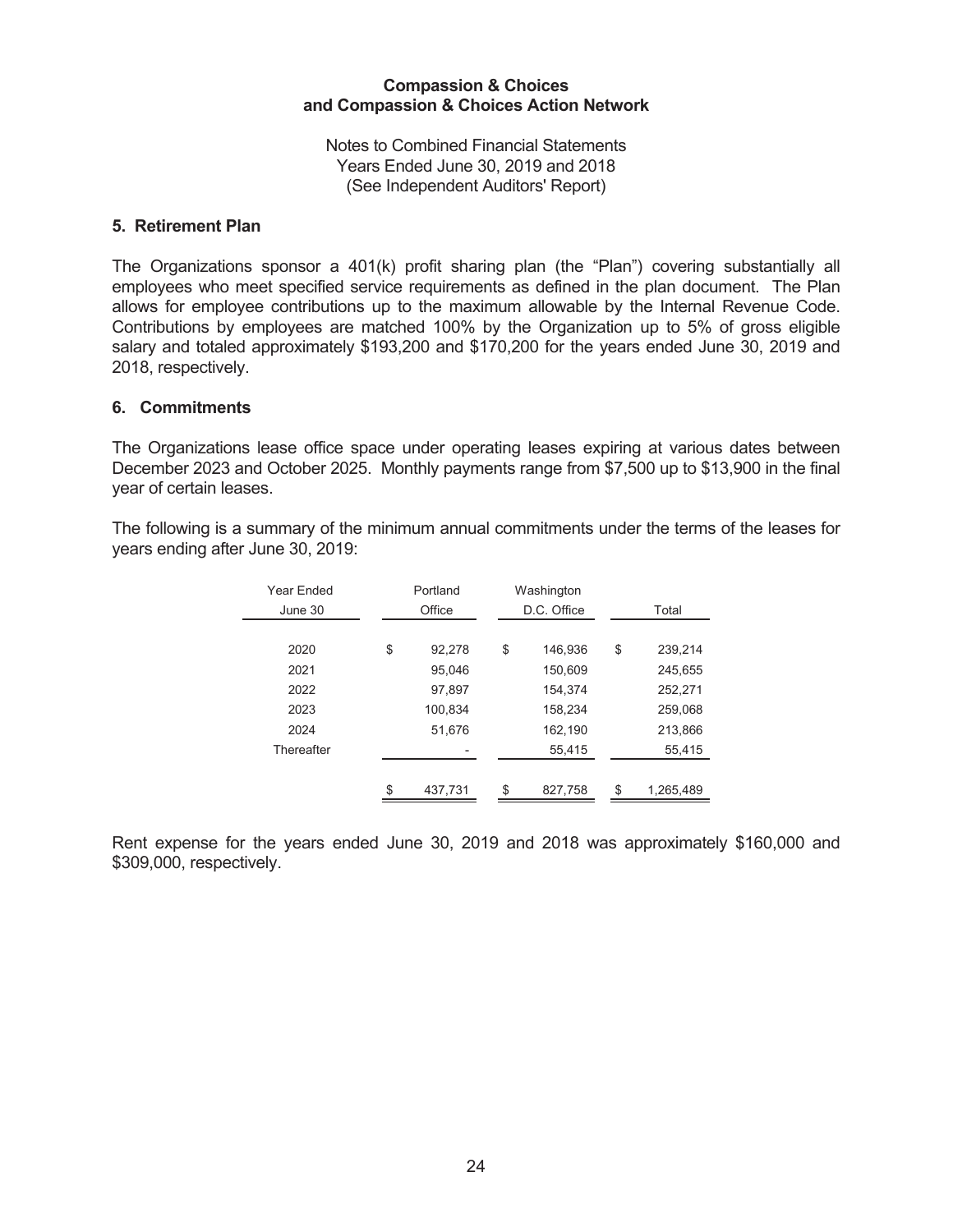Notes to Combined Financial Statements Years Ended June 30, 2019 and 2018 (See Independent Auditors' Report)

## 7. Income Taxes

FASB ASC Topic 740, *Income Taxes*, clarifies the accounting for uncertainty in income tax positions and defines the threshold for recognizing the tax benefits of tax return filing positions in the financial statements as "more likely than not" to be sustained upon examination, based on the technical merits of the positions. A tax position that meets the more-likely-than-not recognition threshold is initially and subsequently measured as the largest amount of tax benefit that has a greater than 50 percent likelihood of being realized. Tax positions which previously would have failed to meet the more-likely-than-not recognition threshold should be recognized in the first subsequent financial reporting period in which the threshold is met. Conversely, previously recognized tax positions which no longer meet the more-likely-than-not recognition should be derecognized in the first subsequent financial reporting period in which the threshold is no longer met.

As the Organizations are qualified as a nonprofit under the Internal Revenue Code, any income tax position would be primarily related to unrelated business activities outside the core mission of the Organizations. Based on prior examinations of contractual arrangements of the Organization and correspondence received from the Internal Revenue Service, management believes there to be no potential income tax positions that would result in related tax liability for the Organization. Management will continue to evaluate any future contractual arrangements with respect to potential income tax positions under this guidance.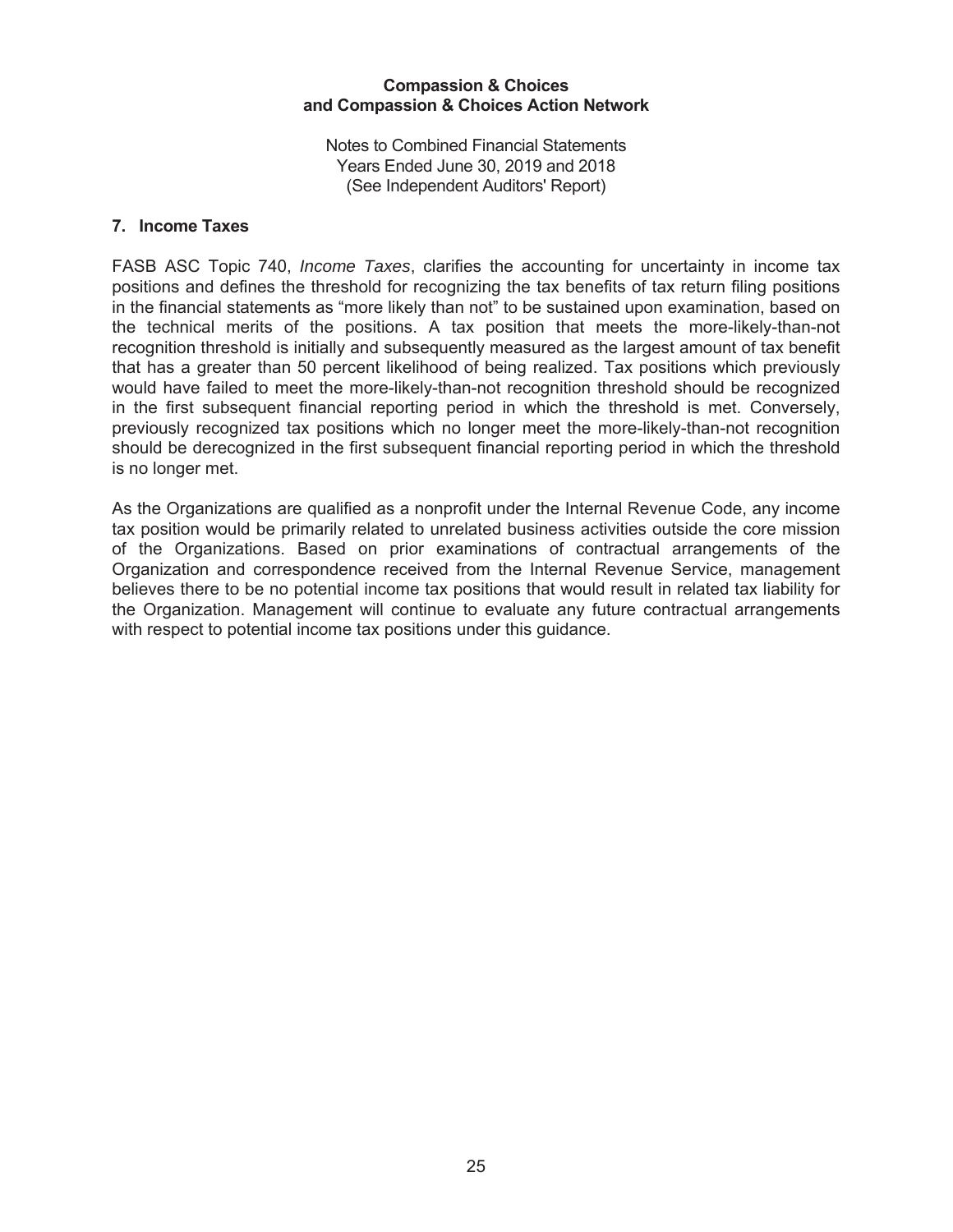Notes to Combined Financial Statements Years Ended June 30, 2019 and 2018 (See Independent Auditors' Report)

### 8. Split Interest Agreements

The Organizations administer the following gift annuities. A gift annuity provides for the payment of distributions to the grantor or other designated beneficiaries over the annuity's term (usually the designated beneficiary's lifetime). At the end of the annuity's term the remaining assets are available for the Organizations' use. The portion of the annuity attributable to the present value of the future benefits to be received by the Organizations is recorded in the Combined Statement of Activities as an unrestricted contribution in the period the annuity is established. Such contributions totaled \$40,895 and \$16,393 for the years ended June 30, 2019 and 2018, respectively. Assets held in the annuity reserve fund totaled \$669,959 at June 30, 2019, and are reported at fair market value and included in Investments in the Organizations' Combined Statement of Financial Position.

|            | <b>Fiscal Year of</b><br>Gift | Description of<br><b>Asset Donated</b> | <b>FMV of Asset</b> |          | Value of<br>Gift   | Amount of<br>Liability |         | Gift Donor Life   Nominal/Dis<br>Expectancy | count Rate | Required<br>Quarterly<br>Payment | <b>Annuity Rate</b> | Balance as of<br><b>Gift Annuity</b><br><b>Payments Due</b><br>June 30, 2019 |      | Annuity<br><b>Reserve Fund</b><br>June 30, 2019 |
|------------|-------------------------------|----------------------------------------|---------------------|----------|--------------------|------------------------|---------|---------------------------------------------|------------|----------------------------------|---------------------|------------------------------------------------------------------------------|------|-------------------------------------------------|
| Annuity 5  | June 30, 2001                 | Cash                                   | \$<br>10,000        |          | 3,749 \$<br>\$     |                        | 6,251   | 18.3 years                                  | 9.42%      | \$<br>180                        | 7.20%               | \$                                                                           | - \$ | 3,706                                           |
| Annuity 14 | June 30, 2001                 | Cash                                   | \$<br>10,000        | - \$     | 4,163 \$           |                        | 5,837   | 11.1 years                                  | 9.32%      | \$<br>212                        | 8.50%               | \$                                                                           | \$   | 2,893                                           |
| Annuity 20 | June 30, 2002                 | Cash                                   | \$<br>10,000        |          | \$<br>$4,105$ \$   |                        | 5,895   | 13.1 years                                  | 8.80%      | \$<br>193                        | 7.70%               | \$                                                                           | \$   | 3,035                                           |
| Annuity 24 | June 30, 2003                 | Cash                                   | \$<br>50,000        |          | \$<br>13,091       | \$                     | 36,909  | 18.9 years                                  | 5.51%      | \$<br>788                        | 6.30%               | \$<br>7,987                                                                  | \$   | 21,603                                          |
| Annuity 26 | June 30, 2003                 | Stock                                  | \$<br>25,544 \$     |          | 4,941 \$           |                        | 20,603  | 21.4 years                                  | 4.93%      | \$<br>390                        | 6.10%               | \$<br>7,466                                                                  | \$   | 9,816                                           |
| Annuity 27 | June 30, 2004                 | Cash                                   | \$<br>$10,000$ \$   |          | 4,642 \$           |                        | 5,358   | 7.8 years                                   | 7.91%      | \$<br>228                        | 9.10%               | \$<br>$\blacksquare$                                                         | - \$ | 2,635                                           |
| Annuity 32 | June 30, 2004                 | Cash                                   | \$<br>45,671        |          | $9,250$ \$<br>-\$  |                        | 36,422  | 27.6 years                                  | 5.47%      | \$<br>639                        | 5.60%               | \$<br>23,054 \$                                                              |      | 26,625                                          |
| Annuity 38 | June 30, 2005                 | Cash                                   | \$<br>10,000 \$     |          | 4,606 \$           |                        | 5,394   | 15.9 years                                  | 6.73%      | \$<br>250                        | 10.00%              | \$<br>7,363                                                                  | - \$ | 8,876                                           |
| Annuity 39 | June 30, 2005                 | Cash                                   | \$<br>20,000        | - \$     | 9,717              | \$                     | 10,283  | 9.9 years                                   | 8.62%      | \$<br>390                        | 7.80%               | \$<br>$\overline{\phantom{a}}$                                               | -\$  | 6,150                                           |
| Annuity 42 | June 30, 2006                 | Cash                                   | \$<br>5,000         |          | -\$<br>$2,097$ \$  |                        | 2,903   | 14.9 years                                  | 1.94%      | \$<br>81                         | 6.50%               | \$<br>$\sim$                                                                 | \$   | 1,488                                           |
| Annuity 45 | June 30, 2007                 | Cash                                   | \$<br>8,000         |          | $\,$<br>4,667      | S                      | 3,333   | 4.9 years                                   | 12.23%     | \$<br>226                        | 11.30%              | \$                                                                           | \$   | 1,987                                           |
| Annuity 46 | June 30, 2008                 | Cash                                   | \$<br>20,000        |          | -\$<br>10,366      | S                      | 9,634   | 8.8 years                                   | 9.85%      | \$<br>414                        | 8.30%               | \$                                                                           | \$   | 6,491                                           |
| Annuity 47 | June 30, 2008                 | Cash                                   | \$                  | 7,717 \$ | 3,308              | S                      | 4,409   | 17.5 years                                  | 8.44%      | \$<br>122                        | 6.30%               | \$<br>2,121                                                                  | - \$ | 3,781                                           |
| Annuity 49 | June 30, 2008                 | Cash                                   | \$<br>5,000         |          | 2,293<br>-\$       | S                      | 2,707   | 9.4 years                                   | 7.02%      | \$<br>100                        | 8.00%               | \$<br>$\sim$                                                                 | \$   | 1,787                                           |
| Annuity 50 | June 30, 2009                 | Cash                                   | \$<br>10,000        |          | -\$<br>5,613       | S                      | 4,387   | 6.1 years                                   | 7.86%      | \$<br>238                        | 9.50%               | \$<br>$\blacksquare$                                                         | \$   | 2,951                                           |
| Annuity 52 | June 30, 2010                 | Cash                                   | \$<br>5.000         |          | - \$<br>$2,623$ \$ |                        | 2,377   | 7.8 yrs                                     | 6.81%      | \$<br>100                        | 8.00%               | \$<br>$\sim$                                                                 | \$   | 1,539                                           |
| Annuity 53 | June 30, 2010                 | Cash                                   | \$<br>40.000        |          | 11,412 \$<br>\$    |                        | 28,588  | 22.4 yrs                                    | 4.53%      | \$<br>510                        | 5.10%               | \$<br>19,673 \$                                                              |      | 19,209                                          |
| Annuity 54 | June 30, 2010                 | Cash                                   | \$<br>100,000       |          | \$<br>51,354       | S                      | 48,646  | 8.8 yrs                                     | 5.97%      | \$<br>1,825                      | 7.30%               | \$<br>$\overline{\phantom{a}}$                                               | - \$ | 32,027                                          |
| Annuity 55 | June 30, 2010                 | Cash                                   | \$<br>25,000        |          | S.<br>12,839       | \$                     | 12,161  | 8.8 yrs                                     | 6.43%      | \$<br>456                        | 7.30%               | \$<br>$\sim$                                                                 | \$   | 8,007                                           |
| Annuity 56 | June 30, 2011                 | Cash                                   | \$<br>30.000        |          | - \$<br>8.154      | S                      | 21,846  | 22.4 yrs                                    | 4.78%      | \$<br>398                        | 5.30%               | \$<br>15.750                                                                 | - \$ | 15,817                                          |
| Annuity 57 | June 30, 2011                 | Cash                                   | \$<br>10,000        | - \$     | 4,195 \$           |                        | 5,805   | 13.8 yrs                                    | 5.62%      | \$<br>153                        | 6.10%               | \$<br>2,528                                                                  | - \$ | 4,396                                           |
| Annuity 59 | June 30, 2012                 | Cash                                   | \$<br>30,000 \$     |          | 8,316              | \$                     | 21,684  | 21.5 yrs                                    | 4.13%      | \$<br>383                        | 5.10%               | \$<br>15,773 \$                                                              |      | 15,509                                          |
| Annuity 62 | June 30, 2012                 | Cash                                   | \$<br>10.000 \$     |          | 3,909              | <b>S</b>               | 6,091   | 11.1 yrs                                    | 3.86%      | \$<br>170                        | 6.80%               | \$<br>2,216                                                                  | - \$ | 4,502                                           |
| Annuity 64 | June 30, 2013                 | Cash                                   | \$<br>20,000 \$     |          | 7,456              | $\mathbb{S}$           | 12,544  | 14 yrs                                      | 1.93%      | \$<br>270                        | 5.40%               | \$<br>6,064 \$                                                               |      | 10,238                                          |
| Annuity 65 | June 30, 2013                 | Cash                                   | \$<br>$10,000$ \$   |          | 5,618 \$           |                        | 4,452   | $6.4$ yrs                                   | 4.15%      | \$<br>201                        | 8.00%               | \$                                                                           | - \$ | 3,573                                           |
| Subtotal   |                               |                                        | 526,932             |          | \$<br>202,484      | S.                     | 324,519 |                                             |            | \$<br>8,917                      |                     | \$<br>109,995                                                                | -\$  | 218,641                                         |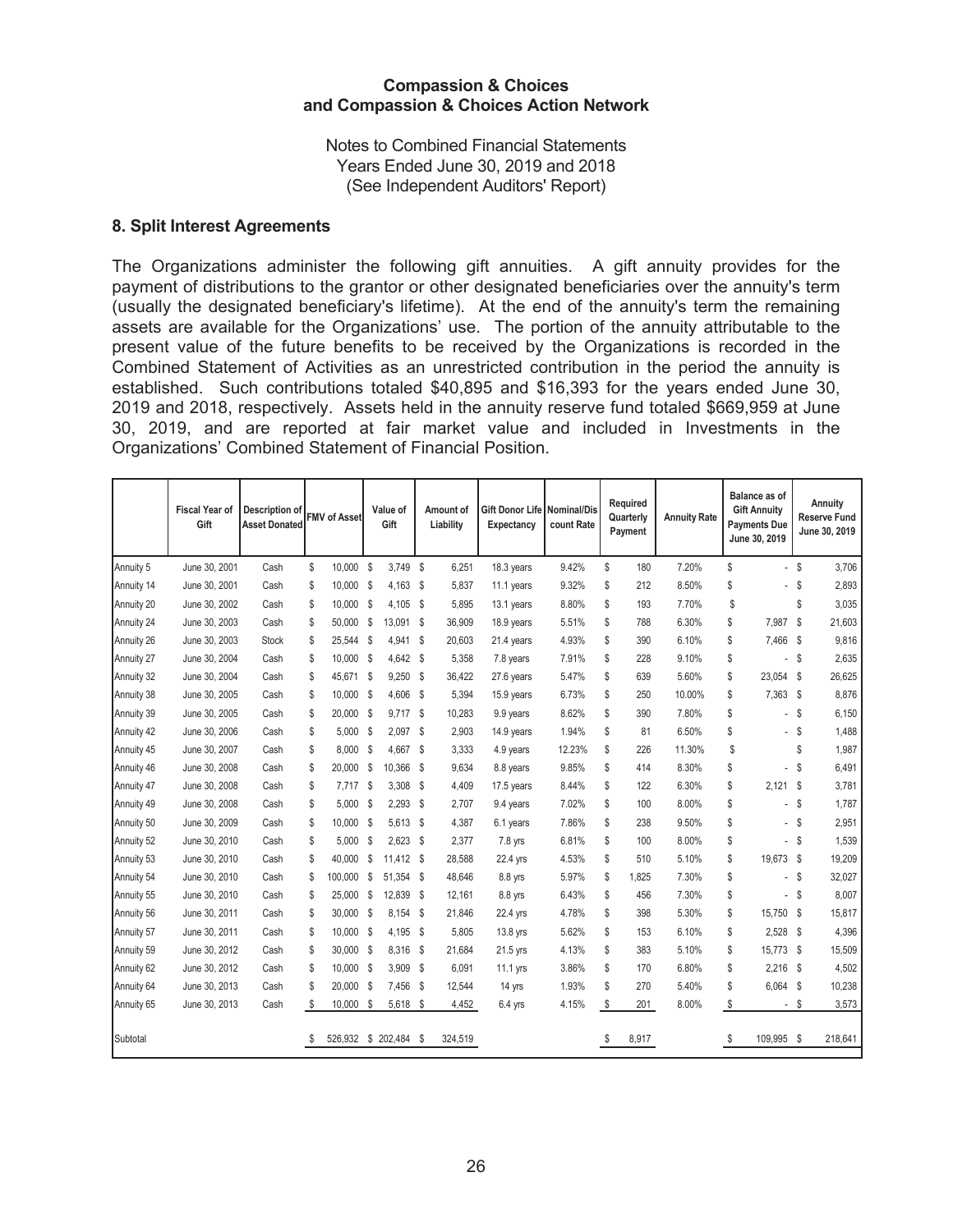Notes to Combined Financial Statements Years Ended June 30, 2019 and 2018 (See Independent Auditors' Report)

# 8. Split Interest Agreements (continued)

|               | <b>Fiscal Year of</b><br>Gift | Description of<br><b>Asset Donated</b> | <b>FMV of Asset</b>      |      | Value of<br>Gift |      | Amount of<br>Liability | Gift Donor Life<br>Expectancy | <b>Nominal/Dis</b><br>count Rate | Required<br>Quarterly<br>Payment | <b>Annuity Rate</b> | Balance as of<br><b>Gift Annuity</b><br><b>Payments Due</b><br>June 30, 2019 | <b>Annuity</b><br><b>Reserve Fund</b><br>June 30, 2019 |
|---------------|-------------------------------|----------------------------------------|--------------------------|------|------------------|------|------------------------|-------------------------------|----------------------------------|----------------------------------|---------------------|------------------------------------------------------------------------------|--------------------------------------------------------|
| Subtotal      |                               |                                        | \$<br>526,932            | \$   | 202,484          | \$   | 324,519                |                               |                                  | \$<br>8,917                      |                     | \$<br>109,995                                                                | \$<br>218,641                                          |
| Annuity 66    | June 30, 2013                 | Cash                                   | \$<br>10,071             | \$   | 4,413            | \$   | 5,587                  | 10.5 yrs                      | 3.56%                            | \$<br>160                        | 6.40%               | \$<br>2,376                                                                  | \$<br>4,404                                            |
| Annuity 67    | June 30, 2013                 | Cash                                   | \$<br>10,000             | \$   | $4,102$ \$       |      | 5,898                  | 12.4 yrs                      | 3.16%                            | \$<br>145                        | 5.80%               | \$<br>3,039                                                                  | \$<br>4,419                                            |
| Annuity 70    | June 30, 2013                 | Cash                                   | \$<br>10,000             | \$   | 5,579            | \$   | 4,421                  | $6.4$ yrs                     | 4.76%                            | \$<br>200                        | 8.00%               | \$<br>$\overline{\phantom{a}}$                                               | \$<br>7,162                                            |
| Annuity 71    | June 30, 2013                 | Cash                                   | \$<br>20,000             | \$   | 10,613           | \$   | 9,387                  | 7.3 yrs                       | 4.35%                            | \$<br>380                        | 7.60%               | \$<br>1,480                                                                  | \$<br>7,599                                            |
| Annuity 72    | June 30, 2013                 | Cash                                   | \$<br>10,000             | - \$ | 1,931            | \$   | 8,069                  | 25.8 yrs                      | 2.35%                            | \$<br>105                        | 4.30%               | \$<br>6,558                                                                  | \$<br>5,664                                            |
| Annuity 73    | June 30, 2013                 | Cash                                   | \$<br>10,000             | \$   | 5,419            | \$   | 4,581                  | 6.8 yrs                       | 3.19%                            | \$<br>195                        | 7.80%               | \$<br>385                                                                    | \$<br>3,688                                            |
| Annuity 74    | June 30, 2014                 | Cash                                   | \$<br>20,000             | \$   | 12,326           | \$   | 7,674                  | 4.9 yrs                       | 6.30%                            | \$<br>450                        | 9.00%               | \$<br>$\overline{\phantom{a}}$                                               | \$<br>6,506                                            |
| Annuity 75    | June 30, 2014                 | Cash                                   | \$<br>20,000             | - \$ | 10,212 \$        |      | 9,788                  | 7.8 yrs                       | 3.87%                            | \$<br>370                        | 7.40%               | \$<br>2,493                                                                  | \$<br>8,279                                            |
| Annuity 76    | June 30, 2014                 | Cash                                   | \$<br>10,000             | \$   | 2,538            | \$   | 7,462                  | 24.9 yrs                      | 2.98%                            | \$<br>108                        | 4.30%               | \$<br>6,160                                                                  | \$<br>5,799                                            |
| Annuity 77    | June 30, 2014                 | Cash                                   | \$<br>200,000            | \$   | 90,878           | \$   | 109,122                | 11.4                          | 4.49%                            | \$<br>3,050                      | 6.10%               | \$<br>63,851                                                                 | \$<br>92,900                                           |
| Annuity 78    | June 30, 2014                 | Cash                                   | \$<br>5,000              | \$   | 2,086            | \$   | 2,914                  | 15.2                          | 4.46%                            | \$<br>69                         | 5.50%               | \$<br>2,295                                                                  | \$<br>2,615                                            |
| Annuity 80    | June 30, 2014                 | Cash                                   | \$<br>10,000             | \$   | 4,912            | \$   | 5,088                  | 9.9                           | 5.05%                            | \$<br>165                        | 6.60%               | \$<br>$2,511$ \$                                                             | 4,602                                                  |
| Annuity 82    | June 30, 2014                 | Cash                                   | \$<br>40,000             | \$   | 17,920           | \$   | 22,080                 | 11.4                          | 4.25%                            | \$<br>610                        | 6.10%               | \$<br>12,862                                                                 | \$<br>17,855                                           |
| Annuity 83    | June 30, 2014                 | Cash                                   | \$<br>10,000             | \$   | 5,136            | \$   | 4,864                  | 8.8                           | 5.04%                            | \$<br>175                        | 7.00%               | \$<br>2,056                                                                  | \$<br>4,048                                            |
| Annuity 86    | June 30, 2015                 | Cash                                   | \$<br>10,000             | \$   | 4,574            | \$   | 5,426                  | 11.8                          | 4.37%                            | \$<br>150                        | 6.00%               | \$<br>3,491                                                                  | \$<br>4,729                                            |
| Annuity 87    | June 30, 2015                 | Cash                                   | \$<br>10,000             | - \$ | 5,911            | \$   | 4,089                  | 6                             | 6.10%                            | \$<br>205                        | 8.20%               | \$<br>980                                                                    | \$<br>3,804                                            |
| Annuity 88    | June 30, 2015                 | Cash                                   | \$<br>10,555             | - \$ | 6,394            | \$   | 4,161                  | 5.6                           | 4.89%                            | \$<br>222                        | 8.40%               | \$<br>649                                                                    | \$<br>3,897                                            |
| Annuity 89    | June 30, 2015                 | Cash                                   | \$<br>10,000             | \$   | $5,102$ \$       |      | 4,898                  | 11.8                          | 4.95%                            | \$<br>89                         | 7.10%               | \$<br>4,898                                                                  | \$<br>6,633                                            |
| Annuity 90    | June 30, 2015                 | Cash                                   | \$<br>17,143             | - \$ | 8,717 \$         |      | 8,426                  | 8.8                           | 4.74%                            | \$<br>300                        | 7.00%               | \$<br>4,349                                                                  | \$<br>6,435                                            |
| Annuity 91    | June 30, 2015                 | Cash                                   | \$<br>10,000             | - \$ | 4,908            | - \$ | 5,092                  | 9.4                           | 5.11%                            | \$<br>170                        | 6.80%               | \$<br>$2,983$ \$                                                             | 4,619                                                  |
| Annuity 92    | June 30, 2015                 | Cash                                   | \$<br>10,000             | \$   | 4,965            | - \$ | 5,035                  | 9.4                           | 5.30%                            | \$<br>170                        | 6.80%               | \$<br>2,969                                                                  | \$<br>5,218                                            |
| Annuity 93    | June 30, 2015                 | Cash                                   | \$<br>30,000             | \$   | 15,083           | \$   | 14,917                 | 7.5                           | 4.69%                            | \$<br>593                        | 7.90%               | \$<br>7,106                                                                  | \$<br>11,272                                           |
| Annuity 94    | June 30, 2015                 | Cash                                   | \$<br>25,000             | \$   | 11,719           | \$   | 13,281                 | 9.8                           | 3.68%                            | \$<br>413                        | 6.60%               | \$<br>8,149                                                                  | \$<br>13,026                                           |
| Annuity 95    | June 30, 2015                 | Cash                                   | \$<br>25,000             | \$   | 11,719           | - \$ | 13,281                 | 9.8                           | 3.83%                            | \$<br>413                        | 6.60%               | \$<br>$8,114$ \$                                                             | 12,201                                                 |
| Annuity 96    | June 30, 2015                 | Cash                                   | \$<br>10,000             | - \$ | 6,693            | - \$ | 3,307                  | 4.3                           | 4.78%                            | \$<br>225                        | 9.00%               | \$<br>$\overline{\phantom{a}}$                                               | \$<br>3,237                                            |
| Annuity 97    | June 30, 2015                 | <b>Stock</b>                           | \$<br>10,805             | - \$ | 6,513            | \$   | 4,292                  | 5.6                           | 5.58%                            | \$<br>227                        | 8.40%               | \$<br>1,297                                                                  | \$<br>4,317                                            |
| Annuity 98    | June 30, 2015                 | Cash                                   | \$<br>5,000              | \$   | 2,655            | \$   | 2,345                  | 7.7                           | 4.43%                            | \$<br>93                         | 7.40%               | \$<br>867                                                                    | \$<br>1,978                                            |
| Annuity 99    | June 30, 2016                 | Cash                                   | \$<br>100,000            | \$   | 56,216           | \$   | 43,784                 | 6.8                           | 4.92%                            | \$<br>1,950                      | 7.80%               | \$<br>21,634                                                                 | \$<br>36,494                                           |
| Annuity 100   | June 30, 2016                 | Cash                                   | \$<br>10,000             | - \$ | 4,633            | - \$ | 5,367                  | 10.1                          | 3.93%                            | \$<br>163                        | 6.50%               | \$<br>$3,712$ \$                                                             | 4,206                                                  |
| Annuity 101   | June 30, 2017                 | Cash                                   | \$<br>40,000             | \$   | 18,412           | \$   | 21,588                 | 9.9                           | 3.93%                            | \$<br>660                        | 6.60%               | \$<br>16,087                                                                 | \$<br>21,658                                           |
| Annuity 102   | June 30, 2017                 | Cash                                   | \$<br>10,000             | \$   | 5,112            | - \$ | 4,888                  | 8.3                           | 4.46%                            | \$<br>180                        | 7.20%               | \$<br>3,354                                                                  | \$<br>5,508                                            |
| Annuity 103   | June 30, 2017                 | Cash                                   | \$<br>100,000            | \$   | 54,610           | \$   | 45,390                 | 6.8                           | 3.81%                            | \$<br>1,950                      | 7.80%               | \$<br>27,136 \$                                                              | 47,577                                                 |
| Annuity 104   | June 30, 2017                 | Cash                                   | \$<br>10,000             | \$   | 3,052            | \$   | 1,948                  | 5.2                           | 6.30%                            | \$<br>109                        | 8.70%               | \$<br>999                                                                    | \$<br>2,069                                            |
| Annuity 105   | June 30, 2017                 | Cash                                   | \$<br>5,000              | \$   | 3,108            | \$   | 1,892                  | 4.9                           | 5.67%                            | \$<br>113                        | 8.70%               | \$<br>944                                                                    | \$<br>2,135                                            |
| Annuity 106   | June 30, 2017                 | Cash                                   | \$<br>10,000             | \$   | 2,927            | \$   | 7,073                  | 19.7                          | 2.86%                            | \$<br>118                        | 4.70%               | \$<br>6,381                                                                  | \$<br>6,692                                            |
| Annuity 107   | June 30, 2017                 | Cash                                   | \$<br>10,000             | \$   | 6,543            | \$   | 3,457                  | 4.6                           | 6.68%                            | \$<br>225                        | 9.00%               | \$<br>1,866                                                                  | \$<br>4,039                                            |
| Annuity 108   | June 30, 2018                 | Cash                                   | \$<br>10,000             | \$   | 3,363            | \$   | 6,637                  | 19.9                          | 3.64%                            | \$<br>118                        | 4.70%               | \$<br>6,245                                                                  | \$<br>7,266                                            |
| Annuity 109   | June 30, 2018                 | Stock                                  | \$<br>10,329 \$          |      | 6,735 \$         |      | 3,594                  | 4.6                           | 5.73%                            | \$<br>232                        | 9.00%               | \$<br>2,350 \$                                                               | 4,453                                                  |
| Annuity 110   | June 30, 2018                 | Cash                                   | \$<br>10,000 \$          |      | $6,295$ \$       |      | 3,705                  | 4.9                           | 6.56%                            | \$<br>225                        | 9.00%               | \$<br>2,615 \$                                                               | 4,602                                                  |
| Annuity 111   | June 30, 2019                 | Cash                                   | \$<br>10,000 \$          |      | 5,439 \$         |      | 4,561                  | 7.3                           | 6.72%                            | \$<br>203                        | 8.10%               | \$<br>4,106 \$                                                               | 6,285                                                  |
| Annuity 112   | June 30, 2019                 | Cash                                   | \$<br>10,000 \$          |      | 7,404 \$         |      | 2,596                  | 3.3                           | 10.86%                           | \$<br>238                        | 9.50%               | \$<br>2,056 \$                                                               | 3,436                                                  |
| Annuity 113   | June 30, 2019                 | Cash                                   | \$<br>26,000 \$          |      | 12,700 \$        |      | 13,300                 | 9.9                           | 6.69%                            | \$<br>462                        | 7.10%               | \$<br>12,657 \$                                                              | 17,694                                                 |
| Annuity 114   | June 30, 2019                 | Cash                                   | \$<br>10,000 \$          |      | 5,479 \$         |      | 4,521                  | 7.3                           | 7.17%                            | \$<br>203                        | 8.10%               | \$<br>4,305 \$                                                               | 6,304                                                  |
| Annuity 115   | June 30, 2019                 | Cash                                   | \$<br>20,000 \$          |      | 9,873 \$         |      | 10,127                 | 9.4                           | 6.51%                            | \$<br>365                        | 7.30%               | \$<br>9,884                                                                  | \$<br>13,994                                           |
| <b>Totals</b> |                               |                                        | \$1,496,835 \$687,403 \$ |      |                  |      | 804,432                |                               |                                  | \$<br>25,883                     |                     | \$<br>388,244 \$                                                             | 669,959                                                |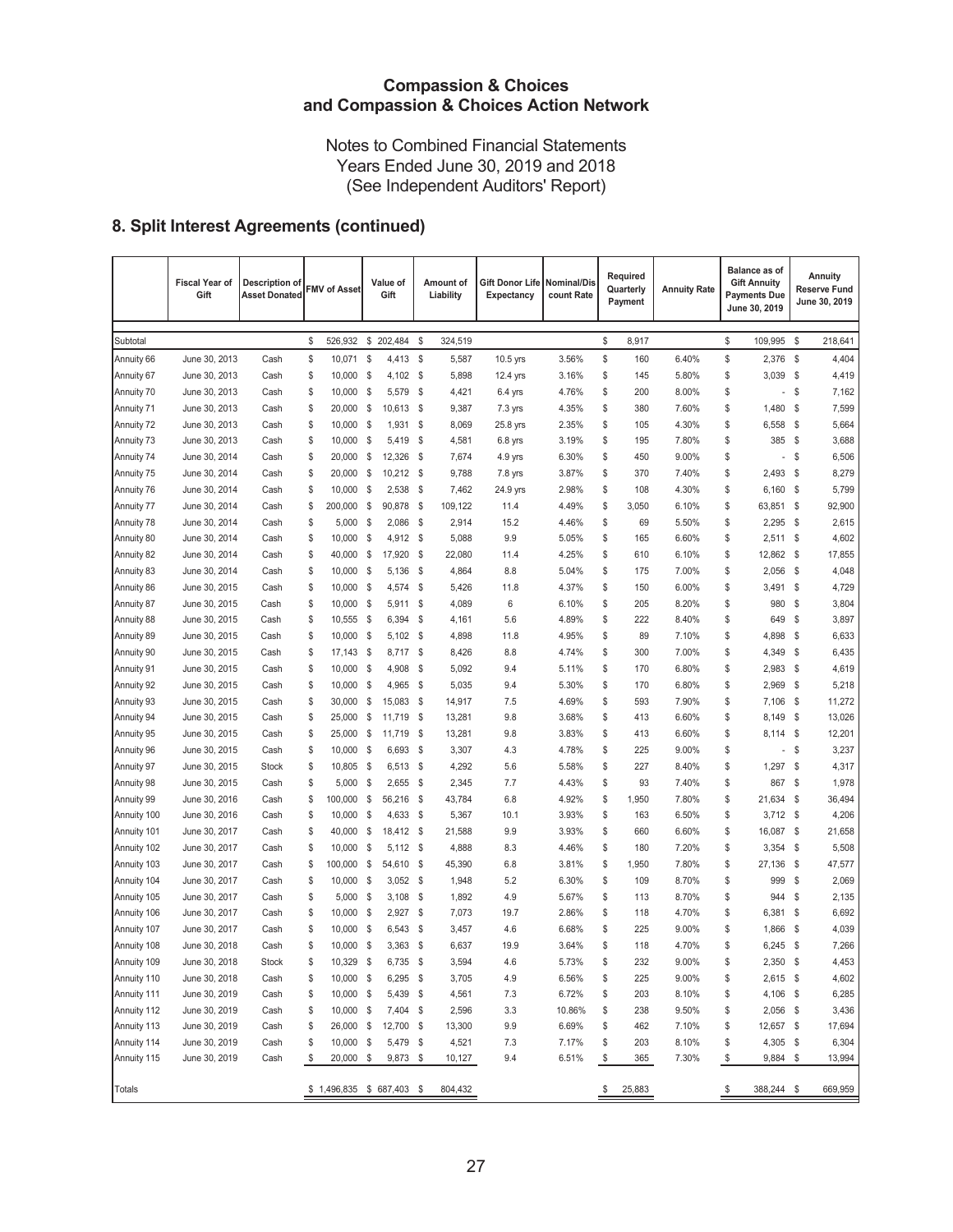Notes to Combined Financial Statements Years Ended June 30, 2019 and 2018 (See Independent Auditors' Report)

## 9. Net Assets with Donor Restrictions

Net assets with donor restrictions as of June 30, 2019 and 2018 reflect donations restricted by donors and consist of the following:

|                                                                                                                                                                             |   | 2019   |   | 2018               |
|-----------------------------------------------------------------------------------------------------------------------------------------------------------------------------|---|--------|---|--------------------|
| Unconditional promises to give<br>that are due in more than one year:<br>- Time restriction only<br>- Time and purpose restriction:<br><b>Truth in Treatment Initiative</b> | S | 70,000 | S | 110,000<br>250,000 |
| Total due in more than one year                                                                                                                                             |   | 70,000 |   | 360,000            |
| Stupski Bay Area Grant - Truth<br>in Treatment Campaign                                                                                                                     |   |        |   | 188,492            |
|                                                                                                                                                                             |   | 70,000 |   | 548,492            |

# 10. Contingencies

From time to time, the Organizations are a party to various disputes, claims and legal actions which are incidental to its mission. Provisions for costs and losses relating to these matters are made as management deems them appropriate. As of June 30, 2019, management has determined that there are no matters for which any provision is required.

### 11. Reclassification

Certain reclassifications have been made to the 2018 amounts to conform with the 2019 presentation.

#### 12. Subsequent Events

Subsequent events have been evaluated by management as of the date of these combined financial statements. This date represents the date the combined financial statements were available to be issued.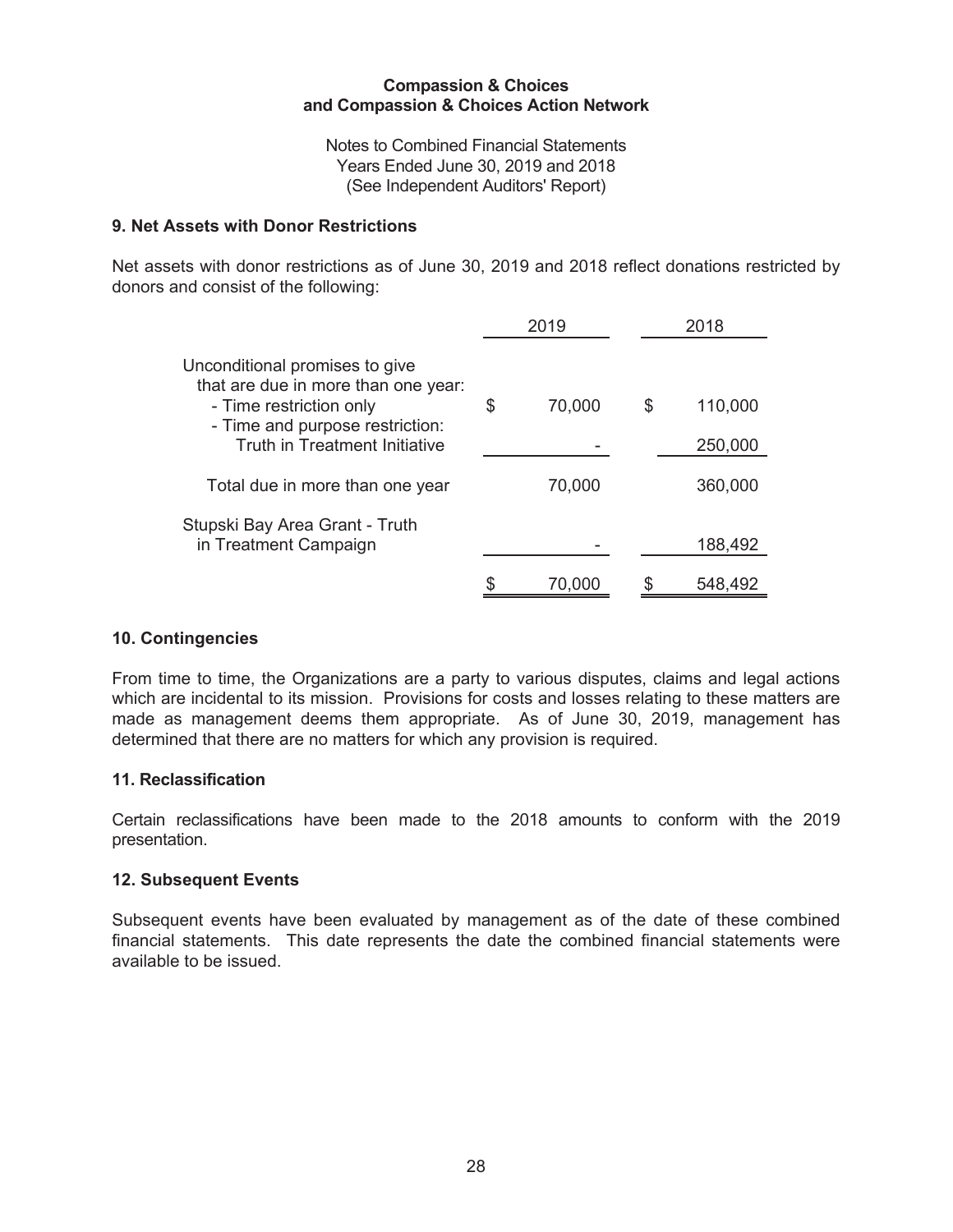Accompanying Supplemental Information<br>(See Independent Auditors' Report on Supplemental Information)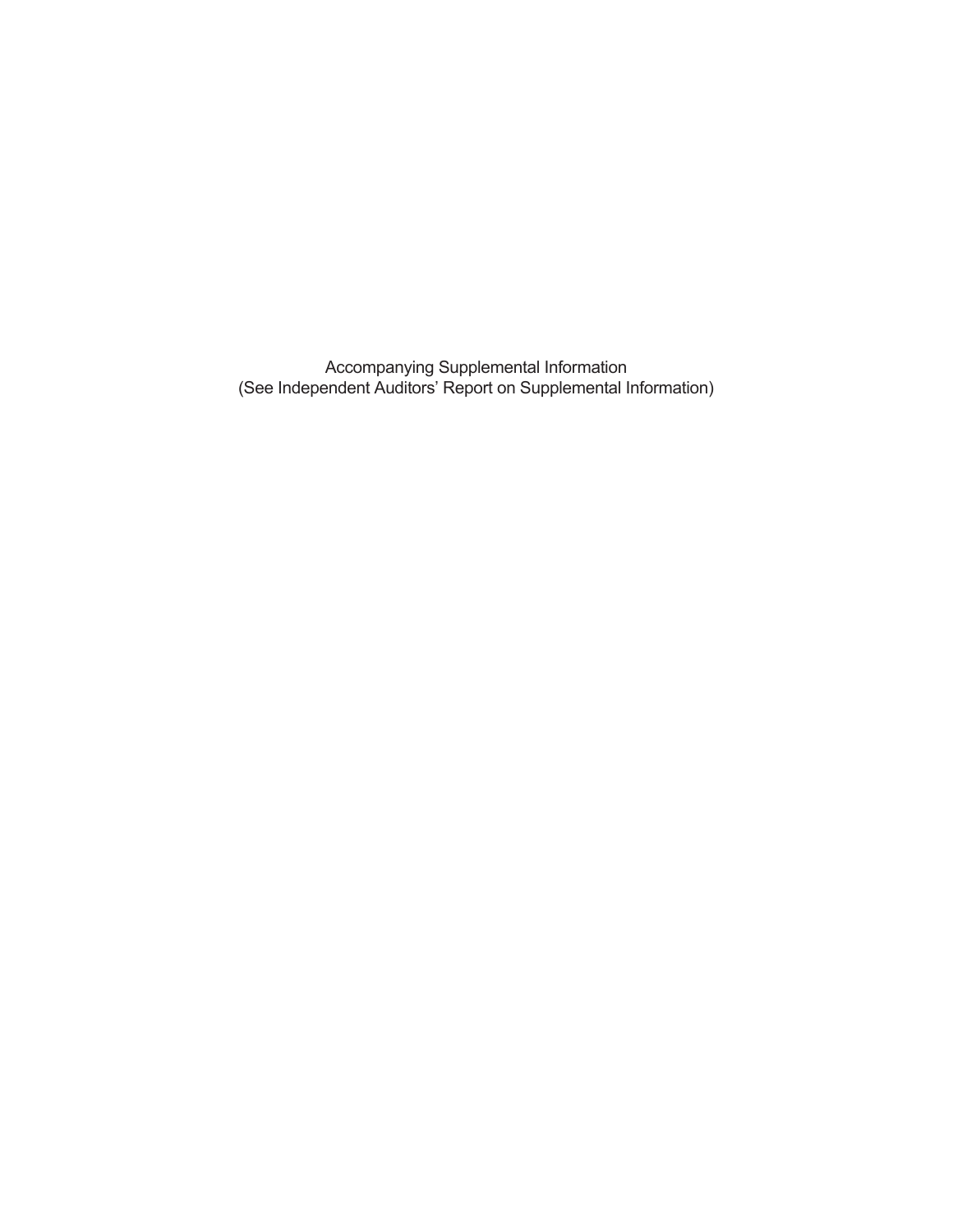

Board of Directors Compassion & Choices. and Compassion & Choices Action Network Denver, Colorado

#### Independent Auditors' Report on Supplemental Information

We have audited the combined financial statements of Compassion & Choices and Compassion & Choices Action Network as of and for the years ended June 30, 2019 and 2018 and have issued our report thereon dated October 22, 2019, which contained an unqualified opinion on those combined financial statements. Our audits were performed for the purpose of forming an opinion on the combined financial statements as a whole. The following statements are presented for the purpose of additional analysis and is not a required part of the combined financial statements. Such information is the responsibility of management and was derived from and relates directly to the underlying accounting and other records used to prepare the combined financial statements. The information has been subjected to the auditing procedures applied in the audits of the combined financial statements and certain additional procedures, including comparing and reconciling such information directly to the underlying accounting and other records used to prepare the combined financial statements or to the combined financial statements themselves, and other additional procedures in accordance with auditing standards generally accepted in the United States of America. In our opinion, the information is fairly stated in all material respects in relation to the combined financial statements as a whole.

# Stratagem PC Certified Public Accountants

Lakewood, Colorado

October 22, 2019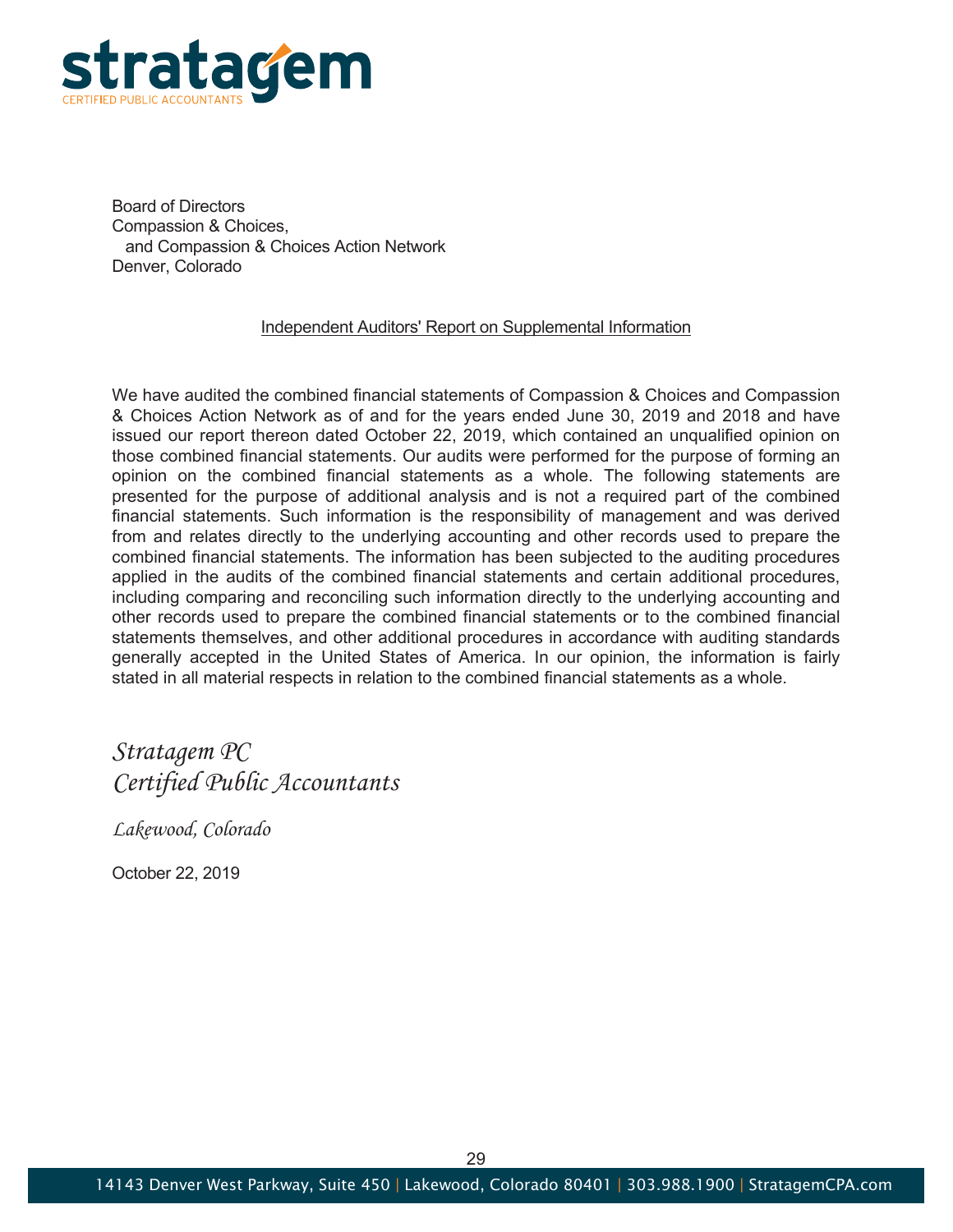# Combining Statement of Financial Position<br>June 30, 2019 (See Independent Auditors' Report on Supplemental Information)

|                                                                    | <b>Assets</b><br>Compassion<br>& Choices | Compassion<br>& Choices<br>Action<br><b>Network</b> | Combined         |
|--------------------------------------------------------------------|------------------------------------------|-----------------------------------------------------|------------------|
| <b>Current assets:</b>                                             |                                          |                                                     |                  |
| Cash and cash equivalents                                          | \$<br>524,357                            | \$<br>414,182                                       | \$<br>938,539    |
| Unconditional promises to give,<br>net of allowance<br>Investments | 361,000                                  |                                                     | 361,000          |
| Cash and money market funds                                        | 4,516,235                                | 396,837                                             | 4,913,072        |
| Marketable securities                                              | 5,246,248                                | 5,458,079                                           | 10,704,327       |
| Prepaid expenses and other                                         | 197,386                                  |                                                     | 197,386          |
| Beneficial interest in charitable<br>remainder trusts              |                                          |                                                     |                  |
| Other current assets                                               | 76,072<br>735                            |                                                     | 76,072<br>735    |
|                                                                    |                                          |                                                     |                  |
| <b>Total current assets</b>                                        | 10,922,033                               | 6,269,098                                           | 17,191,131       |
| Property, equipment and improvements:                              |                                          |                                                     |                  |
| Furniture, fixtures and equipment                                  | 356,540                                  |                                                     | 356,540          |
| Leasehold improvements                                             | 11,695                                   |                                                     | 11,695           |
|                                                                    |                                          |                                                     |                  |
|                                                                    | 368,235                                  |                                                     | 368,235          |
| Accumulated depreciation                                           |                                          |                                                     |                  |
| and amortization                                                   | 350,073                                  |                                                     | 350,073          |
| Total property, equipment                                          |                                          |                                                     |                  |
| and improvements                                                   | 18,162                                   |                                                     | 18,162           |
|                                                                    |                                          |                                                     |                  |
| Other assets:                                                      |                                          |                                                     |                  |
| Unconditional promises to give,                                    |                                          |                                                     |                  |
| net of current portion                                             | 70,000                                   |                                                     | 70,000           |
| Intangible assets                                                  | 10,764<br>20,039                         |                                                     | 10,764           |
| Deposits<br>Due (to) from related entity                           |                                          | 126,417                                             | 20,039           |
|                                                                    | (126, 417)                               |                                                     |                  |
| Total other assets                                                 | (25, 614)                                | 126,417                                             | 100,803          |
| <b>Total assets</b>                                                | \$<br>10,914,581                         | \$<br>6,395,515                                     | \$<br>17,310,096 |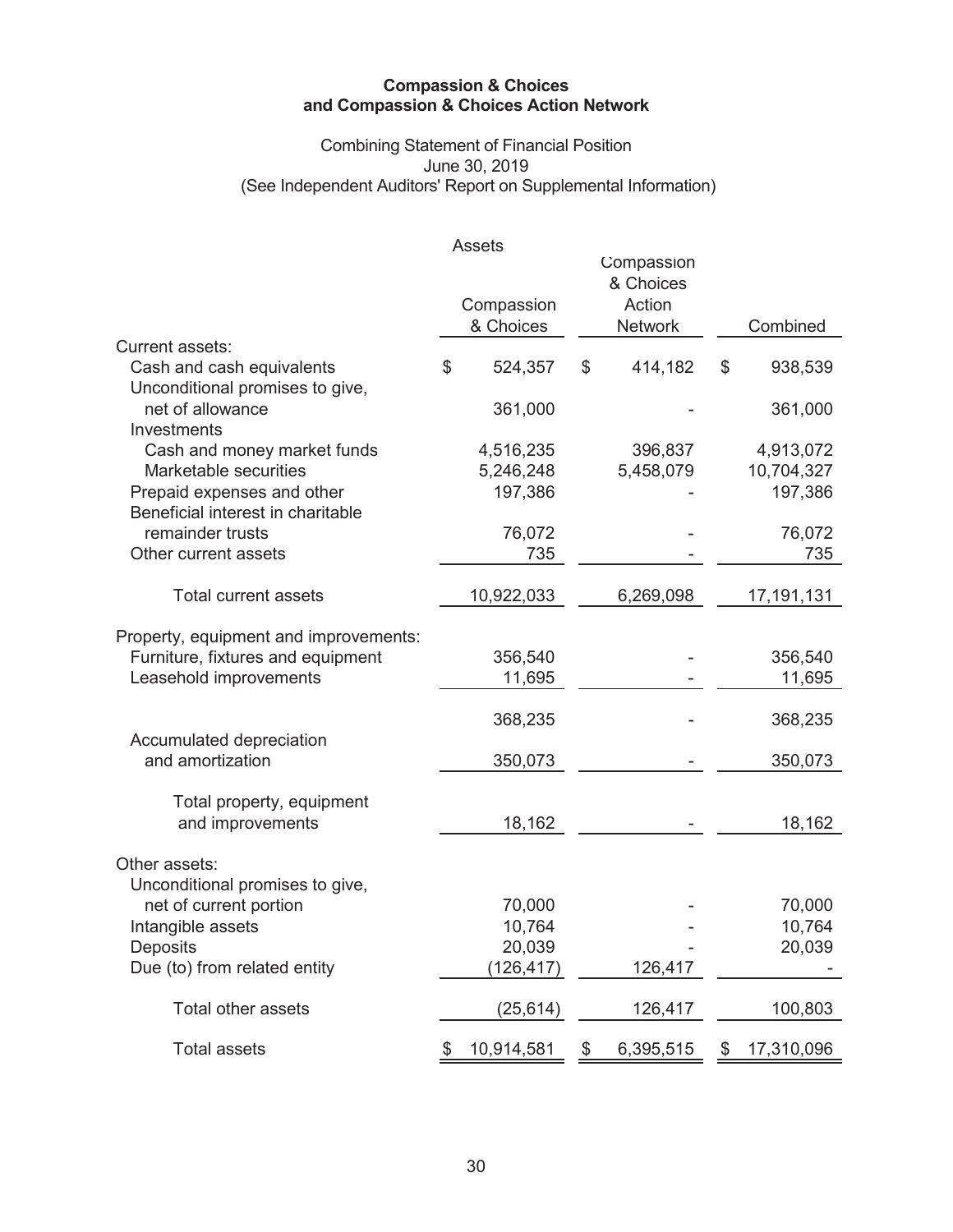# Combining Statement of Financial Position<br>June 30, 2019 (See Independent Auditors' Report on Supplemental Information)

|                                  | <b>Liabilities and Net Assets</b> |                         |                  |
|----------------------------------|-----------------------------------|-------------------------|------------------|
|                                  |                                   | Compassion<br>& Choices |                  |
|                                  | Compassion                        | Action                  |                  |
|                                  | & Choices                         | <b>Network</b>          | Combined         |
| <b>Current liabilities:</b>      |                                   |                         |                  |
| Accounts payable                 | \$<br>258,696                     | \$<br>214               | \$<br>258,910    |
| Accrued expenses                 | 622,932                           |                         | 622,932          |
|                                  |                                   |                         |                  |
| <b>Total current liabilities</b> | 881,628                           | 214                     | 881,842          |
|                                  |                                   |                         |                  |
| Long-term liabilities:           |                                   |                         |                  |
| Gift annuity payments due        | 388,244                           |                         | 388,244          |
|                                  |                                   |                         |                  |
| <b>Total liabilities</b>         | 1,269,872                         | 214                     | 1,270,086        |
| Net assets:                      |                                   |                         |                  |
| Without donor restrictions:      |                                   |                         |                  |
| Operating                        | 9,556,547                         | 6,395,301               | 15,951,848       |
| Net investment in property,      |                                   |                         |                  |
| equipment and improvements       | 18,162                            |                         | 18,162           |
|                                  |                                   |                         |                  |
| Total without donor restrictions | 9,574,709                         | 6,395,301               | 15,970,010       |
|                                  |                                   |                         |                  |
| With donor restrictions          | 70,000                            |                         | 70,000           |
|                                  |                                   |                         |                  |
| Total net assets                 | 9,644,709                         | 6,395,301               | 16,040,010       |
|                                  |                                   |                         |                  |
| <b>Total liabilities</b>         |                                   |                         |                  |
| and net assets                   | 10,914,581                        | \$<br>6,395,515         | \$<br>17,310,096 |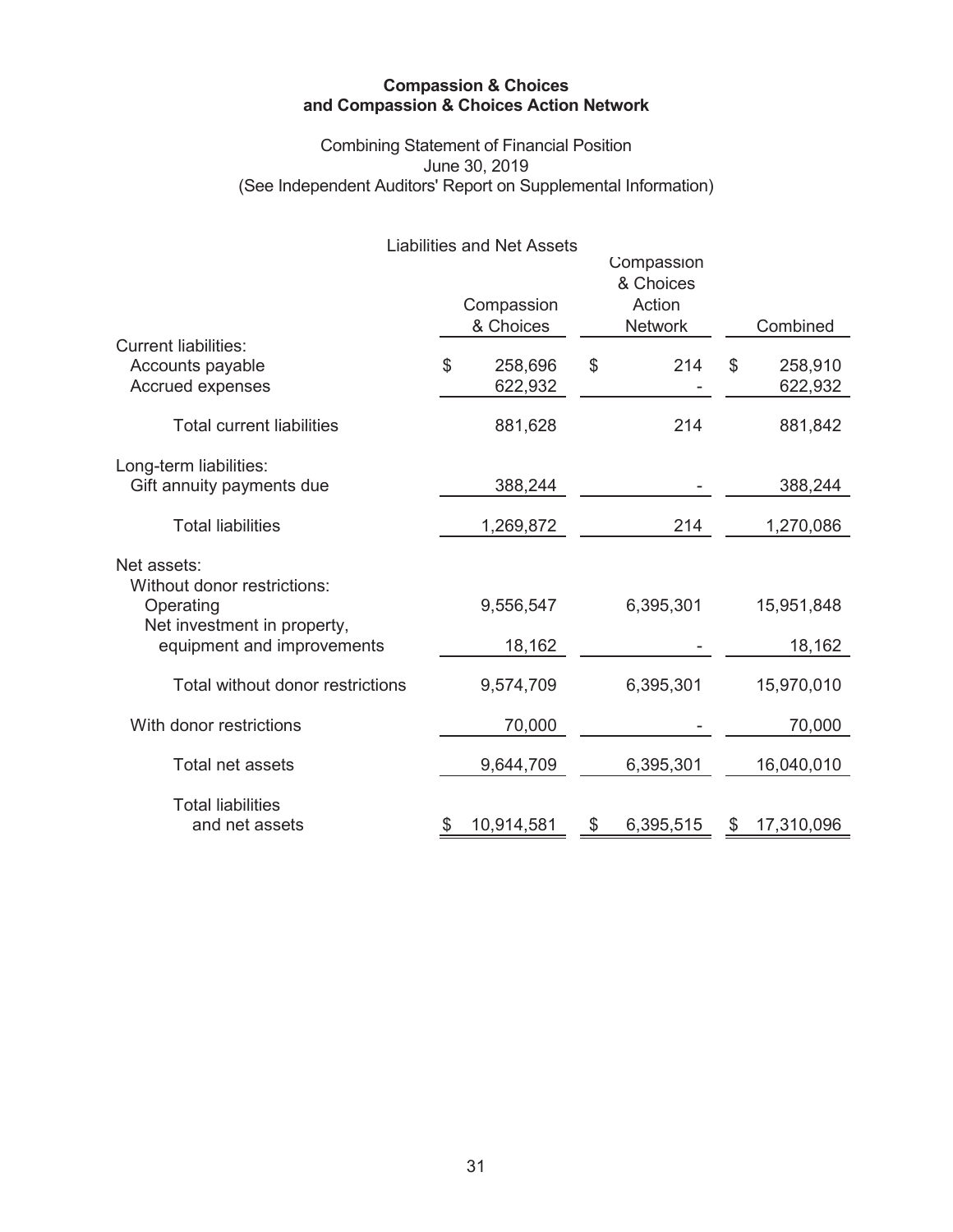# Combining Statement of Activities<br>Year Ended June 30, 2019 (See Independent Auditors' Report on Supplemental Information)

|                                    | Compassion<br>& Choices | Compassion<br>& Choices<br>Action<br><b>Network</b> | Combined         |
|------------------------------------|-------------------------|-----------------------------------------------------|------------------|
| Revenue and other support:         |                         |                                                     |                  |
| Contributions                      | \$<br>13,851,583        | \$<br>28,650                                        | \$<br>13,880,233 |
| Membership fees                    |                         | 77,869                                              | 77,869           |
| Foundation revenue                 | 366,000                 |                                                     | 366,000          |
| Investment income, net of expenses | 166,476                 | 107,704                                             | 274,180          |
| Realized and unrealized gain       |                         |                                                     |                  |
| on investments                     | 185,441                 | 152,807                                             | 338,248          |
| Loss on sale of asset              | (24, 565)               | (2, 177)                                            | (26, 742)        |
| Other Income                       | 521,855                 | 1,580                                               | 523,435          |
| Total revenue and other support    | 15,066,790              | 366,433                                             | 15,433,223       |
|                                    |                         |                                                     |                  |
| Expenses:                          |                         |                                                     |                  |
| Programs                           | 12,148,504              | 49,166                                              | 12,197,670       |
| General and administrative         | 1,610,940               | 25,466                                              | 1,636,406        |
| Fundraising                        | 1,203,940               | 1,000                                               | 1,204,940        |
| <b>Total expenses</b>              | 14,963,384              | 75,632                                              | 15,039,016       |
|                                    |                         |                                                     |                  |
| Increase in net assets             | 103,406                 | 290,801                                             | 394,207          |
| Net assets, beginning              | 9,541,303               | 6,104,500                                           | 15,645,803       |
| Net assets, ending                 | \$<br>9,644,709         | \$<br>6,395,301                                     | \$<br>16,040,010 |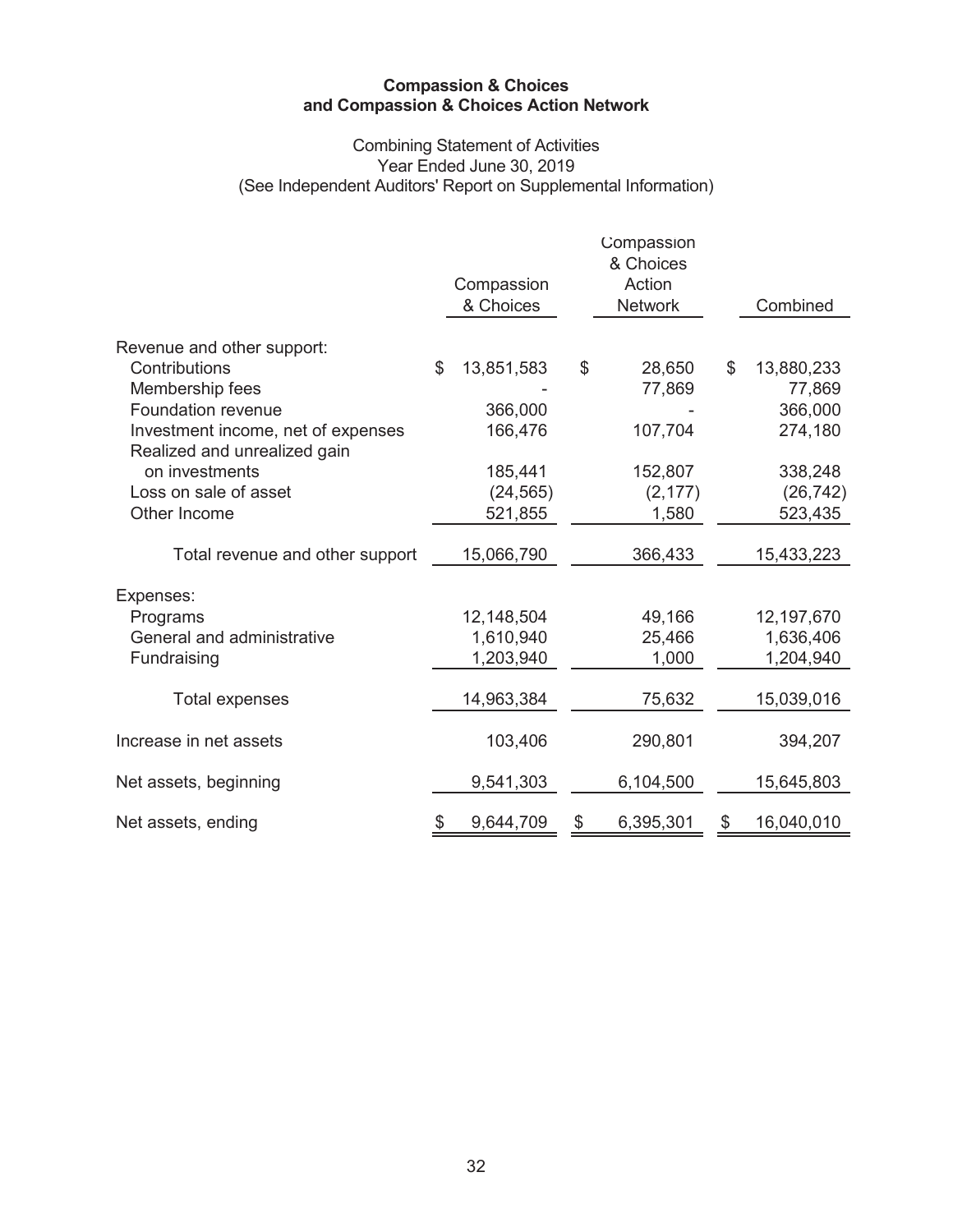# **Compassion & Choices** Combining Statement of Revenue and Functional Expenses Year Ended June 30, 2019 (See Independent Auditors' Report on Supplemental Information)

|                                             | <b>Total for</b><br>Compassion &<br>Choices | <b>Total</b> for<br>Compassion &<br><b>Choices Action</b><br>Network | <b>Combined Total</b> |            |
|---------------------------------------------|---------------------------------------------|----------------------------------------------------------------------|-----------------------|------------|
| Revenue and other support:                  |                                             |                                                                      |                       |            |
| Contributions                               | \$<br>13,851,583                            | \$<br>28,650                                                         | \$                    | 13,880,233 |
| Membership fees                             |                                             | 77,869                                                               |                       | 77,869     |
| Foundation revenue                          | 366,000                                     |                                                                      |                       | 366,000    |
| Investment income, net of expenses          | 166,476                                     | 107,704                                                              |                       | 274,180    |
| Realized and unrealized gain on investments | 185,441                                     | 152,807                                                              |                       | 338,248    |
| Loss on sale of asset                       | (24, 565)                                   | (2, 177)                                                             |                       | (26, 742)  |
| Other income                                | 521,855                                     | 1,580                                                                |                       | 523,435    |
| Total revenue and other support             | 15,066,790                                  | 366,433                                                              |                       | 15,433,223 |
| Expenses:                                   |                                             |                                                                      |                       |            |
| Advertising                                 | 283,891                                     |                                                                      |                       | 283,891    |
| Bank and merchant fees                      | 38,790                                      | 1,757                                                                |                       | 40,547     |
| Conference/booth fees                       | 145,383                                     |                                                                      |                       | 145,383    |
| Depreciation and amortization               | 7,538                                       | 76                                                                   |                       | 7,614      |
| Development costs                           | 1,196,084                                   | 9,607                                                                |                       | 1,205,691  |
| <b>Donations</b>                            | 11,535                                      |                                                                      |                       | 11,535     |
| <b>Facilities</b>                           | 159,252                                     | 1,033                                                                |                       | 160,285    |
| Graphics                                    | 44,228                                      |                                                                      |                       | 44,228     |
| Insurance                                   | 107,024                                     | 165                                                                  |                       | 107,189    |
| Interest and taxes                          | 2,538                                       | 287                                                                  |                       | 2,825      |
| Magazine                                    | 76,971                                      |                                                                      |                       | 76,971     |
| Meetings                                    | 70,810                                      |                                                                      |                       | 70,810     |
| Memberships - organizations                 | 13,688                                      | 8,129                                                                |                       | 21,817     |
| Operational expenses                        | 262,133                                     | 323                                                                  |                       | 262,456    |
| Outside services                            | 3,324,690                                   | 3,869                                                                |                       | 3,328,559  |
| Payroll expense                             | 6,454,315                                   | 29,796                                                               |                       | 6,484,111  |
| Printing                                    | 129,563                                     |                                                                      |                       | 129,563    |
| Publications and subscriptions              | 94,070                                      | 9                                                                    |                       | 94,079     |
| <b>Registration fees</b>                    | 19,412                                      | 12,350                                                               |                       | 31,762     |
| Sponsorships                                | 19,281                                      |                                                                      |                       | 19,281     |
| Staff costs - development dept.             | 1,250,896                                   |                                                                      |                       | 1,250,896  |
| Staff development                           | 10,951                                      |                                                                      |                       | 10,951     |
| Technology/data management                  | 627,991                                     | 5,711                                                                |                       | 633,702    |
| Travel and entertainment                    | 612,350                                     | 2,520                                                                |                       | 614,870    |
| <b>Total expenses</b>                       | 14,963,384                                  | 75,632                                                               |                       | 15,039,016 |
| Increase in net assets                      | \$<br>103,406                               | \$<br>290,800                                                        | \$                    | 394,207    |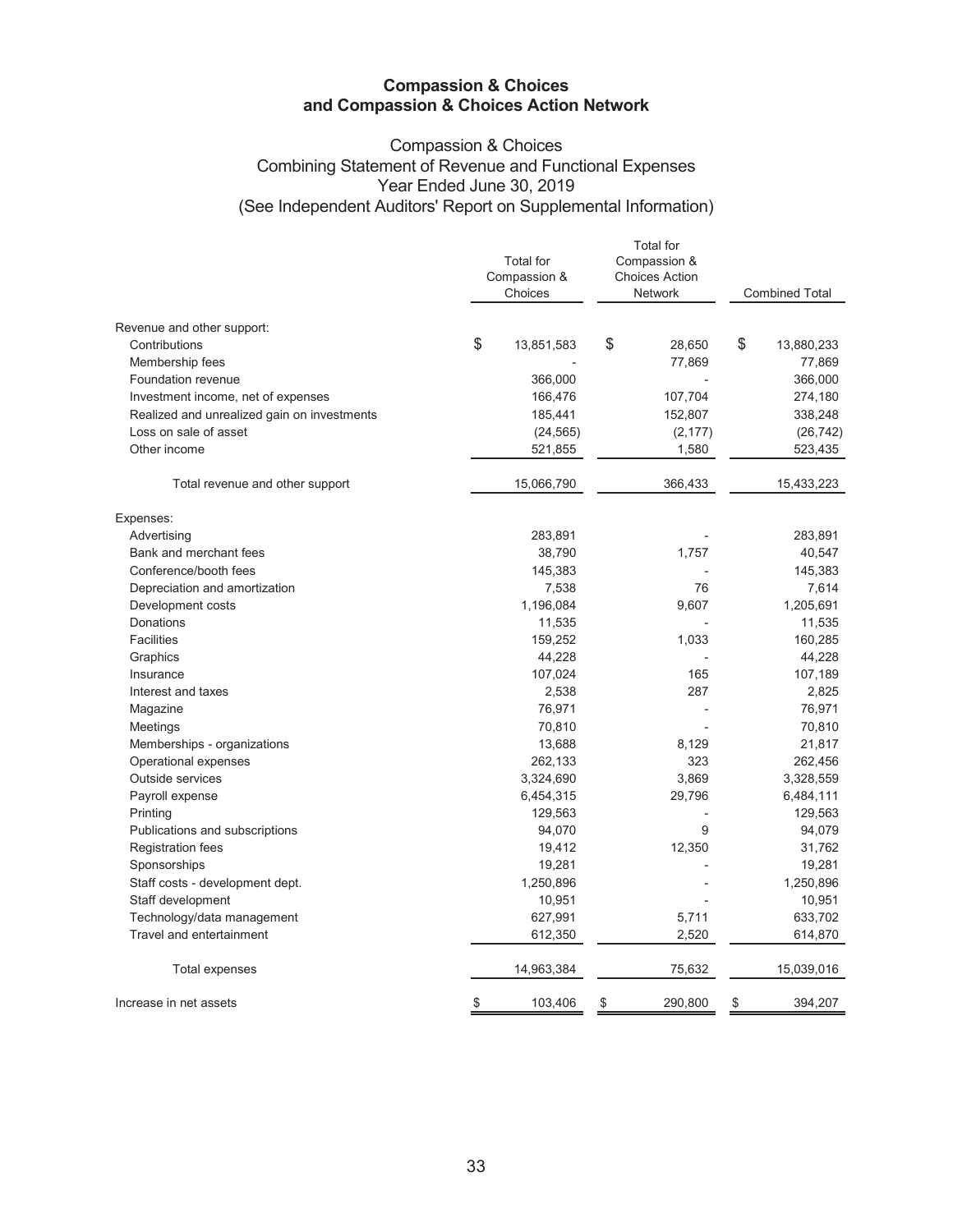# **Compassion & Choices** Statement of Revenue and Functional Expenses Year Ended June 30, 2019 (See Independent Auditors' Report on Supplemental Information)

| Direct Lobbying<br>Lobbying<br>Legal & Litigation<br>Revenue and other support:<br>\$<br>\$<br>\$<br>Contributions<br>1,424,246<br>\$<br>Foundation revenue<br>Investment income, net of expenses<br>Realized and unrealized gain on investments<br>Loss on sale of asset<br>(1,633)<br>Other income<br>1,422,613<br>Total revenue and other support<br>Expenses:<br>301<br>Advertising<br>33,224<br>500 |                         |  |  |
|----------------------------------------------------------------------------------------------------------------------------------------------------------------------------------------------------------------------------------------------------------------------------------------------------------------------------------------------------------------------------------------------------------|-------------------------|--|--|
|                                                                                                                                                                                                                                                                                                                                                                                                          | <b>Public Education</b> |  |  |
|                                                                                                                                                                                                                                                                                                                                                                                                          |                         |  |  |
|                                                                                                                                                                                                                                                                                                                                                                                                          |                         |  |  |
|                                                                                                                                                                                                                                                                                                                                                                                                          |                         |  |  |
|                                                                                                                                                                                                                                                                                                                                                                                                          | 566                     |  |  |
|                                                                                                                                                                                                                                                                                                                                                                                                          |                         |  |  |
|                                                                                                                                                                                                                                                                                                                                                                                                          | (9, 478)                |  |  |
|                                                                                                                                                                                                                                                                                                                                                                                                          | 40                      |  |  |
|                                                                                                                                                                                                                                                                                                                                                                                                          |                         |  |  |
|                                                                                                                                                                                                                                                                                                                                                                                                          | (8, 872)                |  |  |
|                                                                                                                                                                                                                                                                                                                                                                                                          |                         |  |  |
|                                                                                                                                                                                                                                                                                                                                                                                                          | 123,249                 |  |  |
| Bank and merchant fees                                                                                                                                                                                                                                                                                                                                                                                   | 38,790                  |  |  |
| Conference/booth fees<br>1,515<br>329<br>2,070                                                                                                                                                                                                                                                                                                                                                           |                         |  |  |
| 501<br>Depreciation and amortization                                                                                                                                                                                                                                                                                                                                                                     | 2,909                   |  |  |
| Development costs                                                                                                                                                                                                                                                                                                                                                                                        | 695,367                 |  |  |
| Donations<br>1,895                                                                                                                                                                                                                                                                                                                                                                                       | 200                     |  |  |
| <b>Facilities</b><br>29,809                                                                                                                                                                                                                                                                                                                                                                              | 46,089                  |  |  |
| 700<br>42<br>Graphics                                                                                                                                                                                                                                                                                                                                                                                    | 28,040                  |  |  |
| 7,558<br>Insurance                                                                                                                                                                                                                                                                                                                                                                                       | 31,312                  |  |  |
| Interest and taxes<br>17                                                                                                                                                                                                                                                                                                                                                                                 | 133                     |  |  |
| Magazine                                                                                                                                                                                                                                                                                                                                                                                                 | 76,943                  |  |  |
| 1,235<br>Meetings                                                                                                                                                                                                                                                                                                                                                                                        | 13,866                  |  |  |
| Memberships - organizations<br>2,586                                                                                                                                                                                                                                                                                                                                                                     | 5,601                   |  |  |
| 3,181<br>13,496<br>Operational expenses<br>4,514                                                                                                                                                                                                                                                                                                                                                         | 83,760                  |  |  |
| Outside services<br>325,911<br>19,325<br>1,454,486                                                                                                                                                                                                                                                                                                                                                       | 307,128                 |  |  |
| Payroll expense<br>90,408<br>99,625<br>412,172                                                                                                                                                                                                                                                                                                                                                           | 1,848,737               |  |  |
| 985<br>2,196<br>Printing                                                                                                                                                                                                                                                                                                                                                                                 | 109,205                 |  |  |
| Publications and subscriptions<br>51,653                                                                                                                                                                                                                                                                                                                                                                 | 31,780                  |  |  |
| <b>Registration fees</b>                                                                                                                                                                                                                                                                                                                                                                                 | 14,657                  |  |  |
| 10,000<br>Sponsorships                                                                                                                                                                                                                                                                                                                                                                                   |                         |  |  |
| Staff costs - development dept.                                                                                                                                                                                                                                                                                                                                                                          | 625,448                 |  |  |
| Staff development<br>1,145                                                                                                                                                                                                                                                                                                                                                                               | 786                     |  |  |
| Technology/data management<br>29,700                                                                                                                                                                                                                                                                                                                                                                     | 352,910                 |  |  |
| Travel and entertainment<br>41,488<br>24,591<br>50,598                                                                                                                                                                                                                                                                                                                                                   | 133,224                 |  |  |
| <b>Total expenses</b><br>498,623<br>149,670<br>2,069,463                                                                                                                                                                                                                                                                                                                                                 | 4,570,134               |  |  |
| Increase (decrease) in net assets<br>(498, 623)<br>(149, 670)<br>(646, 850)<br>\$<br>\$<br>$\frac{3}{2}$<br>\$                                                                                                                                                                                                                                                                                           | (4, 579, 006)           |  |  |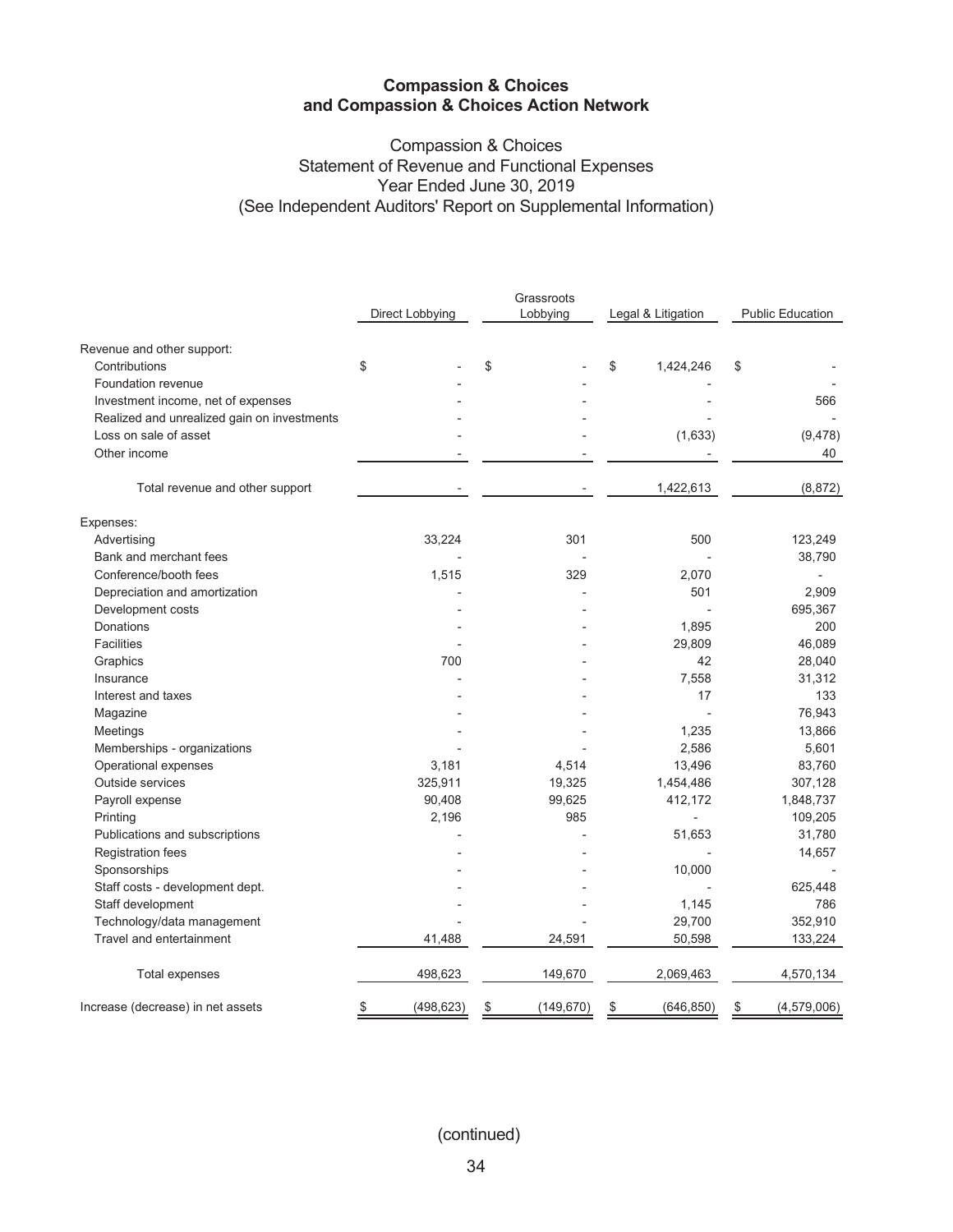# **Compassion & Choices** Statement of Revenue and Functional Expenses (continued) Year Ended June 30, 2019 (See Independent Auditors' Report on Supplemental Information)

|                                             | Advocacy          | Integrated<br>Programs | <b>Total Programs</b> |              |  |
|---------------------------------------------|-------------------|------------------------|-----------------------|--------------|--|
| Revenue and other support:                  |                   |                        |                       |              |  |
| Contributions                               | \$<br>1,000       | \$<br>990              | \$                    | 1,426,236    |  |
| Foundation revenue                          |                   |                        |                       |              |  |
| Investment income, net of expenses          |                   |                        |                       | 566          |  |
| Realized and unrealized gain on investments |                   |                        |                       |              |  |
| Loss on sale of asset                       | (6, 577)          | (3,097)                |                       | (20, 785)    |  |
| Other income                                | 34,413            |                        |                       | 34,453       |  |
| Total revenue and other support             | 28,836            | (2, 107)               |                       | 1,440,470    |  |
| Expenses:                                   |                   |                        |                       |              |  |
| Advertising                                 | 104,760           | 19,990                 |                       | 282,024      |  |
| Bank and merchant fees                      |                   |                        |                       | 38,790       |  |
| Conference/booth fees                       | 36,640            | 101,131                |                       | 141,685      |  |
| Depreciation and amortization               | 2,018             | 950                    |                       | 6,378        |  |
| Development costs                           | 90                |                        |                       | 695,457      |  |
| <b>Donations</b>                            | 200               | 9,200                  |                       | 11,495       |  |
| <b>Facilities</b>                           | 26,991            | 20,923                 |                       | 123,812      |  |
| Graphics                                    | 6,137             | 9,159                  |                       | 44,078       |  |
| Insurance                                   | 21,728            | 33,940                 |                       | 94,538       |  |
| Interest and taxes                          | 1,765             | 563                    |                       | 2,478        |  |
| Magazine                                    | 28                |                        |                       | 76,971       |  |
| Meetings                                    | 8,763             | 7,348                  |                       | 31,212       |  |
| Memberships - organizations                 | 1,399             | 3,763                  |                       | 13,349       |  |
| Operational expenses                        | 102,933           | 27,546                 |                       | 235,430      |  |
| Outside services                            | 858,296           | 234,899                |                       | 3,200,045    |  |
| Payroll expense                             | 1,981,768         | 773,129                |                       | 5,205,839    |  |
| Printing                                    | 11,927            | 2,232                  |                       | 126,545      |  |
| Publications and subscriptions              | 2,706             | 2,104                  |                       | 88,243       |  |
| <b>Registration fees</b>                    | 4,113             | 550                    |                       | 19,320       |  |
| Sponsorships                                | 2,531             | 6,750                  |                       | 19,281       |  |
| Staff costs - development dept.             |                   |                        |                       | 625,448      |  |
| Staff development                           | 675               | 4,408                  |                       | 7,014        |  |
| Technology/data management                  | 121,928           | 55,343                 |                       | 559,881      |  |
| Travel and entertainment                    | 142,290           | 107,000                |                       | 499,191      |  |
| Total expenses                              | 3,439,686         | 1,420,928              |                       | 12,148,504   |  |
| Increase (decrease) in net assets           | \$<br>(3,410,850) | \$<br>(1,423,035)      | \$                    | (10,708,034) |  |

(continued)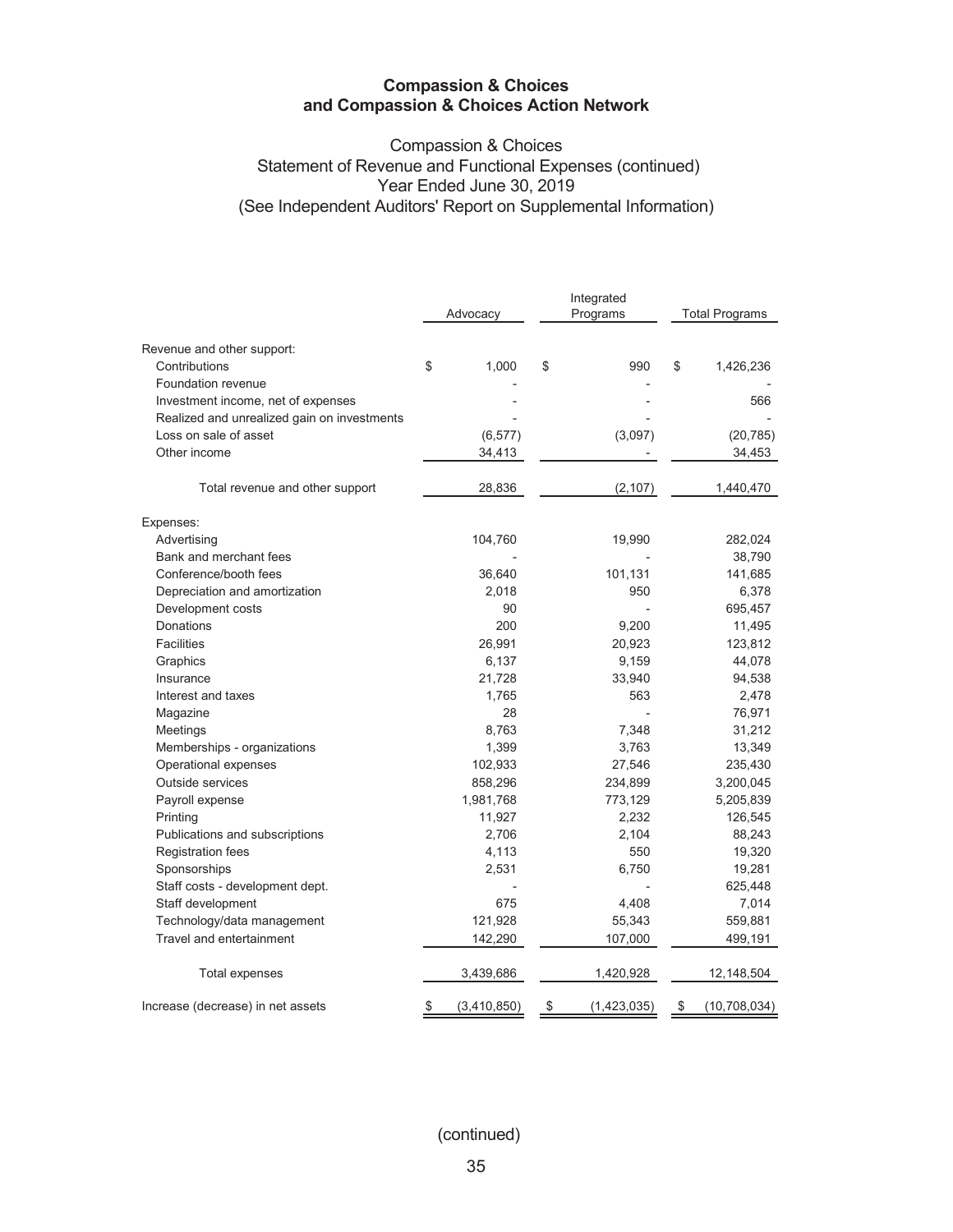# **Compassion & Choices** Statement of Revenue and Functional Expenses (continued) Year Ended June 30, 2019 (See Independent Auditors' Report on Supplemental Information)

|                                             |                       | General and         |                  | <b>Total</b> for<br>Compassion & |
|---------------------------------------------|-----------------------|---------------------|------------------|----------------------------------|
|                                             | <b>Total Programs</b> | administrative      | Fundraising      | Choices                          |
| Revenue and other support:                  |                       |                     |                  |                                  |
| Contributions                               | \$<br>1,426,236       | \$<br>6,600         | \$<br>12,418,747 | \$<br>13,851,583                 |
| Foundation revenue                          |                       |                     | 366,000          | 366,000                          |
| Investment income, net of expenses          | 566                   | 165,910             |                  | 166,476                          |
| Realized and unrealized gain on investments |                       | 185,441             |                  | 185,441                          |
| Loss on sale of asset                       | (20, 785)             | (3,780)             |                  | (24, 565)                        |
| Other income                                | 34,453                | 15,981              | 471,421          | 521,855                          |
| Total revenue and other support             | 1,440,470             | 370,152             | 13,256,168       | 15,066,790                       |
| Expenses:                                   |                       |                     |                  |                                  |
| Advertising                                 | 282,024               | 1,867               |                  | 283,891                          |
| Bank and merchant fees                      | 38,790                |                     |                  | 38,790                           |
| Conference/booth fees                       | 141,685               | 3,698               |                  | 145,383                          |
| Depreciation and amortization               | 6,378                 | 1,160               |                  | 7,538                            |
| Development costs                           | 695,457               | 38                  | 500,589          | 1,196,084                        |
| Donations                                   | 11,495                | 40                  |                  | 11,535                           |
| <b>Facilities</b>                           | 123,812               | 15,483              | 19,957           | 159,252                          |
| Graphics                                    | 44,078                | 150                 |                  | 44,228                           |
| Insurance                                   | 94,538                | 12,486              |                  | 107,024                          |
| Interest and taxes                          | 2,478                 | 60                  |                  | 2,538                            |
| Magazine                                    | 76,971                |                     |                  | 76,971                           |
| Meetings                                    | 31,212                | 39,598              |                  | 70,810                           |
| Memberships - organizations                 | 13,349                | 339                 |                  | 13,688                           |
| Operational expenses                        | 235,430               | 26,703              |                  | 262,133                          |
| Outside services                            | 3,200,045             | 124,645             |                  | 3,324,690                        |
| Payroll expense                             | 5,205,839             | 1,248,476           |                  | 6,454,315                        |
| Printing                                    | 126,545               | 3,018               |                  | 129,563                          |
| Publications and subscriptions              | 88,243                | 5,827               |                  | 94,070                           |
| <b>Registration fees</b>                    | 19,320                | 92                  |                  | 19,412                           |
| Sponsorships                                | 19,281                |                     |                  | 19,281                           |
| Staff costs - development dept.             | 625,448               |                     | 625,448          | 1,250,896                        |
| Staff development                           | 7,014                 | 3,937               |                  | 10,951                           |
| Technology/data management                  | 559,881               | 68,110              |                  | 627,991                          |
| Travel and entertainment                    | 499,191               | 55,213              | 57,946           | 612,350                          |
| Total expenses                              | 12,148,504            | 1,610,940           | 1,203,940        | 14,963,384                       |
| Increase (decrease) in net assets           | \$<br>(10, 708, 034)  | \$<br>(1, 240, 788) | \$<br>12,052,228 | \$<br>103,406                    |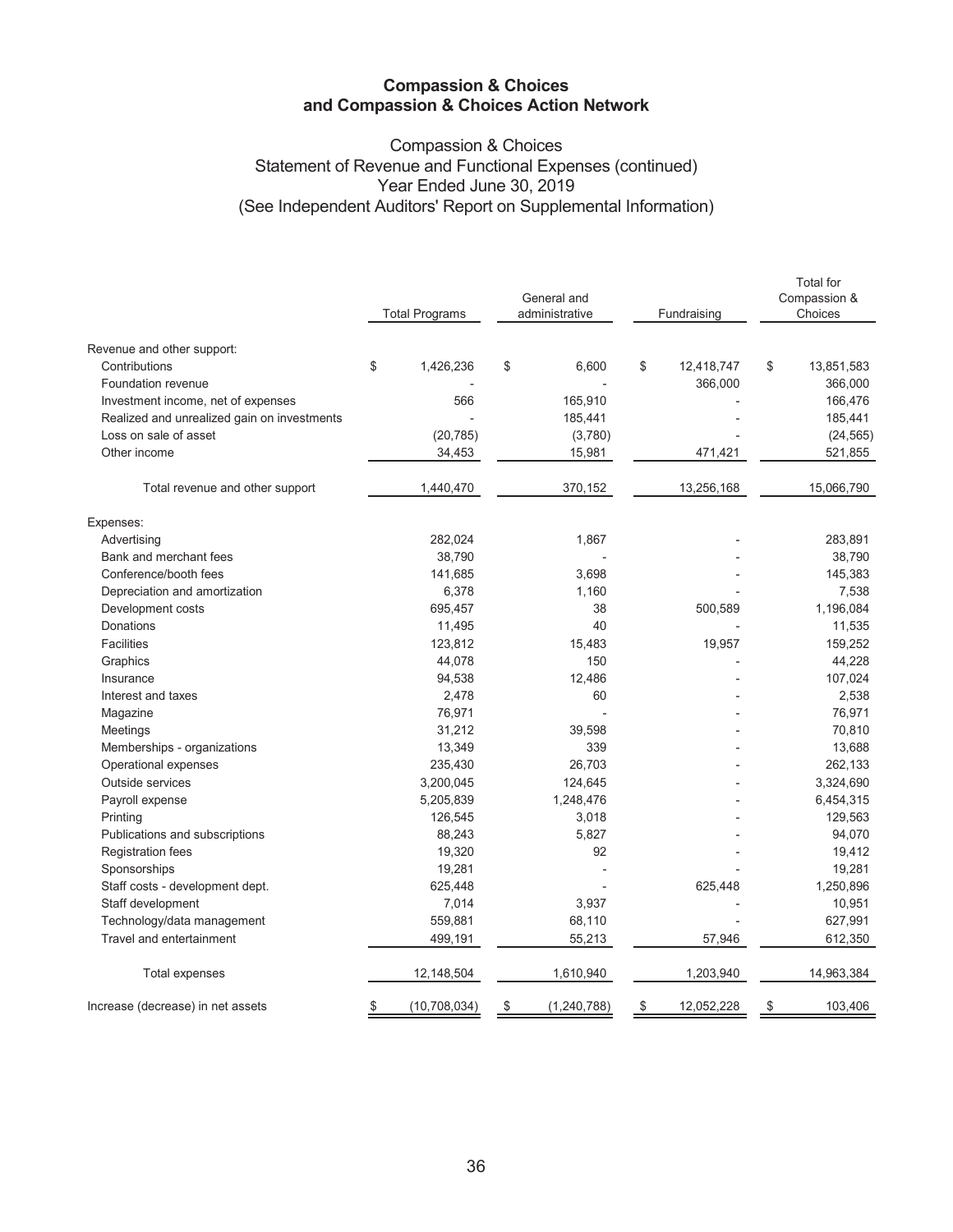# **Compassion & Choices Action Network** Statement of Revenue and Functional Expenses Year Ended June 30, 2019 (See Independent Auditors' Report on Supplemental Information)

| Direct Lobbying<br>Defense Fund<br>Programs<br>Education<br>Programs<br>Revenue and other support:<br>\$<br>Contributions<br>\$<br>\$<br>\$<br>28,650<br>28,650<br>\$<br>Membership fees<br>Investment income, net of expenses<br>Realized and unrealized gain on investments<br>Loss on sale of asset<br>(29)<br>(29)<br>Other income<br>1,580<br>1,580<br>$\overline{\phantom{m}}$<br>(29)<br>30,230<br>30,201<br>Total revenue and other support<br>Expenses:<br>Advertising<br>Bank and merchant fees<br>1,757<br>1,757<br>Conference/booth fees<br>Depreciation and amortization<br>9<br>9<br>Development costs<br>8,607<br>8,607<br>Donations<br><b>Facilities</b><br>574<br>Graphics<br>94<br>Insurance<br>94<br>Interest and taxes<br>Magazine<br>Meetings<br>Memberships - organizations<br>3<br>8,124<br>Operational expenses<br>185<br>Outside services<br>256<br>1,569<br>Payroll expense<br>5,374<br>851<br>1,983<br>8,208<br>Printing<br>5<br>5<br>Publications and subscriptions<br>12,300<br>Registration fees<br>12,300<br>Sponsorships<br>Staff costs - development dept.<br>Staff development<br>Technology/data management<br>510<br>4,478<br>4,988<br>Travel and entertainment<br>2,487<br>2,487<br>5,374<br>4,400<br>39,392<br>Total expenses<br>(5, 374)<br>\$<br>Increase (decrease) in net assets<br>\$<br>(4, 429)<br>\$<br>(9, 162)<br>\$<br>\$ |  | Legal | Integrated | Public | Total |           |  |
|----------------------------------------------------------------------------------------------------------------------------------------------------------------------------------------------------------------------------------------------------------------------------------------------------------------------------------------------------------------------------------------------------------------------------------------------------------------------------------------------------------------------------------------------------------------------------------------------------------------------------------------------------------------------------------------------------------------------------------------------------------------------------------------------------------------------------------------------------------------------------------------------------------------------------------------------------------------------------------------------------------------------------------------------------------------------------------------------------------------------------------------------------------------------------------------------------------------------------------------------------------------------------------------------------------------------------------------------------------------------------|--|-------|------------|--------|-------|-----------|--|
|                                                                                                                                                                                                                                                                                                                                                                                                                                                                                                                                                                                                                                                                                                                                                                                                                                                                                                                                                                                                                                                                                                                                                                                                                                                                                                                                                                            |  |       |            |        |       |           |  |
|                                                                                                                                                                                                                                                                                                                                                                                                                                                                                                                                                                                                                                                                                                                                                                                                                                                                                                                                                                                                                                                                                                                                                                                                                                                                                                                                                                            |  |       |            |        |       |           |  |
|                                                                                                                                                                                                                                                                                                                                                                                                                                                                                                                                                                                                                                                                                                                                                                                                                                                                                                                                                                                                                                                                                                                                                                                                                                                                                                                                                                            |  |       |            |        |       |           |  |
|                                                                                                                                                                                                                                                                                                                                                                                                                                                                                                                                                                                                                                                                                                                                                                                                                                                                                                                                                                                                                                                                                                                                                                                                                                                                                                                                                                            |  |       |            |        |       |           |  |
|                                                                                                                                                                                                                                                                                                                                                                                                                                                                                                                                                                                                                                                                                                                                                                                                                                                                                                                                                                                                                                                                                                                                                                                                                                                                                                                                                                            |  |       |            |        |       |           |  |
|                                                                                                                                                                                                                                                                                                                                                                                                                                                                                                                                                                                                                                                                                                                                                                                                                                                                                                                                                                                                                                                                                                                                                                                                                                                                                                                                                                            |  |       |            |        |       |           |  |
|                                                                                                                                                                                                                                                                                                                                                                                                                                                                                                                                                                                                                                                                                                                                                                                                                                                                                                                                                                                                                                                                                                                                                                                                                                                                                                                                                                            |  |       |            |        |       |           |  |
|                                                                                                                                                                                                                                                                                                                                                                                                                                                                                                                                                                                                                                                                                                                                                                                                                                                                                                                                                                                                                                                                                                                                                                                                                                                                                                                                                                            |  |       |            |        |       |           |  |
|                                                                                                                                                                                                                                                                                                                                                                                                                                                                                                                                                                                                                                                                                                                                                                                                                                                                                                                                                                                                                                                                                                                                                                                                                                                                                                                                                                            |  |       |            |        |       |           |  |
|                                                                                                                                                                                                                                                                                                                                                                                                                                                                                                                                                                                                                                                                                                                                                                                                                                                                                                                                                                                                                                                                                                                                                                                                                                                                                                                                                                            |  |       |            |        |       |           |  |
|                                                                                                                                                                                                                                                                                                                                                                                                                                                                                                                                                                                                                                                                                                                                                                                                                                                                                                                                                                                                                                                                                                                                                                                                                                                                                                                                                                            |  |       |            |        |       |           |  |
|                                                                                                                                                                                                                                                                                                                                                                                                                                                                                                                                                                                                                                                                                                                                                                                                                                                                                                                                                                                                                                                                                                                                                                                                                                                                                                                                                                            |  |       |            |        |       |           |  |
|                                                                                                                                                                                                                                                                                                                                                                                                                                                                                                                                                                                                                                                                                                                                                                                                                                                                                                                                                                                                                                                                                                                                                                                                                                                                                                                                                                            |  |       |            |        |       |           |  |
|                                                                                                                                                                                                                                                                                                                                                                                                                                                                                                                                                                                                                                                                                                                                                                                                                                                                                                                                                                                                                                                                                                                                                                                                                                                                                                                                                                            |  |       |            |        |       |           |  |
|                                                                                                                                                                                                                                                                                                                                                                                                                                                                                                                                                                                                                                                                                                                                                                                                                                                                                                                                                                                                                                                                                                                                                                                                                                                                                                                                                                            |  |       |            |        |       |           |  |
|                                                                                                                                                                                                                                                                                                                                                                                                                                                                                                                                                                                                                                                                                                                                                                                                                                                                                                                                                                                                                                                                                                                                                                                                                                                                                                                                                                            |  |       |            |        |       |           |  |
|                                                                                                                                                                                                                                                                                                                                                                                                                                                                                                                                                                                                                                                                                                                                                                                                                                                                                                                                                                                                                                                                                                                                                                                                                                                                                                                                                                            |  |       |            |        |       |           |  |
|                                                                                                                                                                                                                                                                                                                                                                                                                                                                                                                                                                                                                                                                                                                                                                                                                                                                                                                                                                                                                                                                                                                                                                                                                                                                                                                                                                            |  |       |            |        |       | 574       |  |
|                                                                                                                                                                                                                                                                                                                                                                                                                                                                                                                                                                                                                                                                                                                                                                                                                                                                                                                                                                                                                                                                                                                                                                                                                                                                                                                                                                            |  |       |            |        |       |           |  |
|                                                                                                                                                                                                                                                                                                                                                                                                                                                                                                                                                                                                                                                                                                                                                                                                                                                                                                                                                                                                                                                                                                                                                                                                                                                                                                                                                                            |  |       |            |        |       |           |  |
|                                                                                                                                                                                                                                                                                                                                                                                                                                                                                                                                                                                                                                                                                                                                                                                                                                                                                                                                                                                                                                                                                                                                                                                                                                                                                                                                                                            |  |       |            |        |       |           |  |
|                                                                                                                                                                                                                                                                                                                                                                                                                                                                                                                                                                                                                                                                                                                                                                                                                                                                                                                                                                                                                                                                                                                                                                                                                                                                                                                                                                            |  |       |            |        |       |           |  |
|                                                                                                                                                                                                                                                                                                                                                                                                                                                                                                                                                                                                                                                                                                                                                                                                                                                                                                                                                                                                                                                                                                                                                                                                                                                                                                                                                                            |  |       |            |        |       |           |  |
|                                                                                                                                                                                                                                                                                                                                                                                                                                                                                                                                                                                                                                                                                                                                                                                                                                                                                                                                                                                                                                                                                                                                                                                                                                                                                                                                                                            |  |       |            |        |       | 8,127     |  |
|                                                                                                                                                                                                                                                                                                                                                                                                                                                                                                                                                                                                                                                                                                                                                                                                                                                                                                                                                                                                                                                                                                                                                                                                                                                                                                                                                                            |  |       |            |        |       | 185       |  |
|                                                                                                                                                                                                                                                                                                                                                                                                                                                                                                                                                                                                                                                                                                                                                                                                                                                                                                                                                                                                                                                                                                                                                                                                                                                                                                                                                                            |  |       |            |        |       | 1,825     |  |
|                                                                                                                                                                                                                                                                                                                                                                                                                                                                                                                                                                                                                                                                                                                                                                                                                                                                                                                                                                                                                                                                                                                                                                                                                                                                                                                                                                            |  |       |            |        |       |           |  |
|                                                                                                                                                                                                                                                                                                                                                                                                                                                                                                                                                                                                                                                                                                                                                                                                                                                                                                                                                                                                                                                                                                                                                                                                                                                                                                                                                                            |  |       |            |        |       |           |  |
|                                                                                                                                                                                                                                                                                                                                                                                                                                                                                                                                                                                                                                                                                                                                                                                                                                                                                                                                                                                                                                                                                                                                                                                                                                                                                                                                                                            |  |       |            |        |       |           |  |
|                                                                                                                                                                                                                                                                                                                                                                                                                                                                                                                                                                                                                                                                                                                                                                                                                                                                                                                                                                                                                                                                                                                                                                                                                                                                                                                                                                            |  |       |            |        |       |           |  |
|                                                                                                                                                                                                                                                                                                                                                                                                                                                                                                                                                                                                                                                                                                                                                                                                                                                                                                                                                                                                                                                                                                                                                                                                                                                                                                                                                                            |  |       |            |        |       |           |  |
|                                                                                                                                                                                                                                                                                                                                                                                                                                                                                                                                                                                                                                                                                                                                                                                                                                                                                                                                                                                                                                                                                                                                                                                                                                                                                                                                                                            |  |       |            |        |       |           |  |
|                                                                                                                                                                                                                                                                                                                                                                                                                                                                                                                                                                                                                                                                                                                                                                                                                                                                                                                                                                                                                                                                                                                                                                                                                                                                                                                                                                            |  |       |            |        |       |           |  |
|                                                                                                                                                                                                                                                                                                                                                                                                                                                                                                                                                                                                                                                                                                                                                                                                                                                                                                                                                                                                                                                                                                                                                                                                                                                                                                                                                                            |  |       |            |        |       |           |  |
|                                                                                                                                                                                                                                                                                                                                                                                                                                                                                                                                                                                                                                                                                                                                                                                                                                                                                                                                                                                                                                                                                                                                                                                                                                                                                                                                                                            |  |       |            |        |       |           |  |
|                                                                                                                                                                                                                                                                                                                                                                                                                                                                                                                                                                                                                                                                                                                                                                                                                                                                                                                                                                                                                                                                                                                                                                                                                                                                                                                                                                            |  |       |            |        |       | 49,166    |  |
|                                                                                                                                                                                                                                                                                                                                                                                                                                                                                                                                                                                                                                                                                                                                                                                                                                                                                                                                                                                                                                                                                                                                                                                                                                                                                                                                                                            |  |       |            |        |       | (18, 965) |  |

(continued)